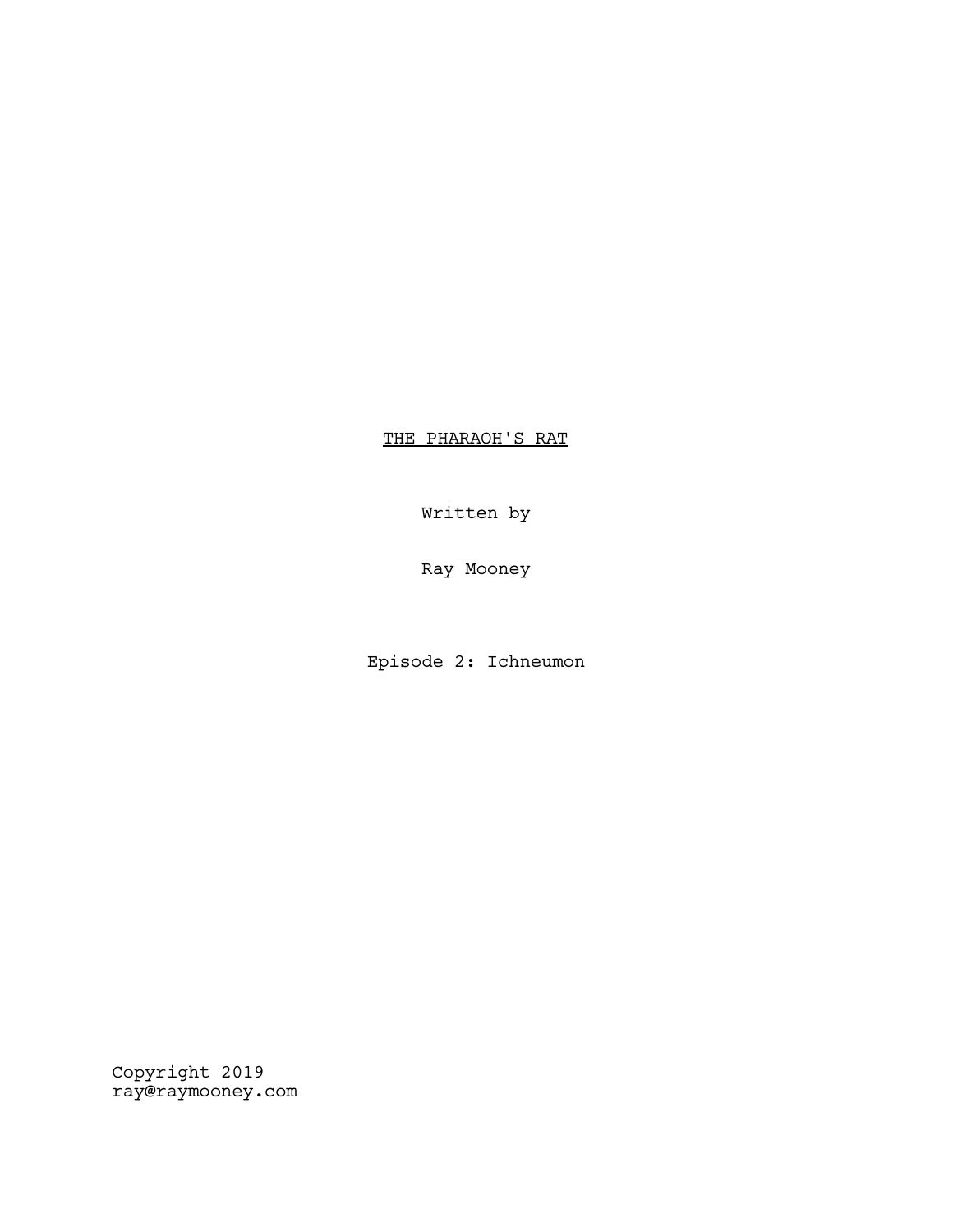FADE IN:

EXT. BUILDING SITE, HIGH RISE UNITS - DAY

SOMEONE in a surveillance van observes a building site of half-completed high rise units.

Promotional sign outside the building site displays the finished units with information that half the units have been sold.

CHARLIE, 40, an entrepreneurial project manager, shows Troy round the building site. Both are dressed in casual shorts

When WORKERS see Charlie they intensify their efforts.

TROY It's a strategy I devised, Charlie. I submit all your details to the Tax Department..

CHARLIE Stop, right there!

**TROY** ...your total outlays including expenses...

CHARLIE I'd never do that. I only show them what I have to!

TROY ...then balance it against your expected profit. Not your actual profit, but your expected profit...

CHARLIE Come on, Troy! They don't work like that, never have.

**TROY** That's my point. This is all new, Charlie. I calculate taxation at fifteen per cent across the board on your expected profit. Not them, me.

CHARLIE Fifteen, hah!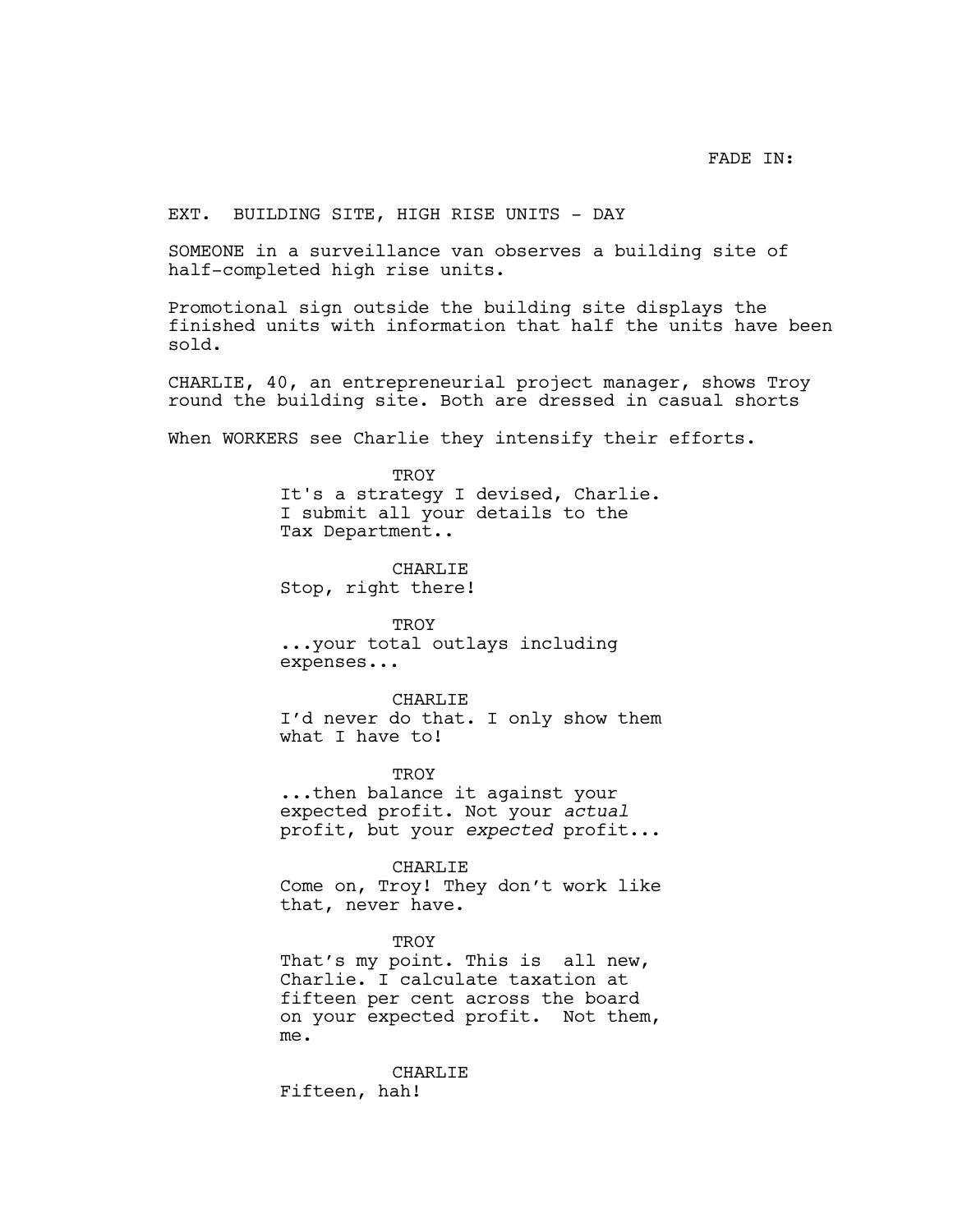**TROY** They check the figures we give them. If they like, they approve. That locks them in at fifteen and you can guarantee up front returns to...

CHARLIE To who, Charlie? Hmmm?

**TROY** Whoever...Investors, backers...

CHARLIE I'm the investor, Troy. It's my money that's building this. No one else. If it bombs I'm kaput! Can't risk it.

**TROY** Fifteen per cent, Charlie. That's only twelve million, give or take a million.

Troy looks for Charlie's approval.

INT. SURVEILLANCE VAN - SAME DAY

SOMEONE inside the surveillance van records Troy and Charlie.

TROY V.O. Geeze, Charlie, normally company tax is thirty per cent. You'd be up for thirty million, minimum.

CHARLIE V.O. Spread over five years.

TROY V.O.

Obviously.

CHARLIE V.O. Why would the Tax Department settle for twelve million when they can squeeze me for thirty?

EXT. BUILDING SITE, HIGH RISE UNITS - SAME DAY We hear the click of photos being taken.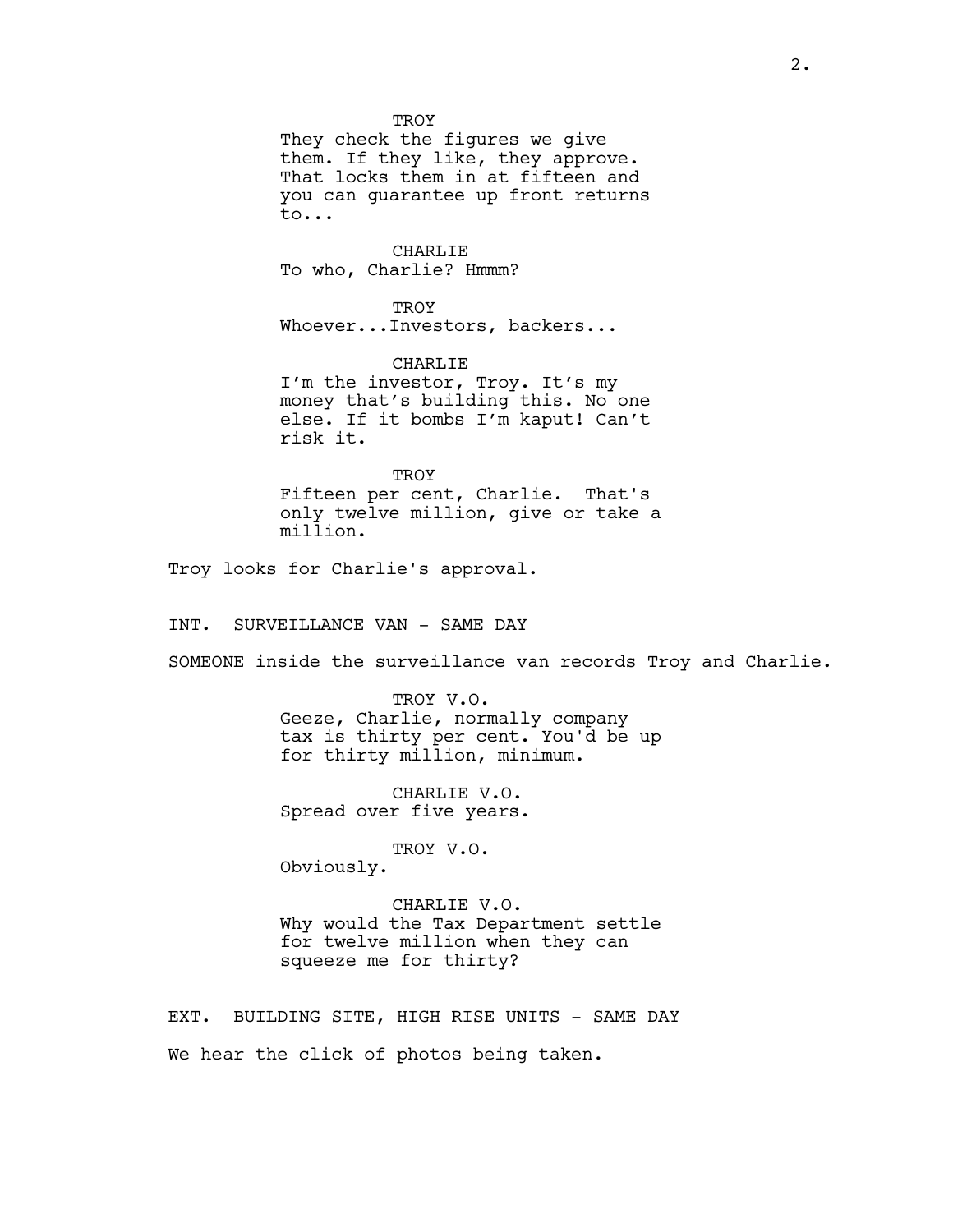TROY

To avoid costly legal battles against specialists like me. That's what I do, Charlie.

Charlie raises an eyebrow.

### CHARLIE

And why would they bloody settle? The law's on their side. Everything's on their...

**TROY** 

To avoid rip-offs from dubious accountants creating off-shore tax havens and bottom of the harbour schemes. They lost billions, Charlie.

## CHARLIE

And now they're putting blokes with schemes in fucken jail!

Nothing's illegal. Promise. It's not a scheme, Charlie. It's the future. I invented this. Private bindings. Everyone's a winner.

Charlie considers while looking at the promotional board.

### TROY

You can buy two dozen units legally and change that fifty to ninety.

CHARLIE Fifteen percent you say?

**TROY** 

Guaranteed.

Troy refers to the promotional board.

CHARLIE And nothing illegal? Ha!

**TROY** I meet with the Tax Department, put everything on the table for their approval. If it's a thumbs down we walk and you lose nothing.

CHARLIE Except they now have access to all my figures.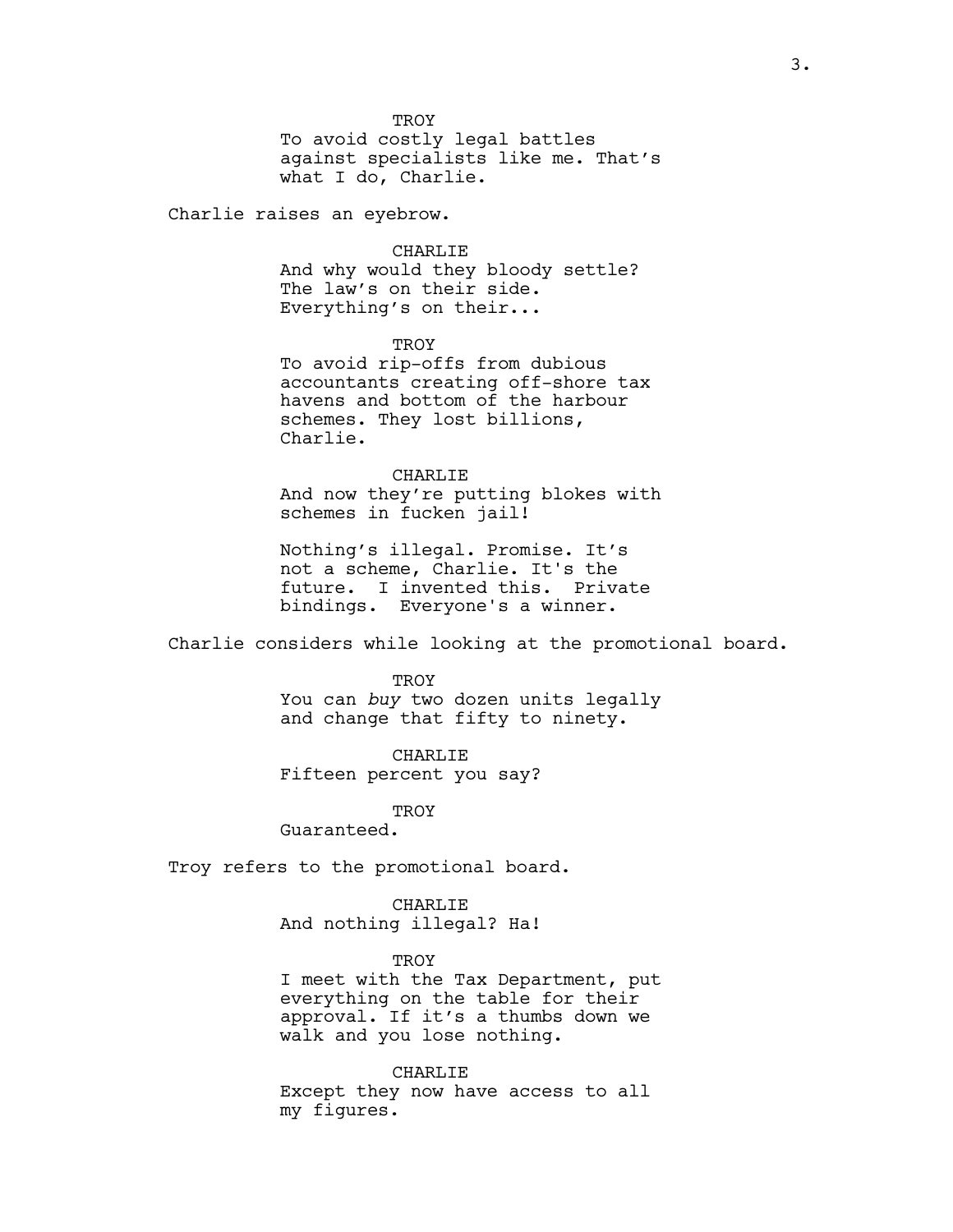TROY

If you can't trust the Government, Charlie, who can you trust?

Charlie looks hard at Troy before extending his hand. They shake.

> CHARLIE That's what I like about you, Troy. You're the type of bloke my wife should've married.

INT. TAX DEPARTMENT, SECRET ROOM - NEXT DAY

Through a discrete two-way mirror, Taxation Commissioner ELLIS, 45, watches Taxation Officer, ERNIE SIMS, 30, and Troy talking in Sim's office. Troy wears a tie and shorts.

INT. SIM'S OFFICE - SAME DAY

Troy apprehensively sits across the desk from Ernie Sims, who checks Troy's submission. The office is sparse and neat. Sims appears impressed.

> ERNIE On my cursory calculations your client could be expected to pay thirty per cent tax.

**TROY** Twenty with offsets over five years and I could reduce it creatively to fifteen. Normally you wouldn't have access up front to what's in our submission.

ERNIE I'll need all original documentation.

Troy nods.

ERNIE

If the figures check out, and I stress *if*, I can pretty much say we'd look favourably at the concept of up-front binding contracts.

They shake.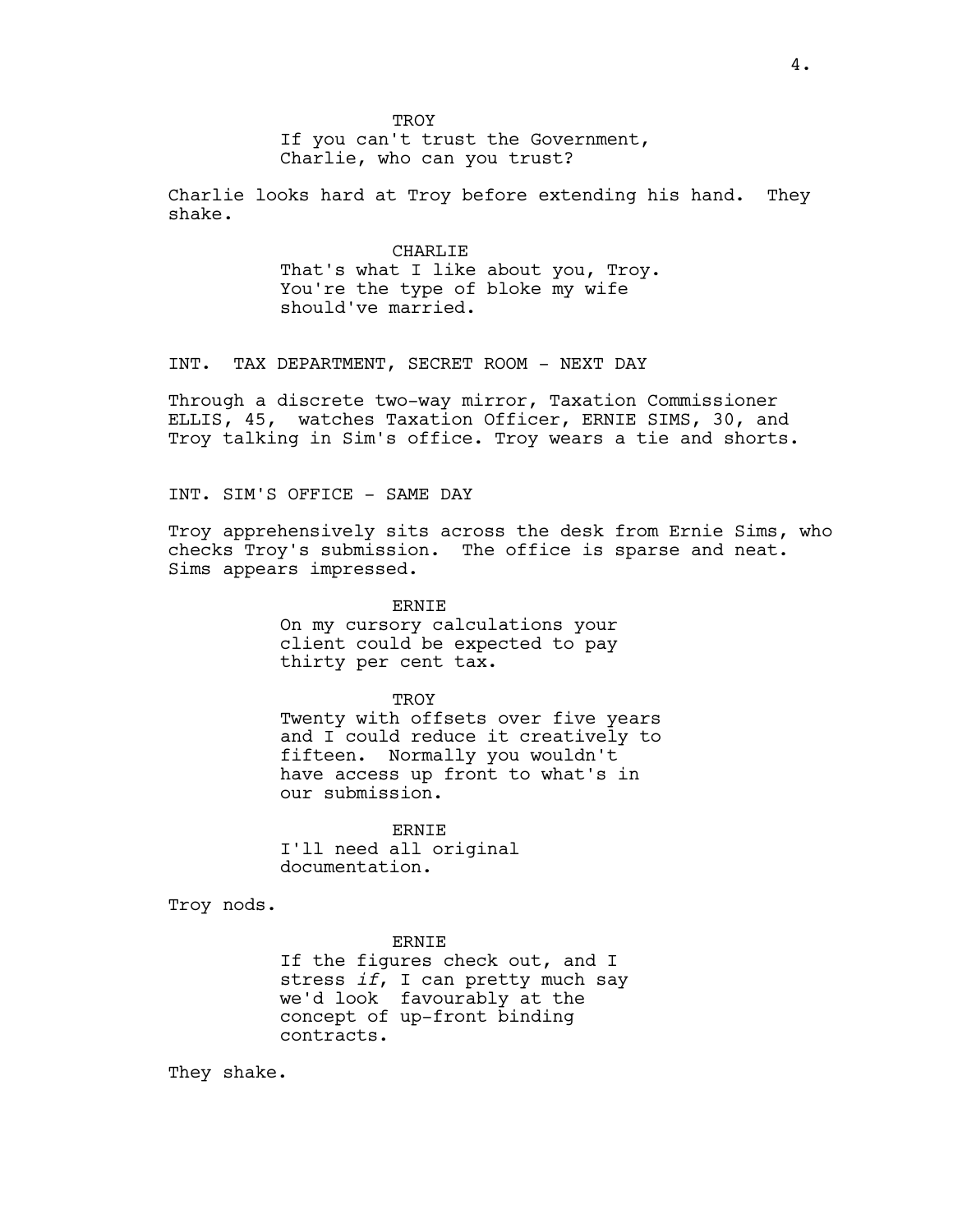EXT. TAXATION DEPARTMENT - SAME DAY

Troy leaves the Tax Department.

He explodes into rapture.

INT. TROY'S OFFICES, RECEPTION - SAME DAY

Troy and Charlie enter Troy's reception.

A WORKER, 25, follows, wheeling boxes of documents.

The female RECEPTIONIST, 30, attempts to attract Troy's attention.

> **TROY** That's as good as it gets, Charlie.

CHARLIE I'm still not convinced.

Troy looks mystified.

CHARLIE I have to pay you seven hundred grand.

Charlie laughs.

Troy laughs, relieved.

Troy's laugh immediately disappears when he notices two JUNKIES, male and female, 25, stressing out, arms tightly folded.

> RECEPTIONIST I'm sorry, Mr Emmanuel, they wouldn't speak to anybody else.

Troy indicates for the receptionist not to worry.

MALE JUNKIE Troy, hey, Troy, mate. I used to go to school with this dude.

The female junkie is too stressed to respond.

MALE JUNKIE Tell her, mate. Tell her how I used to open the bowling.

**TROY** Just give us a sec.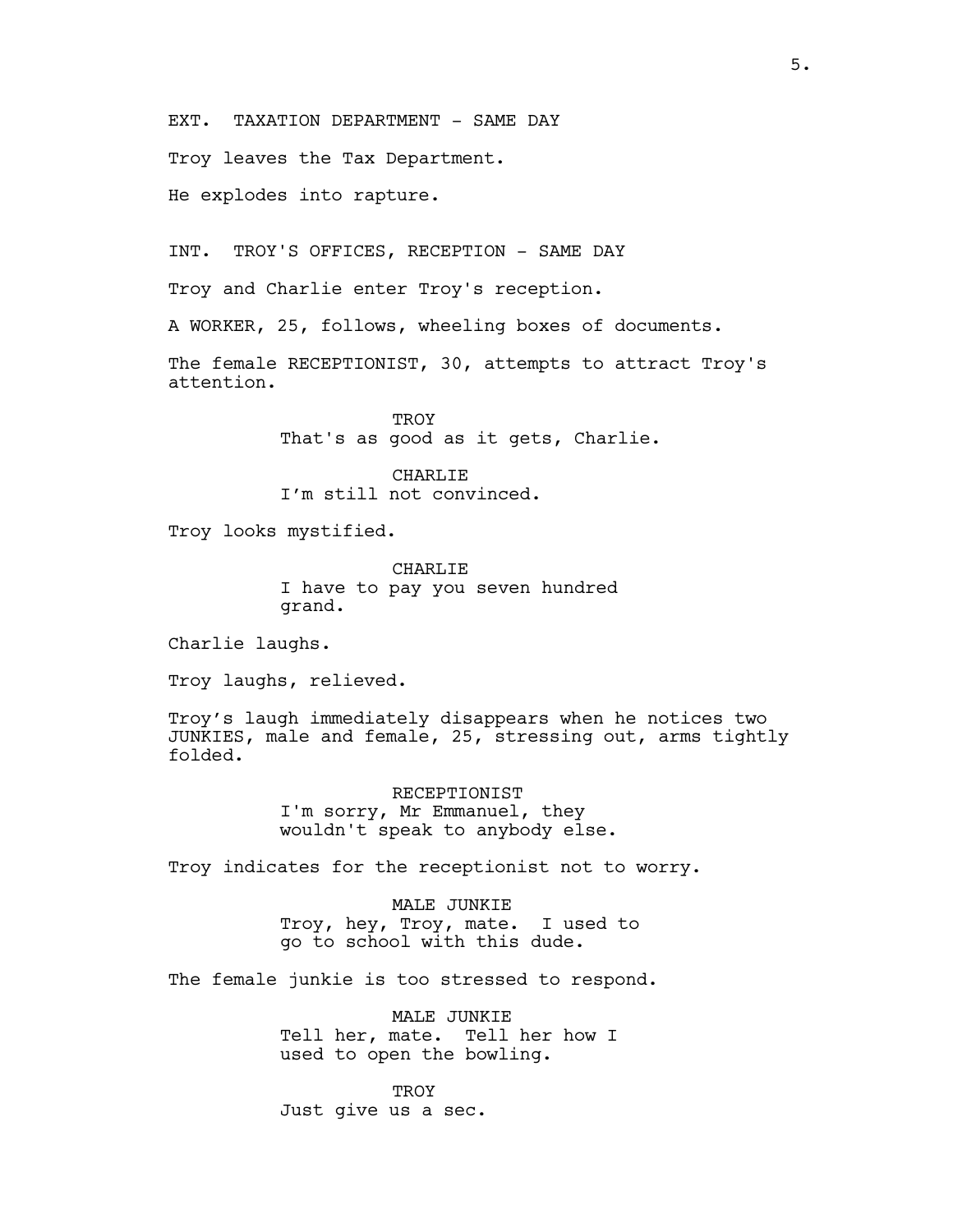The Junkie impatiently waves a document in front of Troy.

MALE JUNKIE They want us to pay fucken tax, man.

Troy looks at the document. The female turns circles.

MALE JUNKIE I'm on the fucken dole.

The male Junkie addresses Charlie who acts interested.

MALE JUNKIE Can you fucken believe this? And they want me to pay tax on my deals. Some fucken arsehole journalist puts it on video and I'm supposed to pay tax.

The Female shows Charlie her track marks. Charlie is lost for words.

> FEMALE JUNKIE Every cent...every stinken cent's in here. What d'they want, blood?

Troy returns the document to the Female, ushers Charlie and the Worker through to his office then attempts to close the door but the Male Junkie blocks him.

> MALE JUNKIE What am I, a fucken nobody?

The Male Junkie indicates to his female partner everything'll be cool. The Female Junkie shivers. Troy closes the door.

INT. TROY'S OFFICE - SAME DAY

The Worker removes the boxes from the trolley.

MALE JUNKIE O.S. Is that what I am, eh, Troy, a fucken nobody?

Charlie indicates for the Worker to leave.

CHARLIE (indicating documents) Remember, some of this stuff's red hot.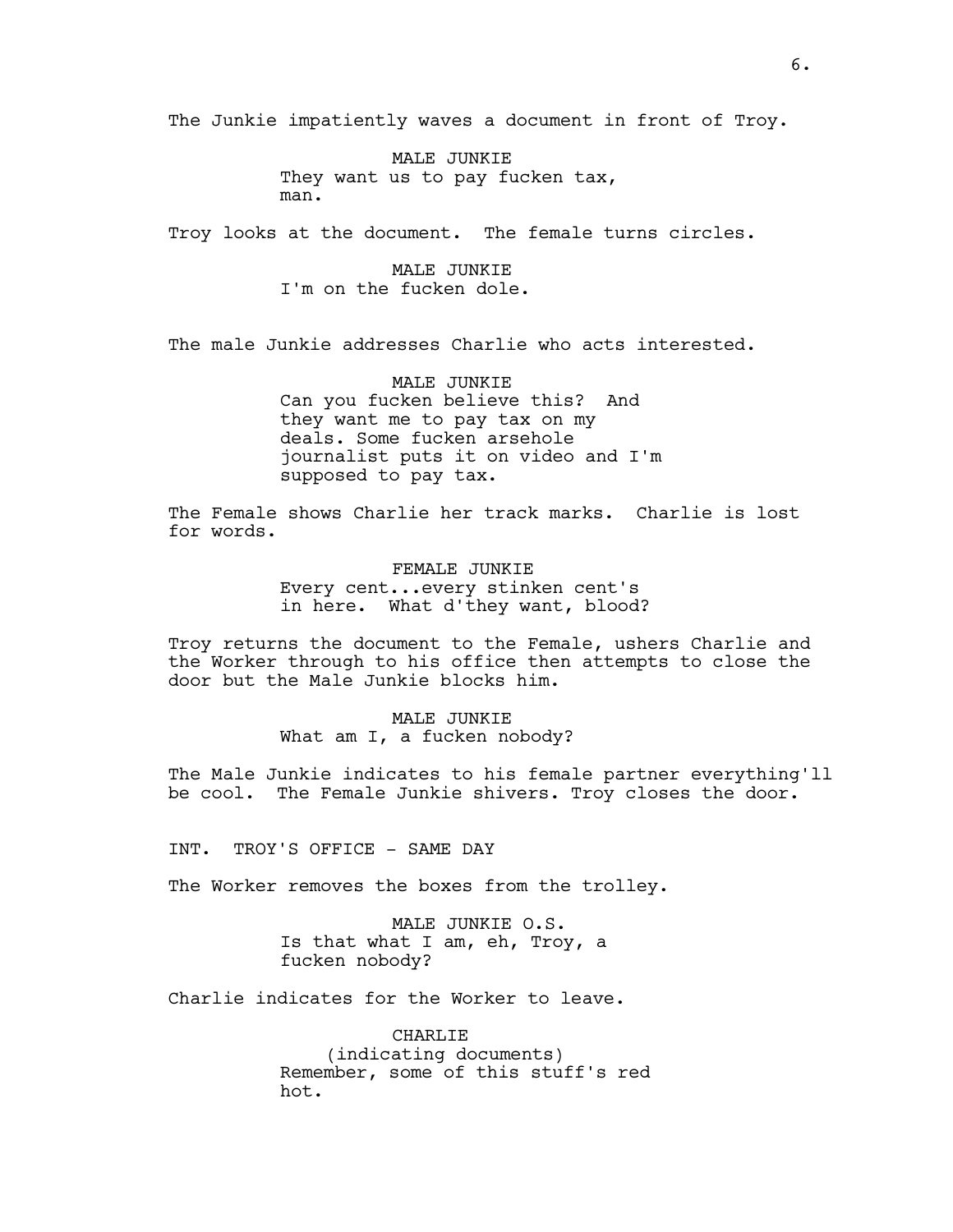Troy hands Charlie a receipt to sign.

**TROY** We've just had a windfall of fifteen million, mate. Be happy.

MALE JUNKIE O.S. Come on, man. Come on. I've got a fucken piano lesson to get to, haven't I?

CHARLIE I'm never happy until it's correct weight, the bookie's paid up and the horse is in the jacuzzi.

A chair smashes through the door, breaking the door from its hinges.

The angry Male Junkie enters. But before he can do anything Troy tosses the Male Junkie an account book, which he fumbles but catches.

> MALE JUNKIE What's this?

TROY A receipt book. Record all your transactions for one week then come back and see me.

MALE JUNKIE (to Charlie) Is he for real?

INT. VIVIANNE'S BATHROOM - NIGHT

Male and female clothes are strewn over an exquisite marble floor.

A wall-television, without audio, shows late night news of the racetrack robbery.

Vivianne and Troy massage each other's feet in a spacious bath.

Vivianne increases audio with the remote control.

Troy pulls her foot causing her to submerge. She holds the remote out of the water.

She re-emerges to focus on the broadcast.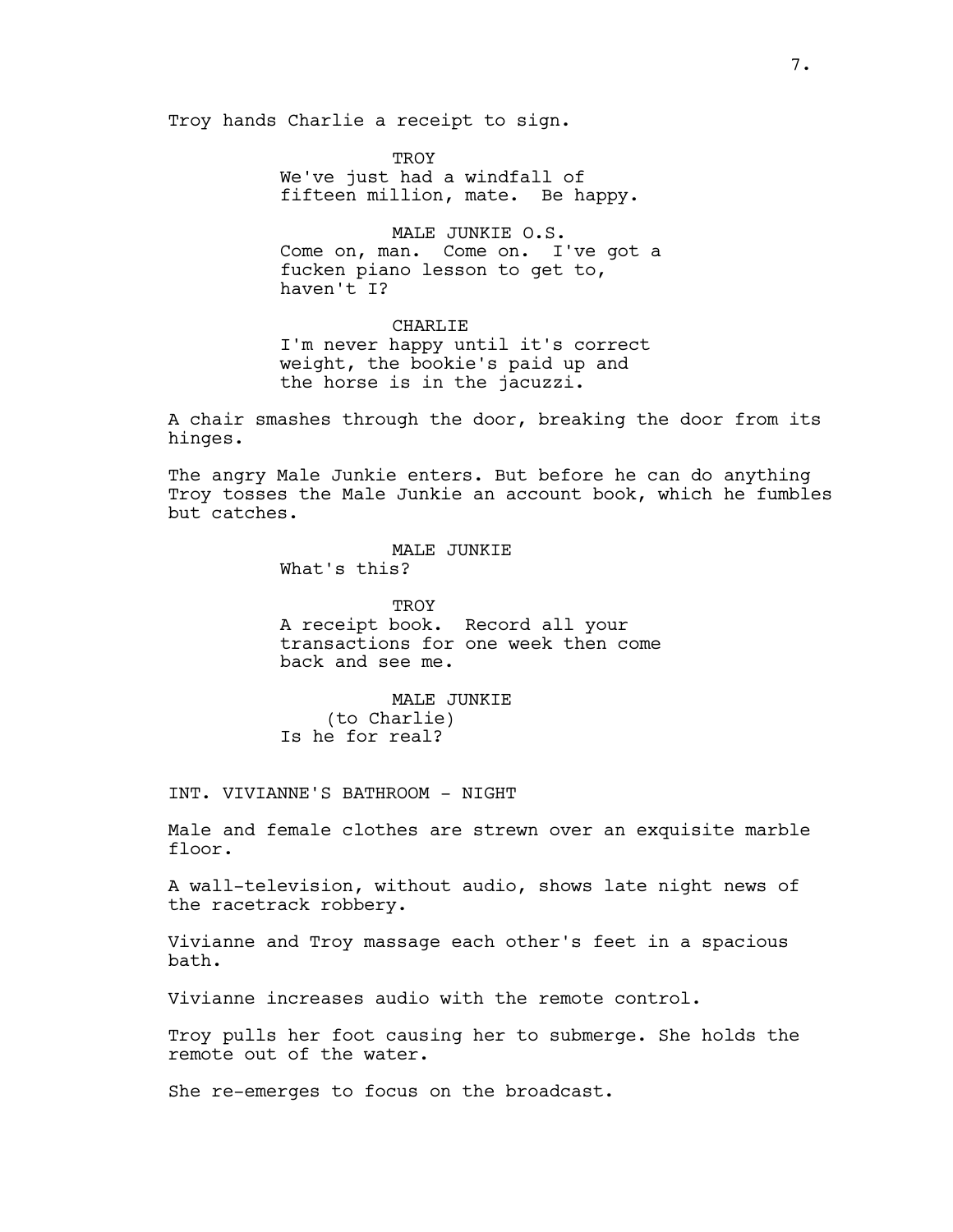FEMALE NEWSREADER (on television) Sensational scenes at the Metropolitan Racetrack yesterday. In what could be coincidence or clever planning...

Footage shows POLICE interviewing Security staff at the racetrack.

> FEMALE NEWS READER (on television) ...when the man the media have dubbed Robin Hood, and many believed to be in hibernation or even dead, masterminded an incredible robbery with what can only be described as precision timing.

Foxy's hand creeps through the door and removes Troy's wallet from his trousers.

> FEMALE NEWSREADER (on television) The daring bandit known for his impersonations, strategic planning and absence of violence...

> > VIVIANNE

Oh, pleaseeeee..!

Troy shoots her a challenging look.

VIVIANNE

She's getting off on it!

INT. FOXY'S BEDROOM - NIGHT

Foxy removes money from Troy's wallet.

INT. VIVIANNE'S BATHROOM - NIGHT

Foxy's hand returns Troy's wallet.

FEMALE NEWSREADER (on television) Senior police have expressed genuine concern that...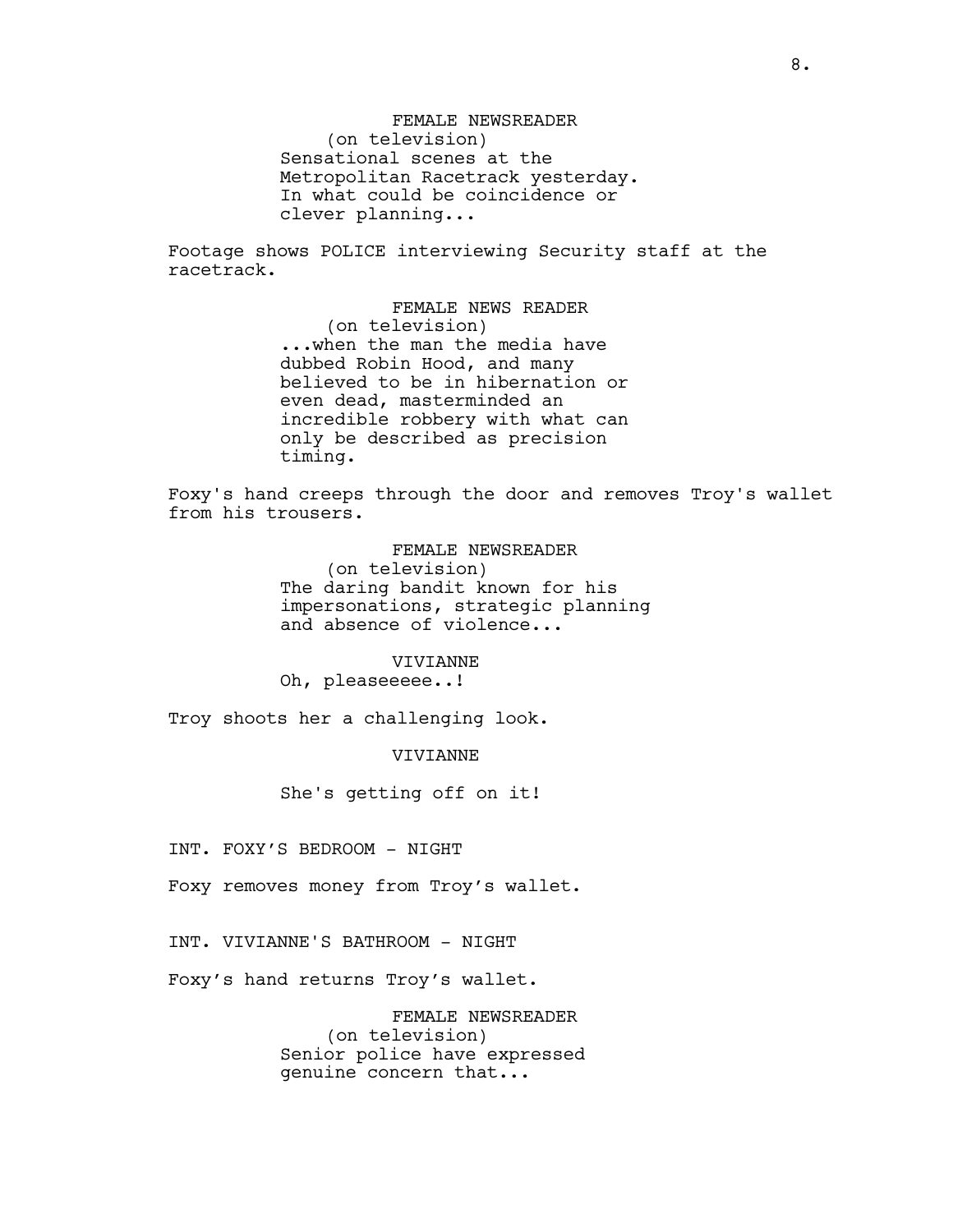EXT. HOI POLLOI HOTEL - SAME NIGHT

We zoom towards the name HOI POLLOI on the outside of the old fashioned pub, then through a back window of the pub.

INT. HOI POLLOI HOTEL, BACKROOM - SAME NIGHT

The same newscast plays in the back room of the Hoi Polloi.

Bondi and Ed, sitting at the bar, watch footage of the naked Streaker.

Ed checks a batch of Scratchies. As usual his discards are separated into winning and losing piles, the losing pile ten times the size of the winning pile.

> FEMALE NEWSREADER (on television) ...Robin Hood may have been aided and abetted by the Society Streaker who is gaining an infamous reputation for his disruption of major events.

ED I'd want a bit more to show off than that if I were you, Mate.

PATRONS laugh.

The television shows Victor Kelly collapsing after chasing the streaker.

> ED There is no arrest for the wicked.

Patrons laughs.

FEMALE NEWSREADER (on television) Police have refused to reveal the amount stolen but are certain some proceeds will turn up as anonymous donations. In the past, following similarly spectacular robberies, money has been left at major hospitals, curiously, directly under the letter I in hospital.

The television shows a hospital sign and close up of the letter I.

Ed puts his wallet on the counter.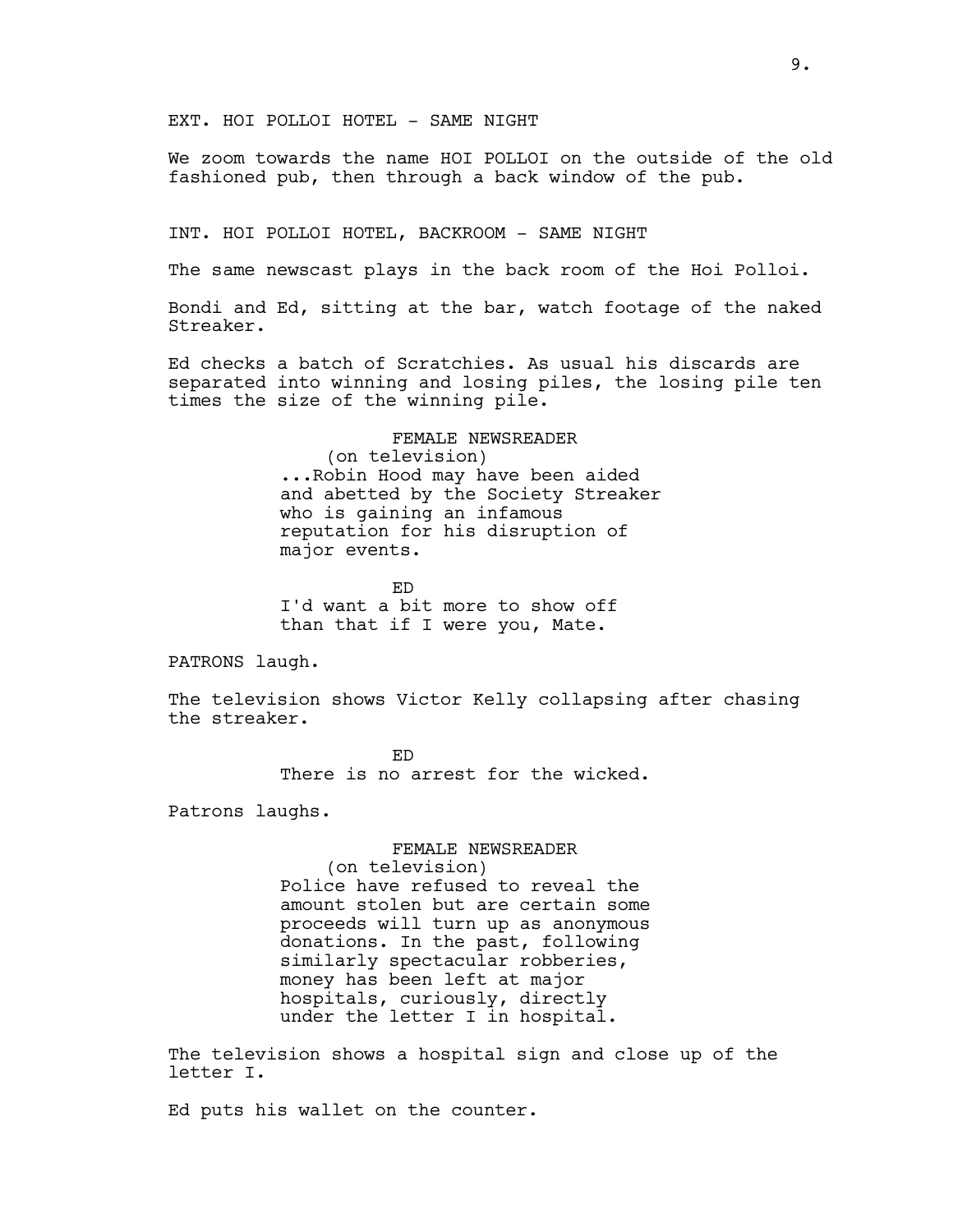ED

He can leave as much as he likes in the wallet of the Unknown Male Worker, Luv, directly under the letters ME.

The news crosses live to REPORTER ANDREW, 25, at the racetrack.

> FEMALE NEWSREADER O.S. (on television) What can you tell us, Andrew?

EXT. MEMBERS' CLUB ENTRANCE - FLASHBACK

Andrew talks live to camera while maneuvering in and out of the investigation scene.

POLICE are still carrying out inquiries and interviewing patrons.

ANDREW

Thank you, Fiona. Police are being very tight-lipped but I have reliable information that Robin Hood actually worked here as a security guard for several weeks prior to today's robbery.

Andrew approaches Le Fleur.

ANDREW

Excuse me. Live to Air. Robin Hood worked here as a Security Guard. Can you confirm that?

LE FLEUR

Um...

Le Fleur looks around before answering.

LE FLEUR

(grinning) Look, if it was him, all I can say is that he was a damn good worker.

END FLASHBACK.

INT. HOI POLLOI HOTEL, BACKROOM - NIGHT

Patrons laugh at Le Fleur's comment shown on television. Music from another room in the pub can just be heard.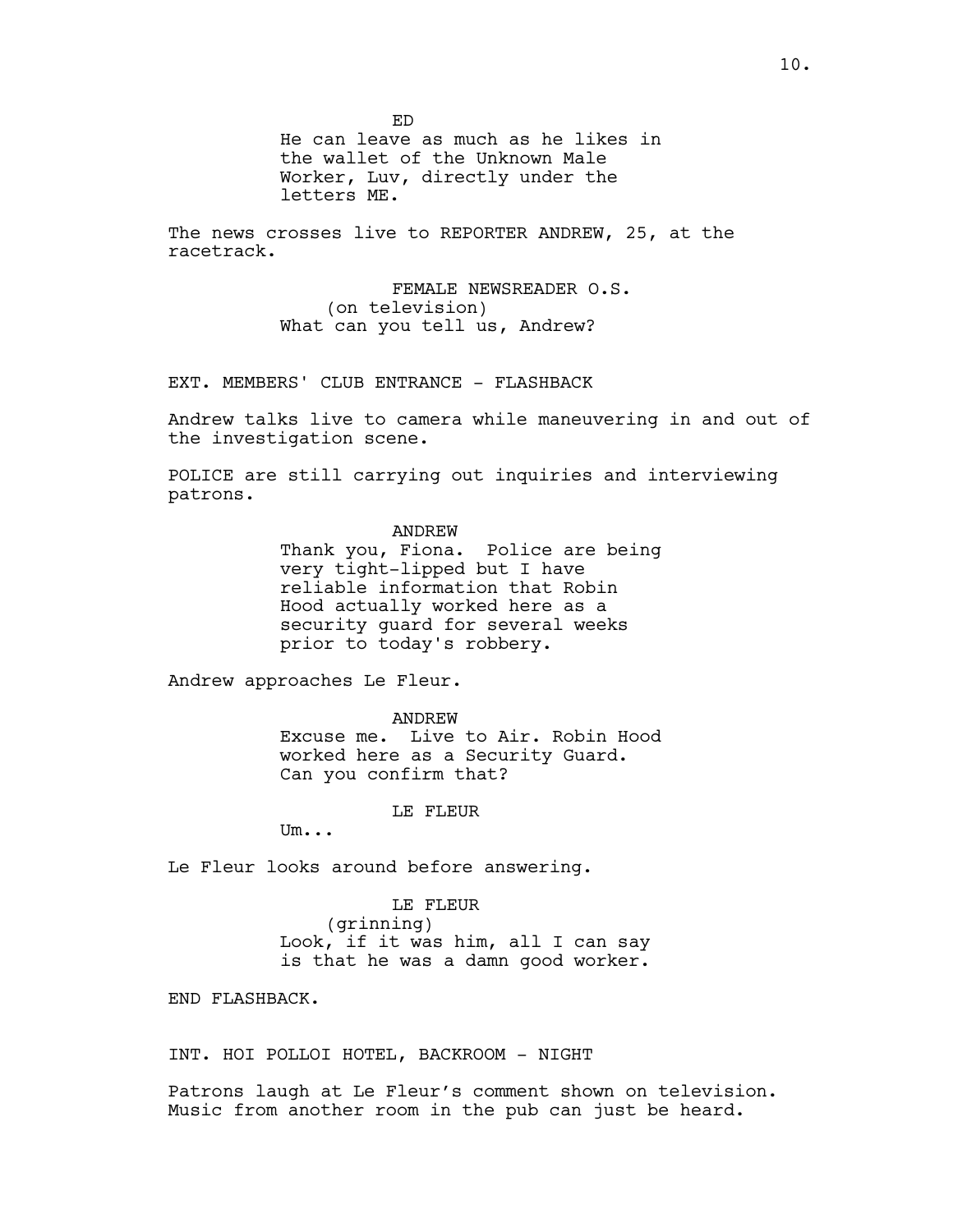ED Up the Workers.

Through a door into a karoke bar at the pub we see The Busker(D), made-up as Jim Morrison, but in tuxedo and white gloves, half way through L.A. Woman. While his singing has a lot to be desired his impersonation of Jim Morrison is spot on.

> BUSKER (D) 'Mr Mojo Risin', Mr Mojo Risin' Mr Mojo Risin', Mr Mojo Risin' Got to keep on risin' Mr Mojo Risin', Mr Mojo Risin' Mojo Risin', gotta Mojo Risin' Mr Mojo Risin', gotta keep on risin' Risin', risin' Gone risin', risin' I've gotta risin', risin' Well risin' risin' I gotta, wooo, yeah, risin' Woah, ohh yeah...'

As we pull back to Ed who pushes the winning pile of Scratchies towards the BARMAID, dressed as Madonna, the sound decreases in volume. Madonna swaps Ed's winning Scratchies for more Scratchies.

The song plays through the following scenes.

FEMALE NEWSREADER V.O. (on television) Is that Frank Corrigan in the background?

EXT. MEMBERS' CLUB ENTRANCE - FLASHBACK

Andrew hurries to Corrigan who is with his Bodyguard.

Corrigan waves Andrew away.

CORRIGAN

No comment!

ANDREW Is it true Robin Hood worked for you, Mr Corrigan?

CORRIGAN Are you deaf?

Andrew follows, manoeuvering between the Bodyguard and Corrigan.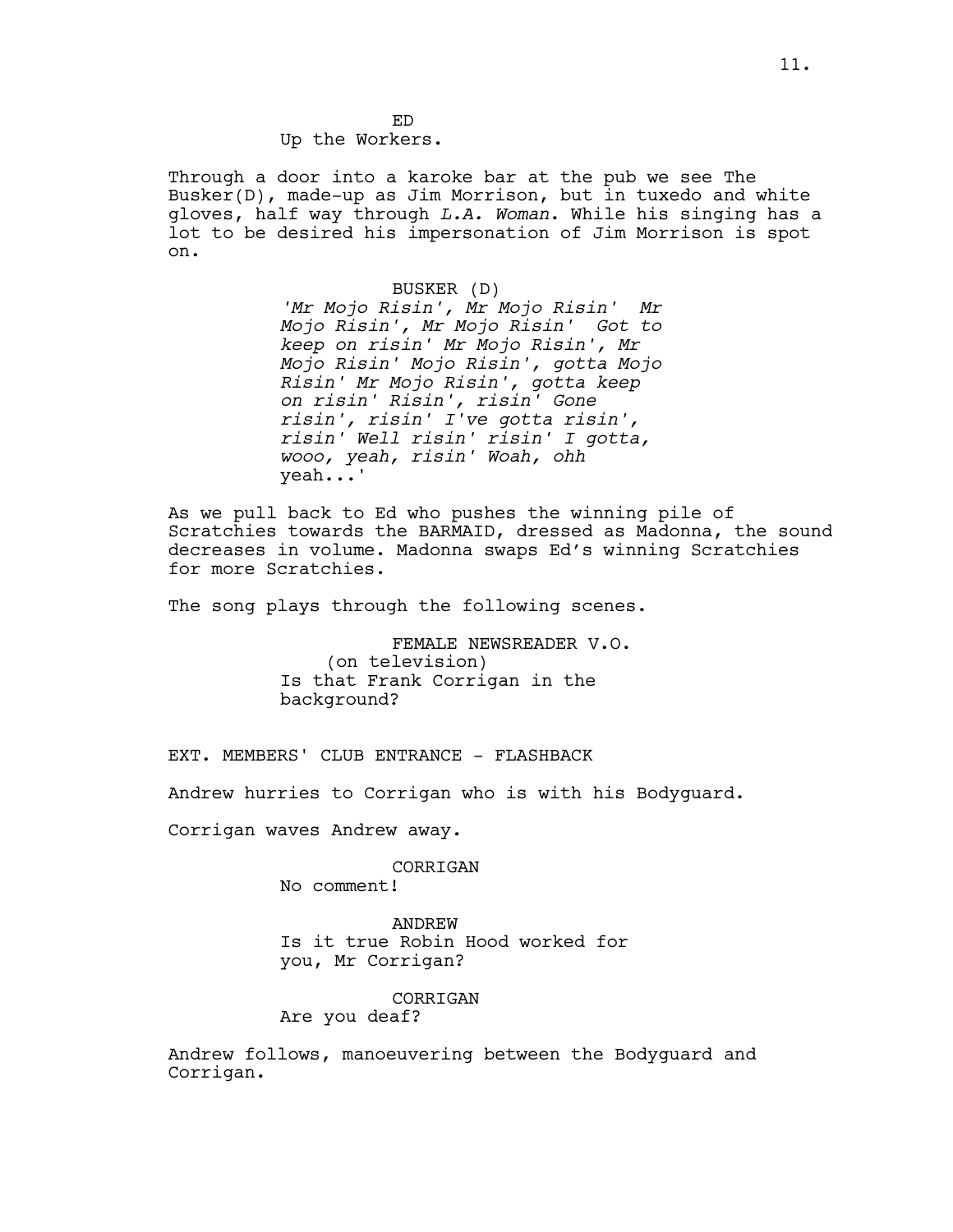### ANDREW

Do you know who he is? Did you arrange the Streaker as a publicity stunt? Do you think this will have any bearing on your casino bid?

Corrigan stops, angrily turns to Andrew. Corrigan appears on the verge of attacking Andrew. The Bodyguard steps between them.

Andrew quickly moves and faces the camera.

Corrigan's Bodyguard ushers Andrew and his Cameraman away as Andrew talks to camera.

> ANDREW As you can see, Fiona, people are a little uptight around here. I presume it's because their faces have literally been covered in egg.

END FLASHBACK.

INT. HOI POLLOI HOTEL, BACKROOM - NIGHT

Ed moves the mountain of losing scratchies away.

ED Scrambled egg, mate. Anyone who can stick it up the hoity-toity has my vote. (toasting) Up the hoi polloi.

Ed lifts his schooner and skoals it. Bondi does the same. Patrons heartily support them.

Whistling and cheering for The Busker is heard.

EXT. HIRE CAR - LATER THAT NIGHT

The Busker(D) stands in a chauffeur driven hire car, his upper body extending through the sun roof.

Next to him on the car seat are the newspapers wrapped in hay twine.

Music to LA Woman blasts out as he sings the lyrics.

The car shoots through inner Sydney.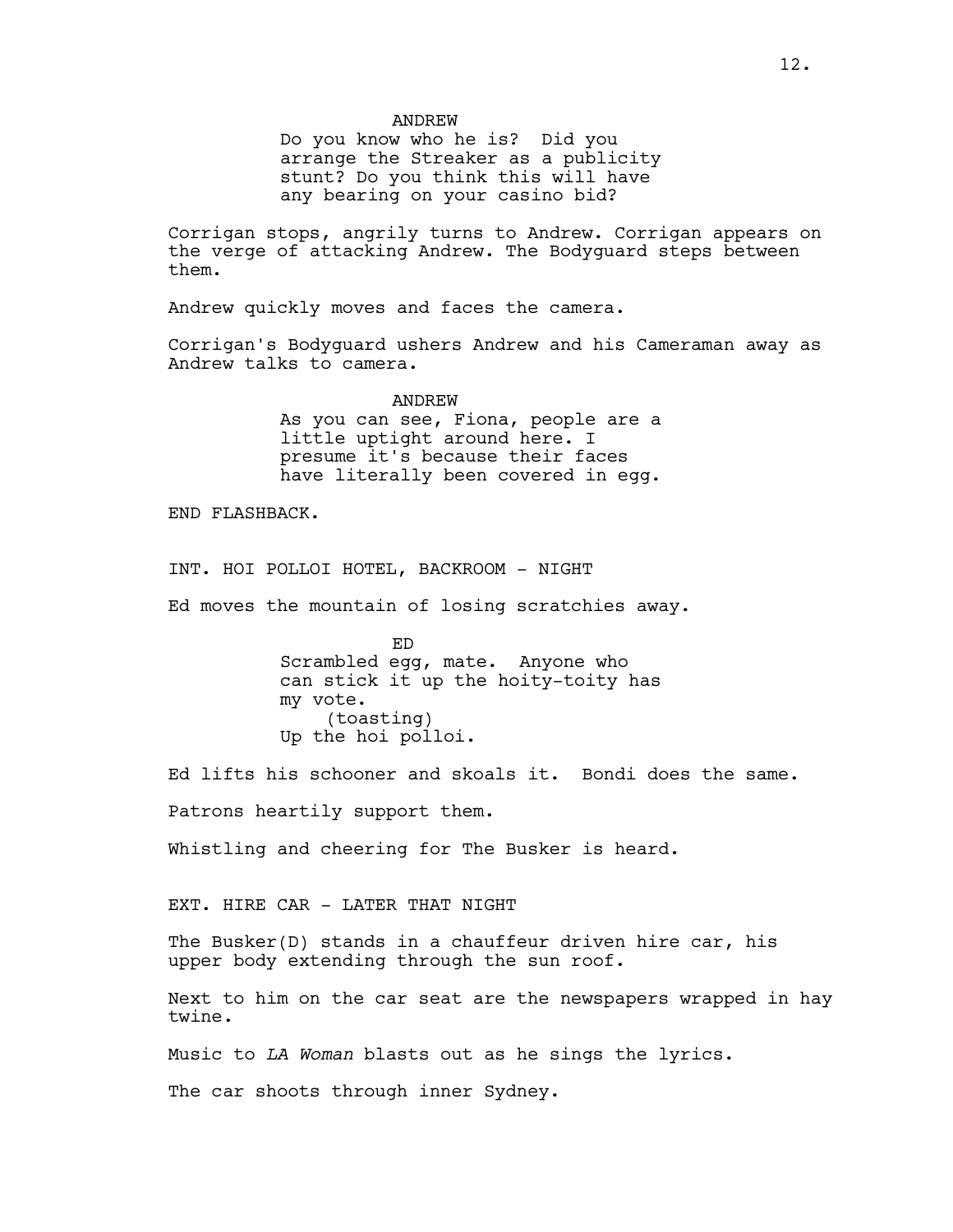ONLOOKERS wave, OTHERS watch bemused.

BUSKER (D) 'Well, I just got into town about an hour ago. Took a look around, see which way the wind blow. Where the little girls in their Hollywood bungalows.

INT. VIVIANNE'S BEDROOM - THAT NIGHT

Vivianne, wrapped in towel, dials her mobile.

BUSKER V.O. (D) Are you a lucky little lady in the City of Light? Or just another lost angel.....

INT. CORRIGAN'S HOME OFFICE - SAME NIGHT

Corrigan, drinking Scotch at his desk, answers his mobile.

INT. VIVIANNE'S BEDROOM - THAT NIGHT

Vivianne dabs moisturiser on her face as she talks.

VIVIANNE (into phone) We need to talk.

INT. CORRIGAN'S HOME OFFICE - SAME NIGHT

Corrigan watches Vivianne on his computer screen. He sees Troy lying on the bed in the background.

> CORRIGAN (into phone) Tell me what you're wearing.

VIVIANNE V.O. (over phone) I'm serious.

CORRIGAN (into phone) Tell me what you're wearing.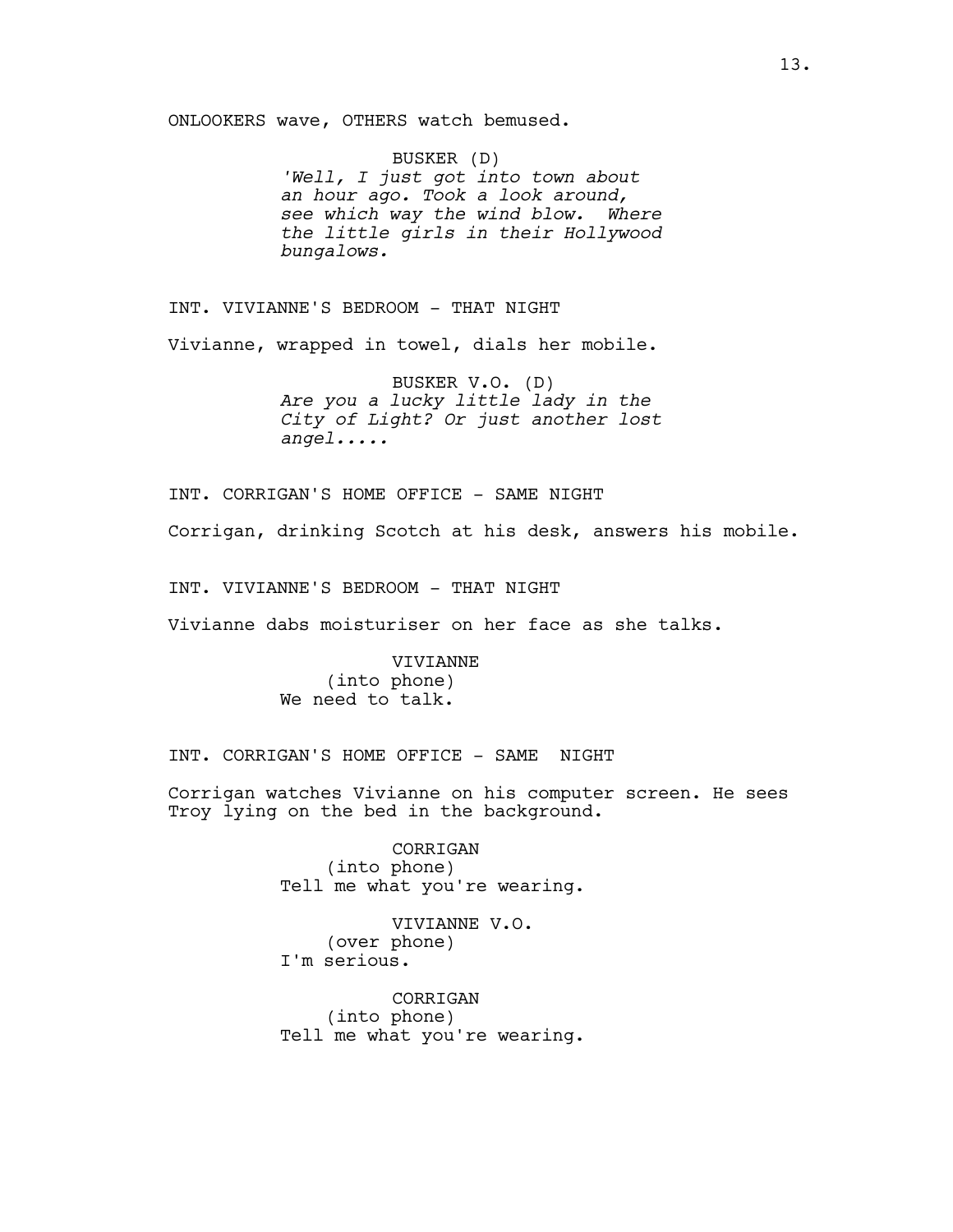INT. VIVIANNE'S BEDROOM - SAME NIGHT

Vivianne checks Troy before answering.

VIVIANNE (into phone) Nothing.

INT. CORRIGAN'S HOME OFFICE - SAME NIGHT Corrigan gulps the remainder of his glass.

> CORRIGAN (into phone) I don't believe you.

VIVIANNE V.O. (over phone) You're playing into the hands of the media. You need a good PR.

CORRIGAN (into phone) And you need a good man.

VIVIANNE V.O. (over phone) They'll cut you to pieces, Frank. Get a professional.

CORRIGAN (into phone) I did that once, remember?

VIVIANNE V.O. (over phone) Goodnight, Frank.

INT. VIVIANNE'S BEDROOM - SAME NIGHT

Vivianne places her mobile on her vanity table.

**TROY** What'd he say?

INT. CORRIGAN'S HOME OFFICE - SAME DAY

Corrigan pours a large Scotch.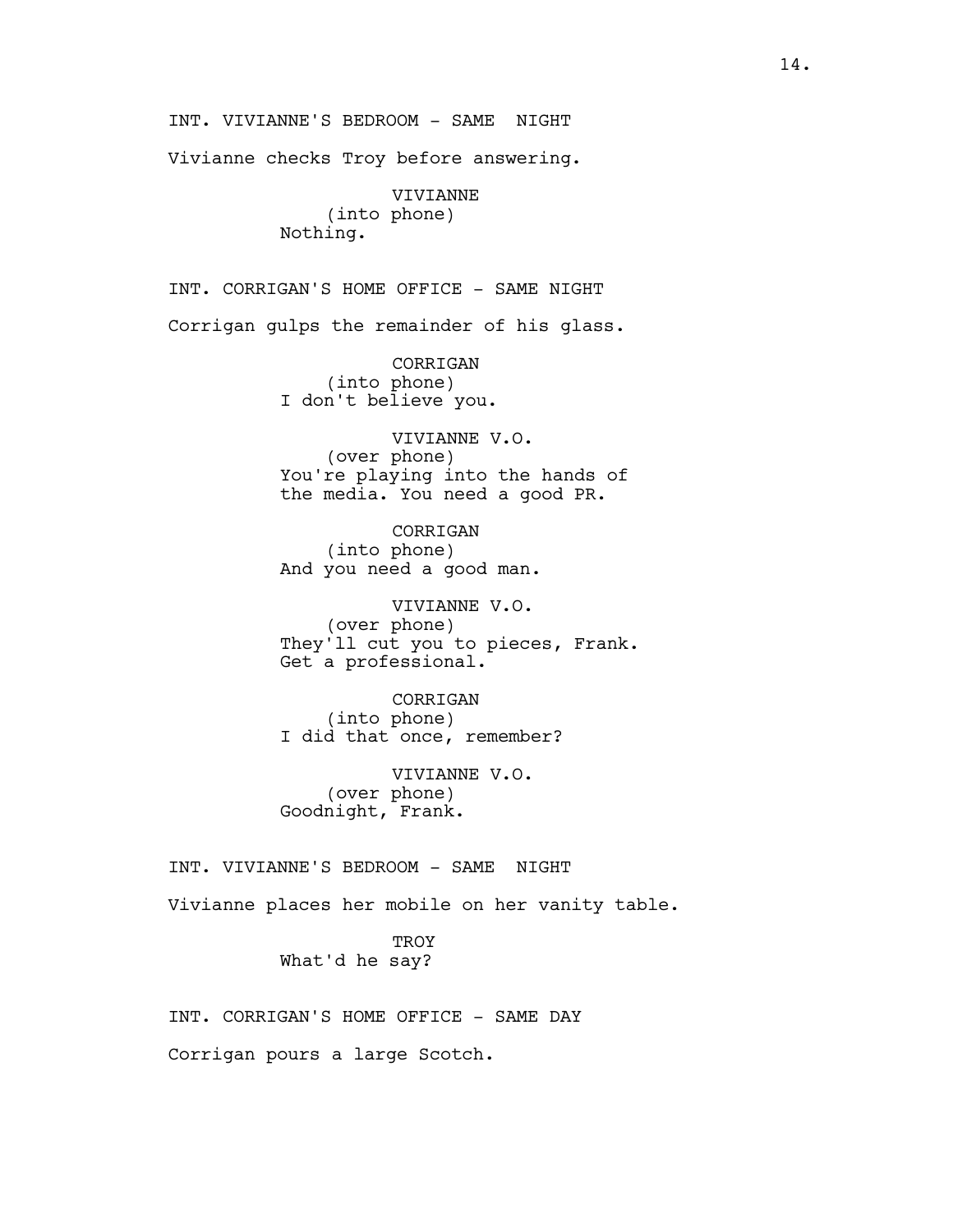VIVIANNE V.O. Nothing. That's always been his problem. He's a genius except when it comes to the things that count.

Corrigan watches Vivianne drop her towel and go to Troy.

Corrigan pushes the record button on his computer.

INT. KARAOKE BAR 2 - THAT NIGHT

The Busker(D) continues  $L.A.$  Woman in another Karaoke bar. The room grooves to his performance.

Two well-presented middle-aged WOMEN swoon.

BUSKER O.S. (D) City of Night, City of Night, City of Night, City of Night, woo,  $c'$ mon...

EXT./INT. HIRE CAR - THAT NIGHT

The two middle-aged women sip champagne as the car crosses the Harbour Bridge with the Busker(D), head through the sun roof, singing. Both women wear I badges.

> BUSKER (D) 'Drivin' down your freeways, Midnite alleys roam. Cops in cars, the topless bars. Never saw a woman so alone, so alone so alone, so alone........'

INT. ROOM - NIGHT

A grotesque mask covers the face of the Psychiatrist. We zoom in to the mouth of the mask.

> PSYCHIATRIST Many animals, including humans, exhibit an urge to mimicry. They assume the characteristics of others. We call this mimetism.

EXT. CORRIGAN'S HOTEL, BEACH FRONT - THAT NIGHT

From outside the main entrance to Corrigan's Hotel a fire blazes in the distance on the beach.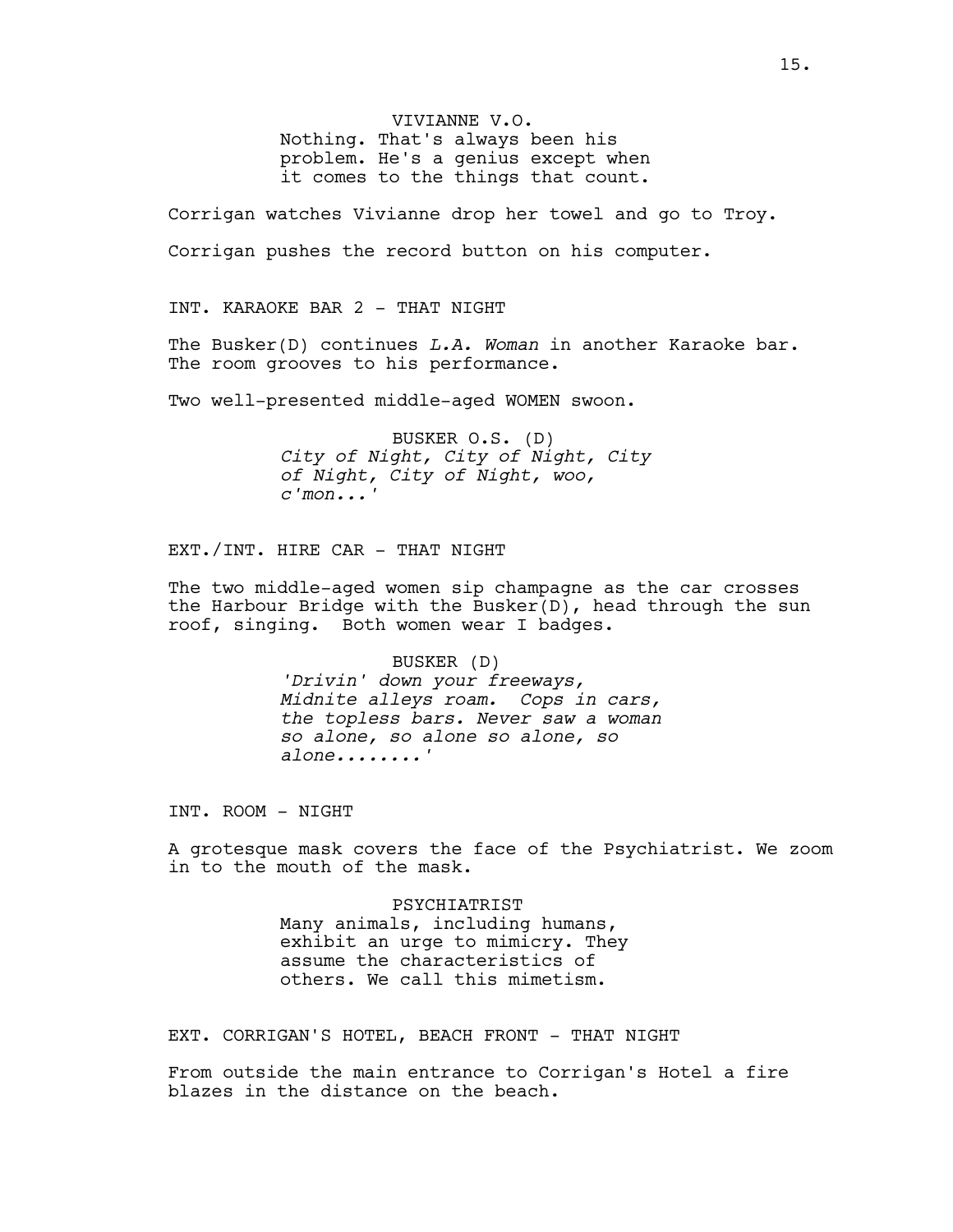As we approach the fire the bare-chested Busker(D), still wearing tuxedo pants and gloves, ritualistically decorates his chest with ash and charcoal.

He erupts into a wild frenzied stomp (sixties) dance. The two women are mesmerised.

> PSYCHIATRIST V.O. Some see mimetism as a need to conceal oneself. A protection against predators. I see it more as a ploy designed to create fear in others.

The women join the Busker in his frentic dance. The Busker(B), eyes ablaze, silently screams towards the hotel. The women back away, fearful.

EXT. VIVIANNE'S HOME - DAY (DAYS LATER)

A van with TROPICAL FISH written on the side drives away from the outside Vivianne's home.

INT. VIVIANNE'S HOUSE - DAY (SAME DAY)

Foxy, in school uniform and carrying school backpack, opens her front door.

A new tropical fishtank of exotic fish features along one wall

Vivianne feeds the fish. Foxy stares at the tank in disbelief.

> FOXY What's that?

VIVIANNE Aren't they gorgeous?

FOXY

No!

VIVIANNE They're a present from Troy.

FOXY You know I hate fish!

VIVIANNE I was hoping you'd feed them.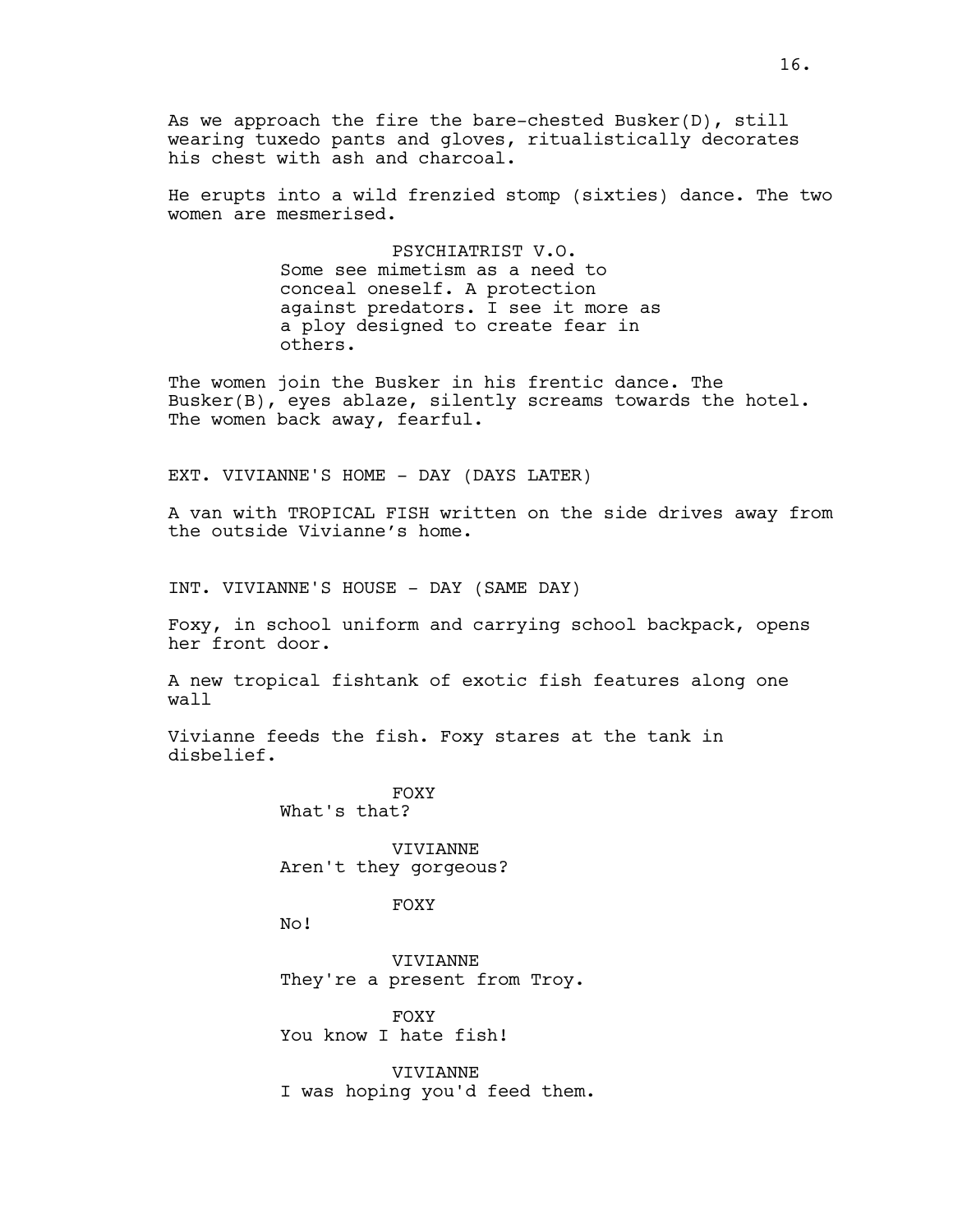Foxy leaves, slamming the door.

VIVIANNE You used to love them at Granddads's.

On a coffee table is a book titled, The Pharaohs.

INT. SHOPPING COMPLEX - DAY (NEXT DAY)

SOMEONE watches Foxy and two school friends, CORY, 14, and JILLIAN, 14, all in school uniform and wearing backpacks.

The three schoolkids laugh as they exit David Jones. Foxy carries a David Jones plastic shopping bag.

A male SECURITY OFFICER, 30, check their backpacks.

The three walk through the Complex. a middle-aged MALE gives Foxy the eye. Foxy sends him up. Cory laughs. The Male scurries away.

INT. DEPARTMENT STORE - SAME DAY

The three enter a Department Store.

A Female SECURITY OFFICER, 30, calls Foxy over.

**FOXY** 

What?

The Security Officer staples the top of the David Jones plastic bag closed.

Foxy, Jillian and Cory act as if they've been framed for murder.

The Guard smiles triumphantly at Foxy.

INT. LINGERIE DEPARTMENT - SAME DAY

Cory and Jillian frolic with expensive bras to distract STAFF.

Their behavior offends elderly SHOPPERS.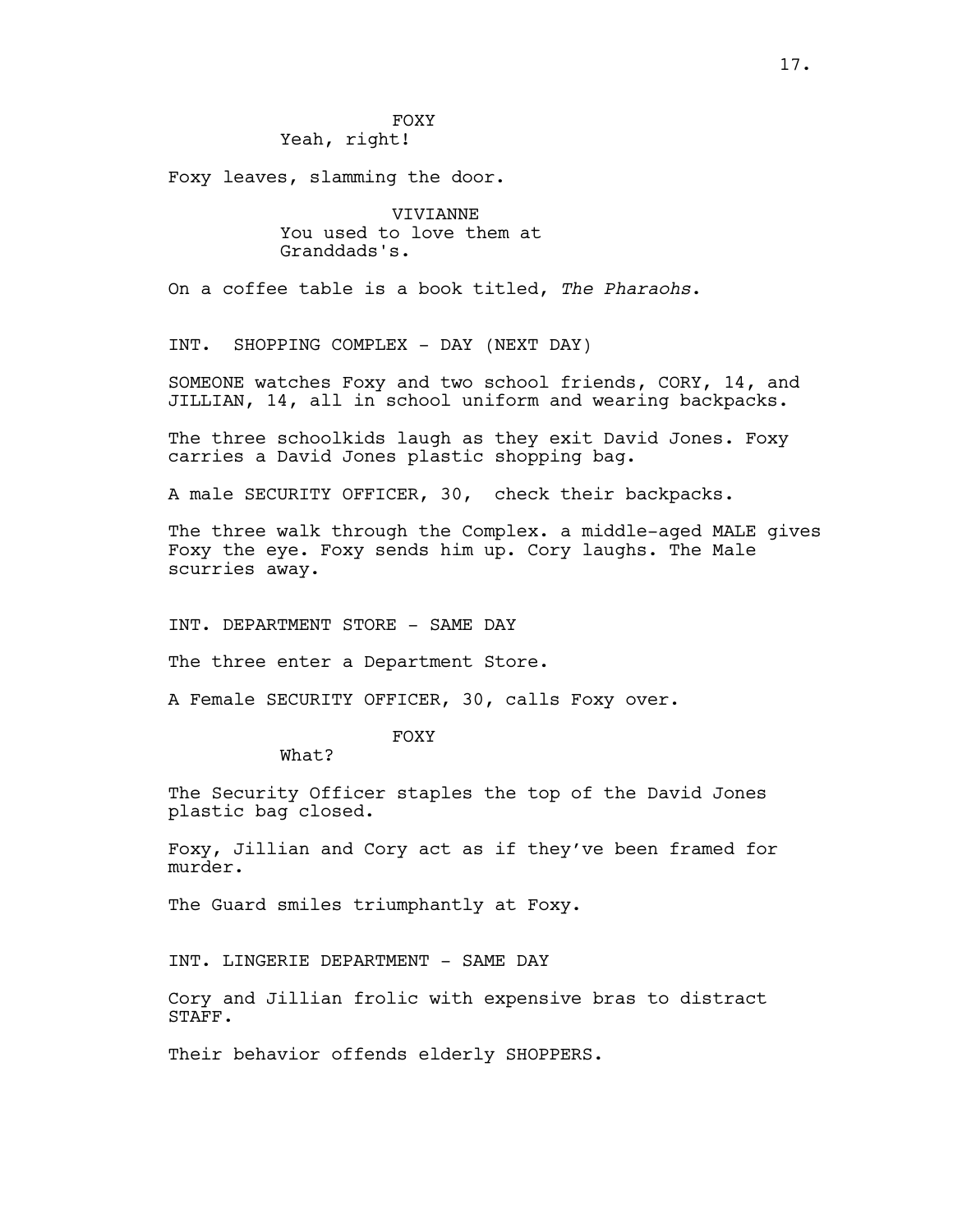With the Staff distracted, Foxy unstaples the plastic bag, removes an identical David Jones plastic bag, crams the new bag full of bras and stuffs the original bag into the new bag with the bras, staples it closed and returns the stapler to her back pack.

INT. EXIT TO DEPARTMENT STORE - SAME DAY

Foxy calmly walks to the exit.

Her friends playfully push and shove each other.

The Security Guard calls them over and carefully checks their back packs before allowing them to leave.

Foxy triumphantly smiles. Cory is in awe of Foxy.

Sensing she is being followed, Foxy looks around but sees no one.

EXT. PARK - SAME DAY

The Derelict, drunk, disheveled and clutching the old newspapers, sleeps in a park.

Next to him is an empty bottle of wine.

EXT. VIVIANNE'S HAUTE COUTURE - SAME DAY

A COUPLE look through the window of VIVIANNE'S HAUTE COUTURE, dress shop.

The exquisite black evening gown is still highlighted in the window.

Inside the shop Vivianne talks to a female CUSTOMER, 60.

INT. VIVIANNE'S HAUTE COUTURE - SAME DAY

Vivianne attends to the female Customer now trying on a low cut evening gown.

Mamselle assists in her stylish and outlandish way.

Cable television in the background continually updates Stocks and Shares.

The Book, The Pharaohs, is on the counter.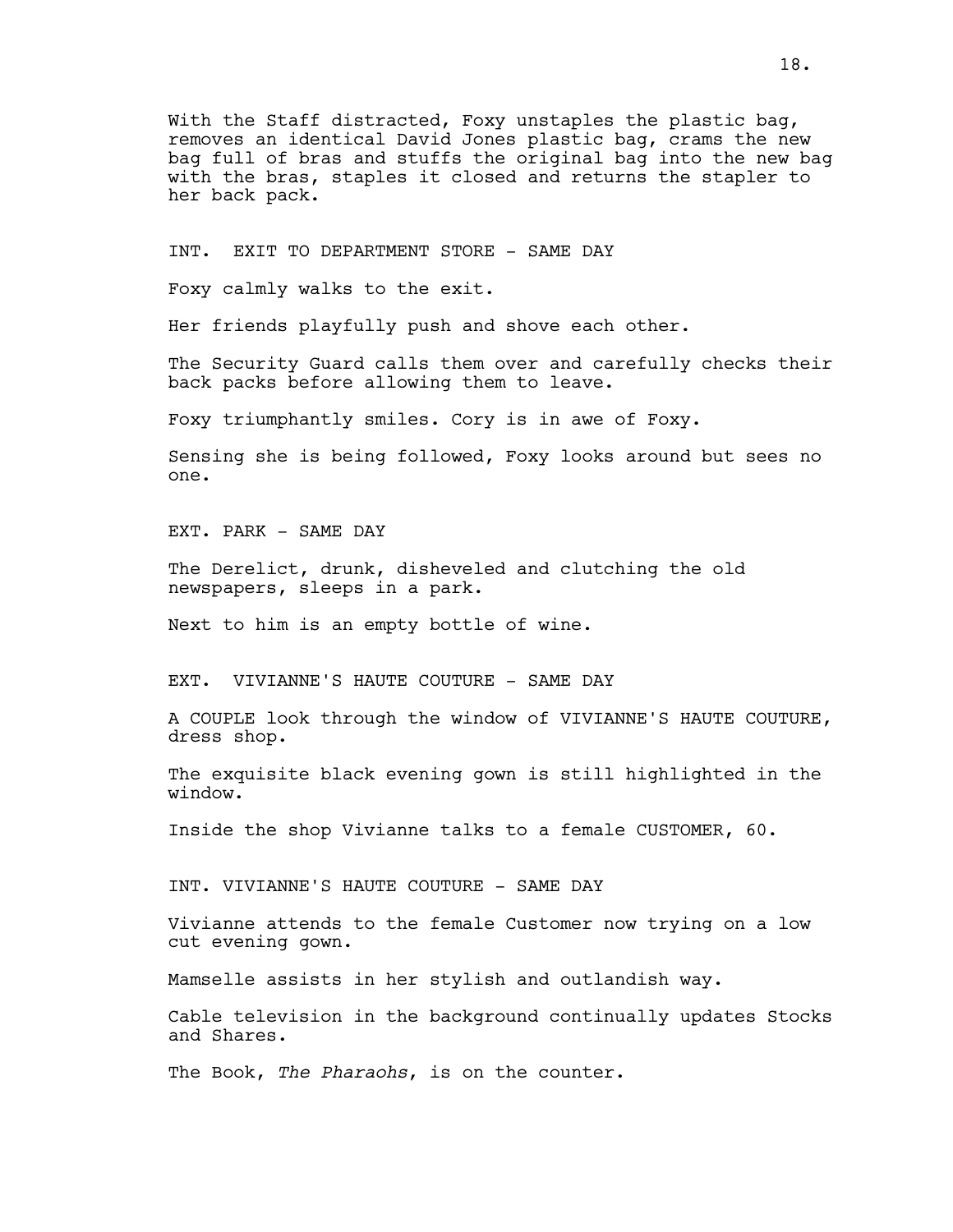The Customer shakes her head at her image in a mirror. The dress is not to her liking. Vivianne agrees. The Customer indicates the gown in the window.

## VIVIANNE

Eleven thousand.

The Customer raises an eyebrow.

VIVIANNE It's a La Harre. The only one of it's kind in the world.

## **CUSTOMER**

I'll try it on.

Vivianne indicates for Mamselle to get the black dress from the window.

The television flashes a news message.

NEWSREADER (on television) We have an interesting twist in the Metropolitan Racetrack Robbery.

Vivianne increases the volume to the annoyance of the customer.

#### NEWSREADER

(on television) Gambler's Anonymous this morning received a cash donation of fifty thousand dollars from an anonymous donor.

The news report cuts to a female REPORTER, 25, interviewing the female ORGANISER, 40, of Gambler's Anonymous in front of a Gambler's Anonymous sign.

Their residential number is nine.

A young female ASSISTANT to the organiser proudly wears a Tshirt displaying a photo of the real Robin Hood. Both wear I badges.

> REPORTER (on television) Are you at all concerned the money may be proceeds from the Racetrack Robbery?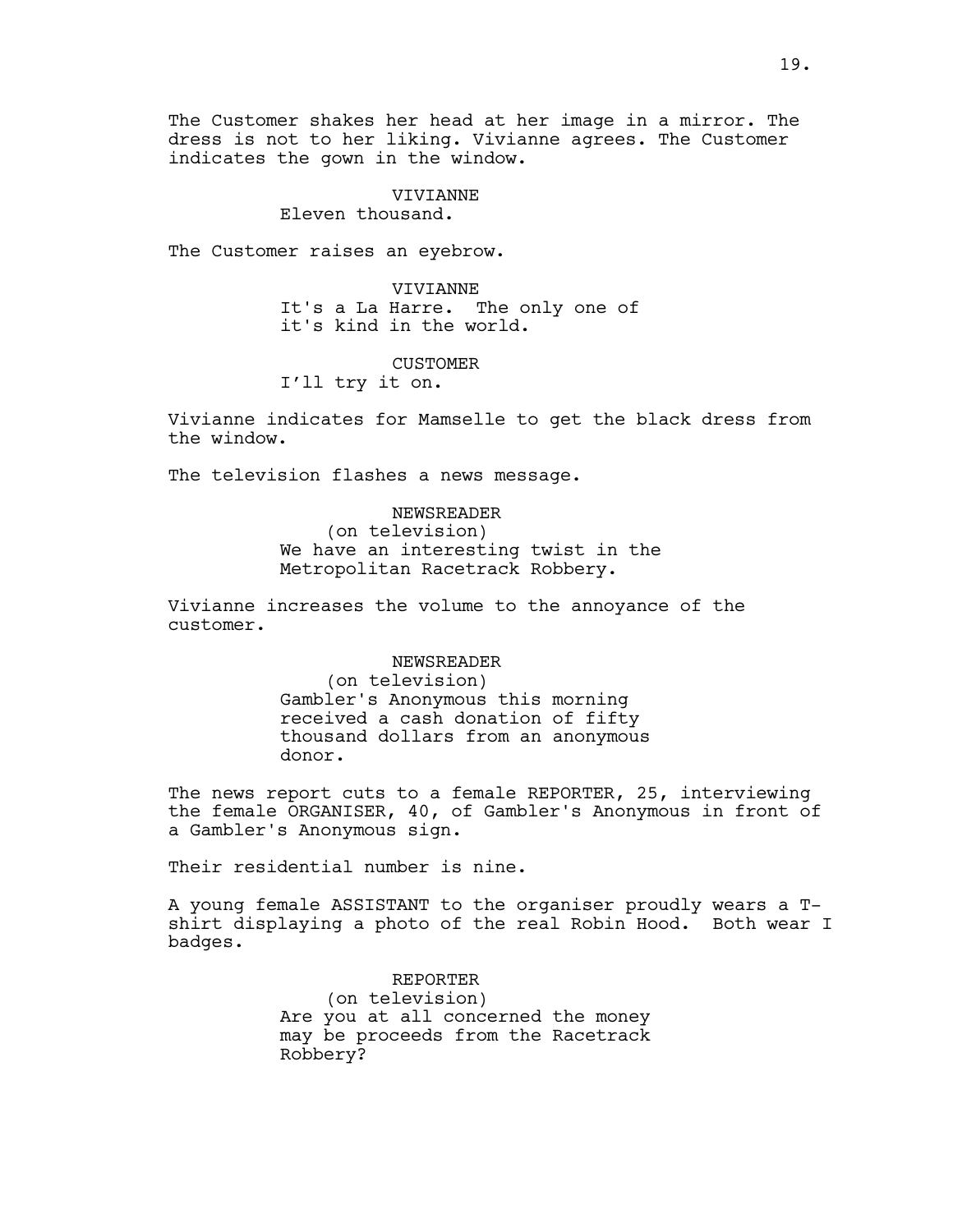ORGANISER G.A. (on television) We don't know that. REPORTER (on television) But if you did? ORGANISER G.A. (on television) Then yes I'd be concerned, very concerned. REPORTER (on television) Those badges..? An I badge briefly fills the screen. ORGANISER G.A. (on television) Oh, they came with the money. REPORTER (on television) You are aware the Robin Hood bandit was infamous for distributing similar badges? ORGANISER G.A. (on television) No, I wasn't. REPORTER (on television) And that the ninth letter of the Alphabet is I? The television camera shows the residential address, number nine. ORGANISER G.A. (on television - fake shock) Is it?

> NEWSREADER (on television) A moment ago I spoke live to Mr Frank Corrigan.

Mamselle motions for Vivianne to appraise the black dress the satisfied Customer is trying on.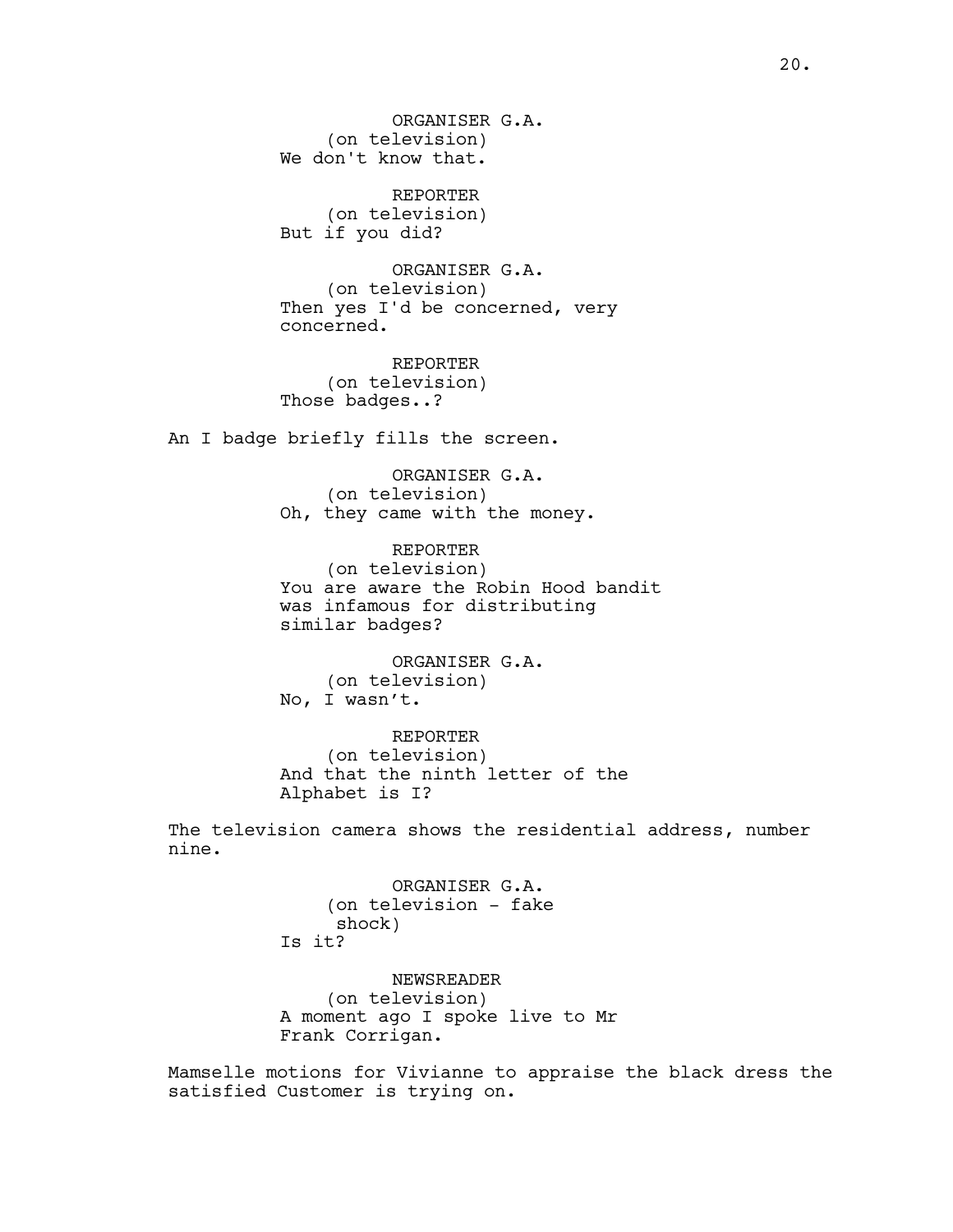Vivianne is preoccupied with the news.

EXT. RACETRACK - SAME DAY

Corrigan looks uncomfortable outside the Members as he talks to the Newsreader off camera.

Mason and the Bodyguard watch from the sidelines.

NEWSREADER Thank you for your time, Mr Corrigan.

CORRIGAN No questions on the casino!

The Newsreader indicates for the CAMERAMAN to film. Corrigan, realising he's on camera, forces a smile.

> CORRIGAN It's a pleasure to talk to you.

NEWSREADER The exploits of Robin Hood could have a negative impact on your casino licence application?

Corrigan doesn't respond. Mason waves for the filming to stop.

> NEWSREADER It might be thought that if you were unable to arrange adequate security at a racetrack then...

CORRIGAN (interrupting) Right!

The Bodyguard blocks filming. Corrigan walks away followed by Mason.

> CORRIGAN That's it!

NEWSREADER Mr Corrigan, why should the community trust you with the licence for the next casino?

CORRIGAN I've got a bible class to go to.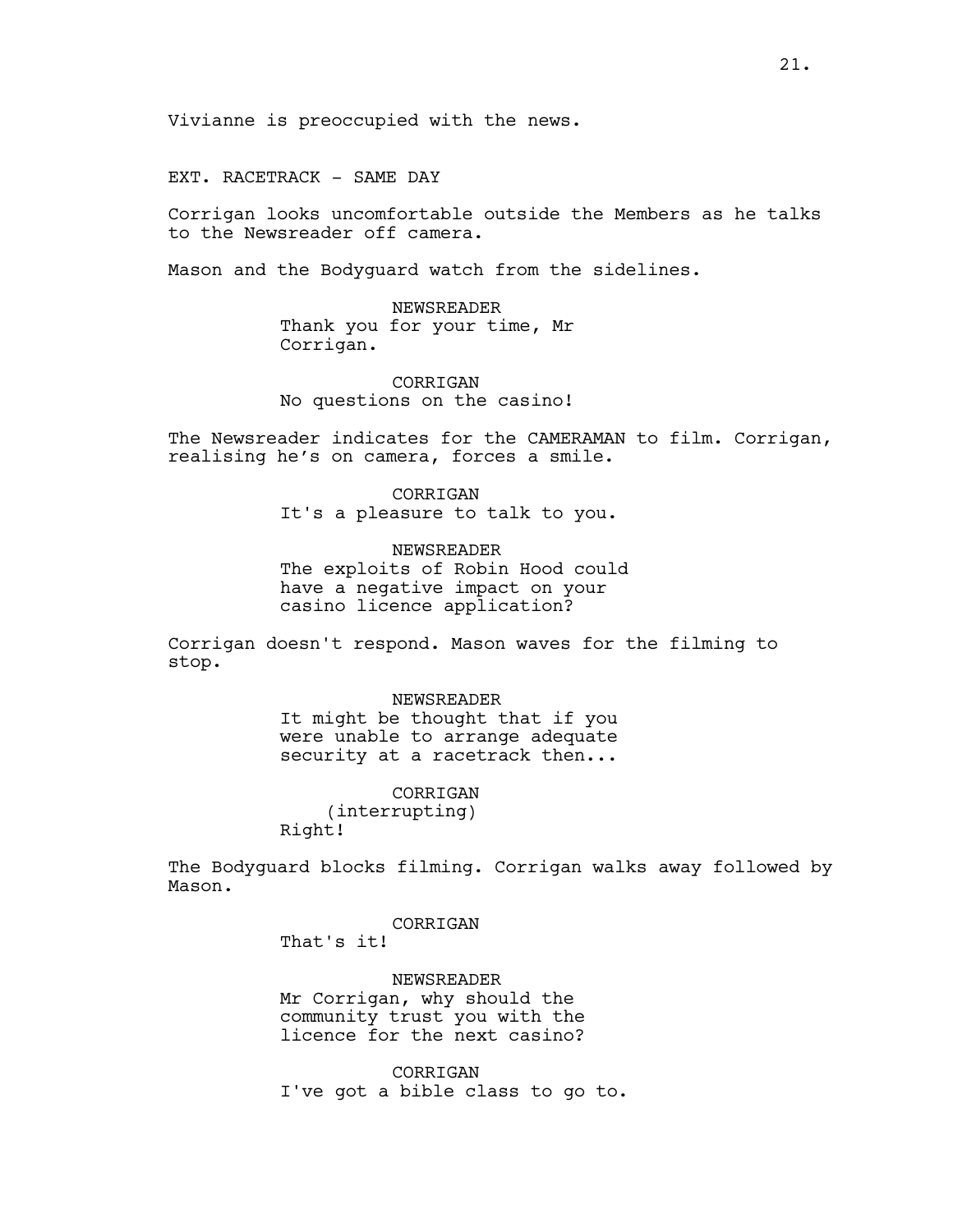INT. VIVIANNE'S SHOP - SAME DAY

Vivianne punches numbers into her mobile.

Mamselle patiently waits with the female customer.

INT. MEMBERS' FOYER RACETRACK - SAME DAY

Corrigan and Mason anxiously await a taxi. The Bodyguard indicates for the media to keep their distance.

Corrigan's mobile rings. He checks the number before returning the mobile to his pocket.

INT. VIVIANNE'S SHOP - SAME DAY

Vivianne's number is not answering. She redials another number.

The customer, feeling rejected, glares at Vivianne.

INT. MEMBERS FOYER RACETRACK - SAME DAY

Mason's mobile rings. He checks the number as a taxi pulls up outside. The Bodyguard opens a door for Corrigan.

Mason waits for Corrigan to enter the taxi before answering.

MASON

(into phone) Vivianne...No, I'm not sure...He's in a meeting, I think...Ah, at the hotel. Why?

The Media approach the taxi. Corrigan indicates from the taxi for Mason to hurry. The Bodyguard hops into the front passenger seat.

INT. VIVIANNE'S SHOP - SAME DAY

VIVIANNE V.O. (over phone) I need to speak to him personally, now...It's a PR thing.

EXT. MEMBERS FOYER RACETRACK - SAME DAY Mason is about to enter the taxi.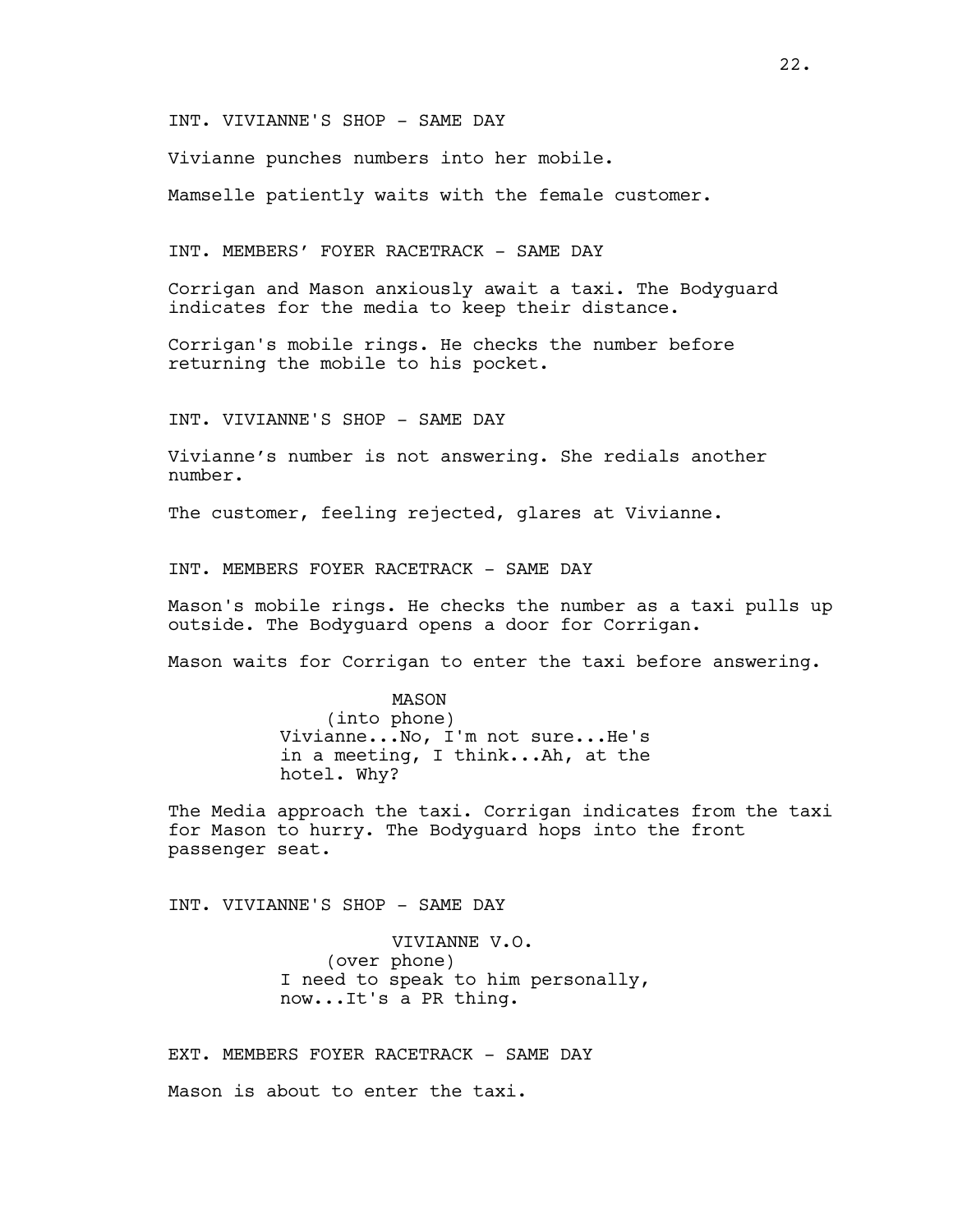MASON (into phone) Why don't we get together, discuss this over a drink?

The phone goes dead.

MASON (into phone for Corrigan's benefit) Good. See you there.

Mason hops into the taxi which drives hurriedly away from the frustrated media.

INT. VIVIANNE'S SHOP - SAME DAY

Vivianne angrily puts her mobile in her bag.

She hurries from the shop.

VIVIANNE (without looking) It's perfect. You look beautiful.

Mamselle is dismayed. The Customer smiles, confused.

INT. SHOPPING CENTER - SAME DAY

Foxy and her friends check out a display tent temporarily set up in the Shopping Complex to advertise casino online gambling.

Advertising outside the tent invites customers to enter the display tent and play with fake money.

Foxy hands her David Jones bag and backpack to Cory before attempting to enter the tent. A male ATTENDANT, 20, steps in front of her.

> ATTENDANT You have to be eighteen.

Foxy shows fake ID. The Attendant steps aside.

ATTENDANT

Sorry.

Foxy enters.

Cory and Jillian, impressed, patiently wait.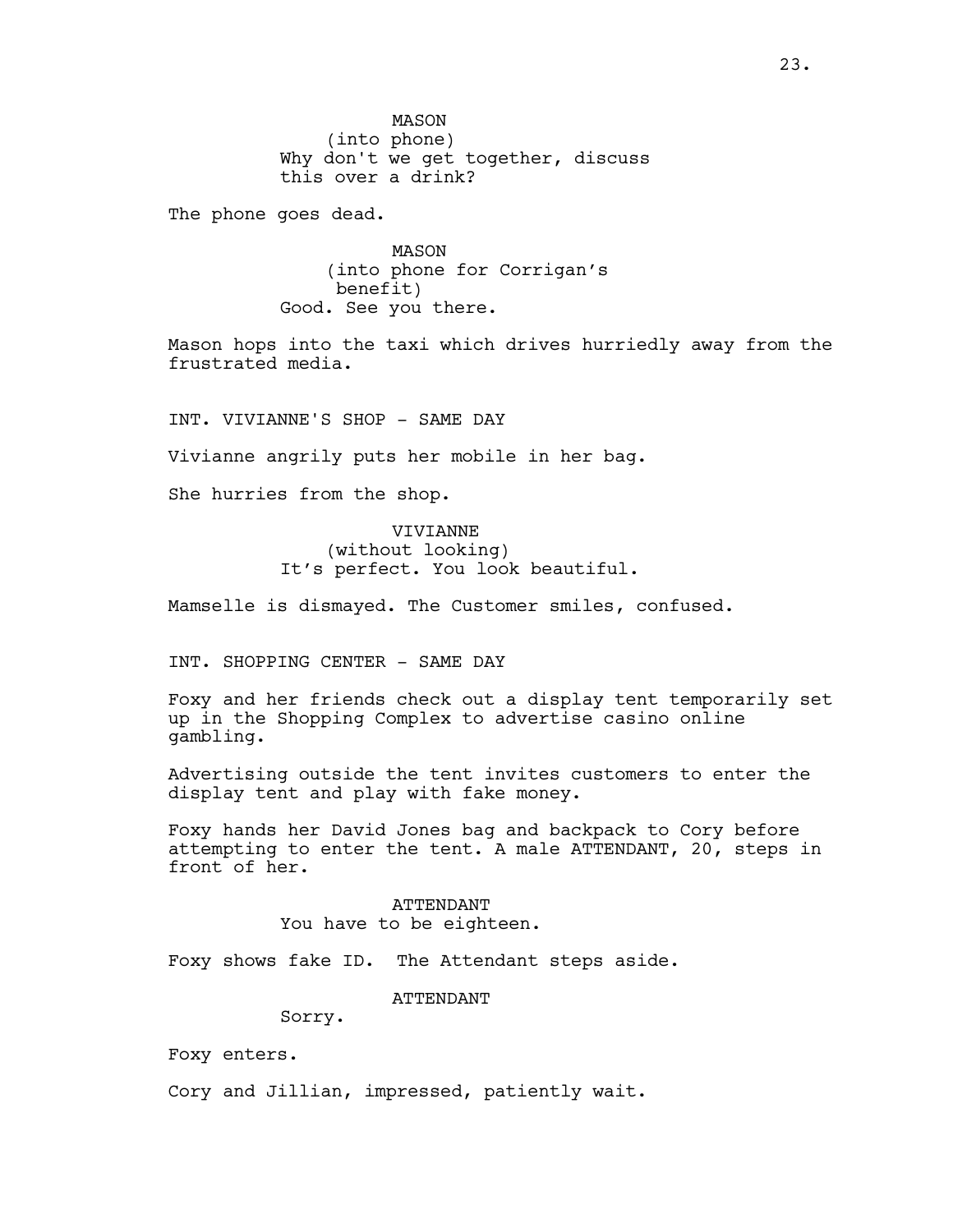INT. GAMBLING TENT - SAME DAY

A male PROMOTER, 45, in suit and tie hands Foxy \$500 play money plus promotional material. She takes the play money but rejects the promotional material.

SHOPPERS observe while others sit at roulette and blackjack tables staffed by male CROUPIERS.

A WAITER serves tiny complimentary glasses of wine.

A sign reads: Visit our Web Site: Internet Gambling on-line: www.gamblers@mason.com.

Foxy, sips wine and watches. A SHOPPER leaves the blackjack table. The CROUPIER indicates for Foxy to play. She sits at the table and puts the \$500 on the blackjack table trying her best to give the impression she's an old hand at blackjack.

She is dealt a ten and a nine. She motions for another card. SPECTATORS think she's an idiot.

> **CROUPTER** You sure? Over twenty-one and you break.

**FOXY** Tell me something I don't know.

All eyes are on her.

The Croupier cunningly deals her a two from the bottom of the deck which gives her twenty-one, flips his two cards which add up to eighteen, flips again and breaks with a seven.

Foxy shrieks as the Croupier gives her \$1,000 fake money.

The promoter indicates he wants a word. She leaves the table.

PROMOTER We're not supposed to do this, but give's this...

He takes the \$1,000 and hands her a book.

PROMOTER ...and we'll give you this.

The book is: Gambling for Dummies.

PROMOTER You're a natural. Our website's on the back.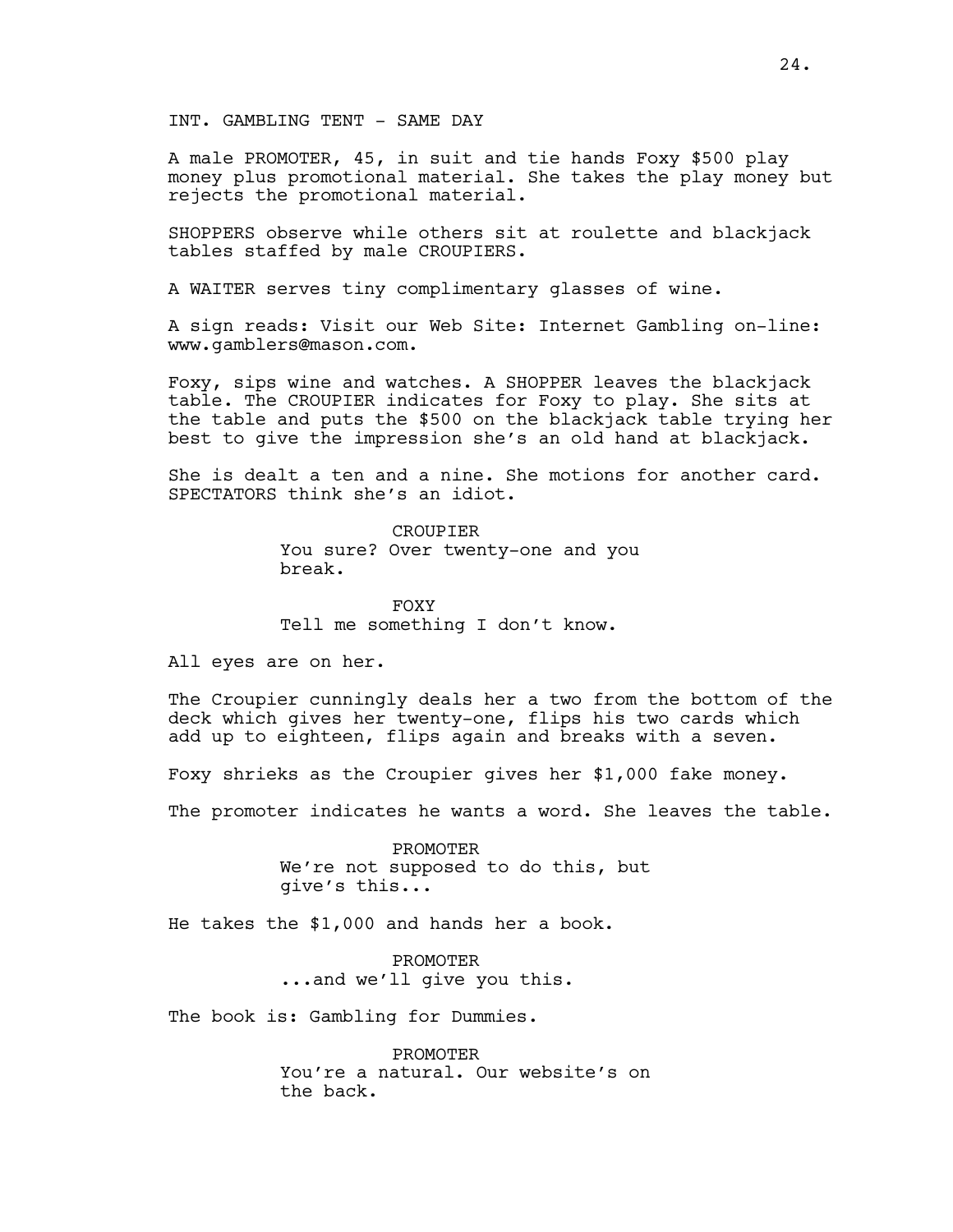Excited, she hurries out, past a mountain of similar books.

EXT. CORRIGAN'S HOTEL - DAY

Vivianne hurries into Corrigan's Hotel.

INT. RECEPTION, CORRIGAN'S HOTEL - DAY

Vivianne waits at reception. A clerk is on the phone. He looks at Vivianne, shakes his head, hangs up.

> VIVIANNE It's important. Phone him back.

CLERK I'm sorry. Strict instructions not to be disturbed.

Vivianne defiantly walks to the lifts. The Clerk phones a number.

INT. BOARDROOM, CORRIGAN'S - SAME DAY

The Financiers, including Tom, sit around the table, with Corrigan, Mason and The Commissioner. They all put their mobiles on silent.

The Commissioner opens a satchel and removes two folders, both titled ROBIN HOOD, one enormous, the other manifestly empty.

The Commissioner indicates the enormous folder.

INT. OUTSIDE BOARDROOM - DAY.

Corrigan's Bodyguard listens outside the boardroom. He holds an envelope.

Vivianne approaches. The Bodyguard shakes his head at her.

VIVIANNE He asked me to come, urgently.

COMMISSIONER V.O. Results of all our investigations, every lead followed, including forensics on all the identities we know he's used including Roger Long, finger printing, DNA analysis, you name it.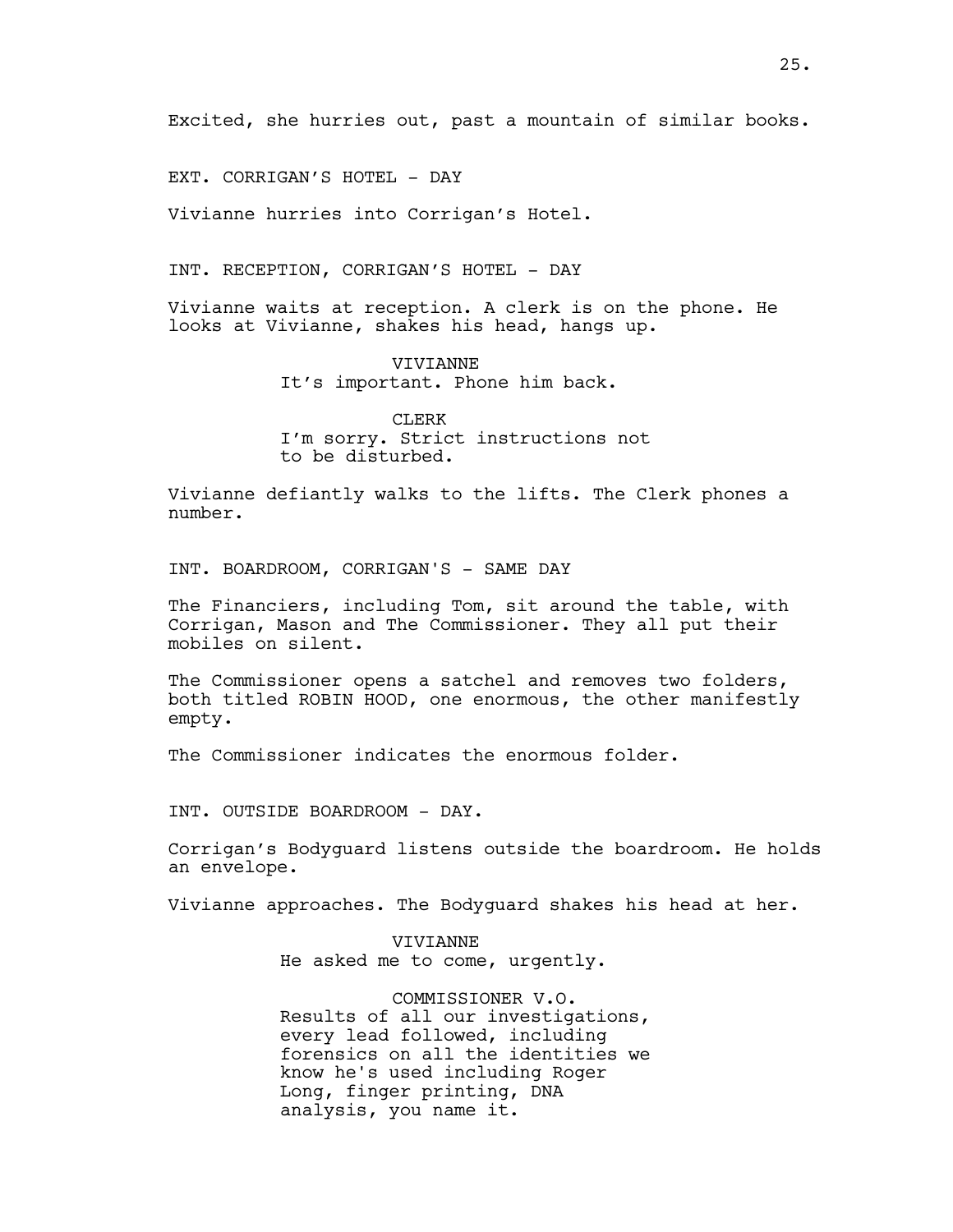The Bodyquard enters, closes the door, stands at the door, catches Corrigan's eye. He indicates the envelope to Corrigan.

The Commissioner opens the second folder, revealing a blank piece of paper.

> COMMISSIONER This is everything we've come up with.

Corrigan's Bodyguard hands Corrigan the envelope. It contains photos.

> COMMISSIONER No one knows what he looks like. He leaves nothing.

Corrigan checks a photo from the envelope. Mason attempts to look at it but Corrigan shields it from him. It shows Foxy at the blackjack table. Corrigan returns the photo to the envelope.

> MASON There must be something!

> > COMMISSIONER

This bloke could be half-way up Edna Everidge and Barry Humphries wouldn't even know.

**TOM** 

It's a media circus, Frank! If they start writing negative editorials...

Mason glares at The Commissioner.

MASON

You must do something!

The Bodyguard whispers to Corrigan who angrily shakes his head.

COMMISSIONER

Do what?

MASON Lean on people? Call in favours, whatever you people do.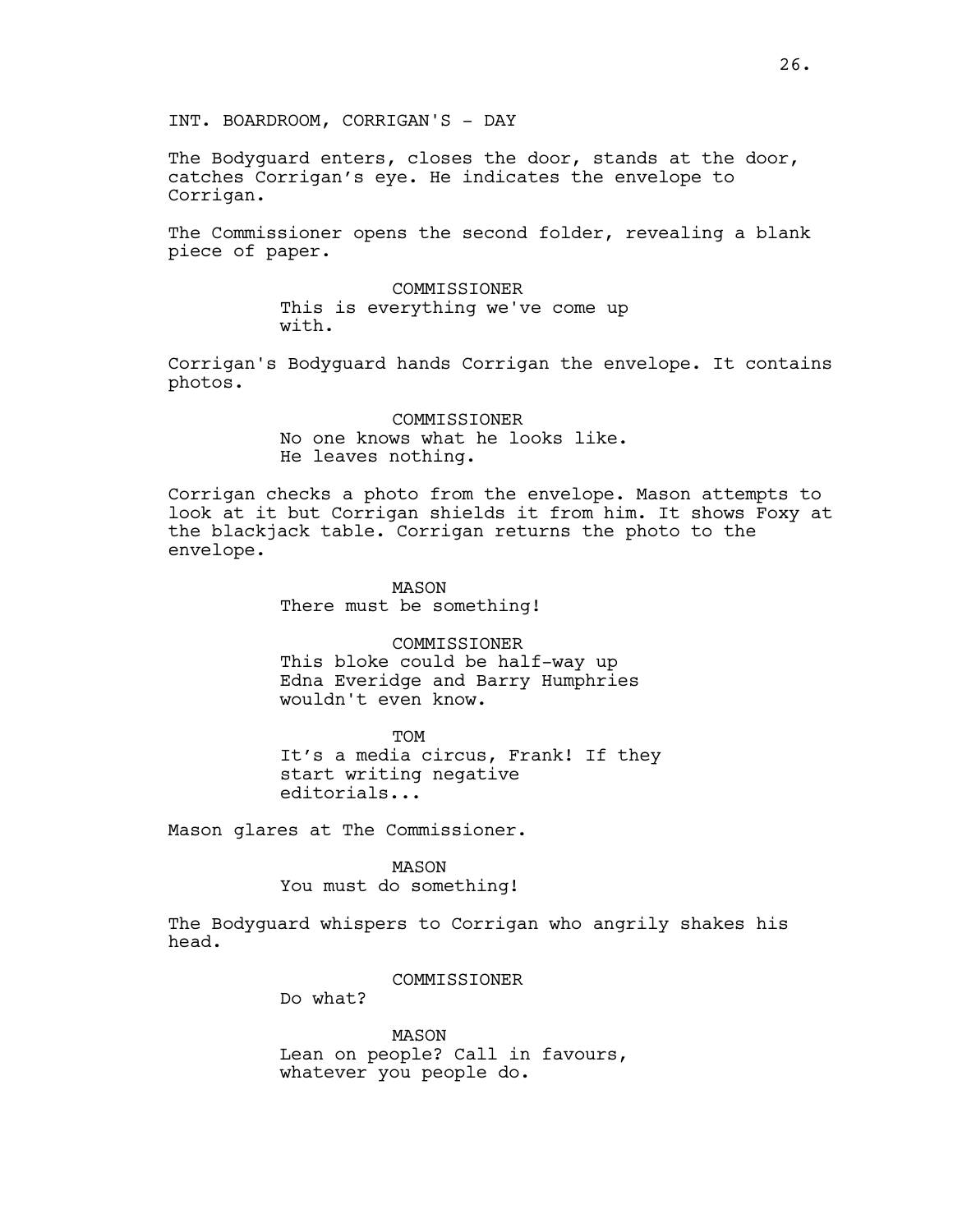Kimberly is cut to the quick. The others wait on the Commissioner's response.

> COMMISSIONER Even I begrudgingly admire him.

Mason furiously pushes his coffee away, spilling it close to the folders. The Commissioner moves the folders. Corrigan doesn't react.

> MASON Pathetic! If that's the best you can offer.

COMMISSIONER I'm simple stating the obvious. If you have a better solution?

MASON We need a different approach. Fight fire with fire. Recruit our own people. If this imbercile wants a war let's give him one, an all out war.

Vivianne gushes into the room unexpectedly. The Bodyguard moves to prevent her entry. Vivianne points an angry finger at him. He checks with Corrigan who shakes his head.

Corrigan puts the photographs away.

VIVIANNE That's not the way to approach it, Kimberly.

Mason is momentarily shaken by Vivianne's entrance.

MASON With all due respect, Vivianne, this isn't exactly your area of expertise.

VIVIANNE It's exactly my area of expertise, Kimberly. It's a PR exercise...

MASON (interrupting) What d'you suggest...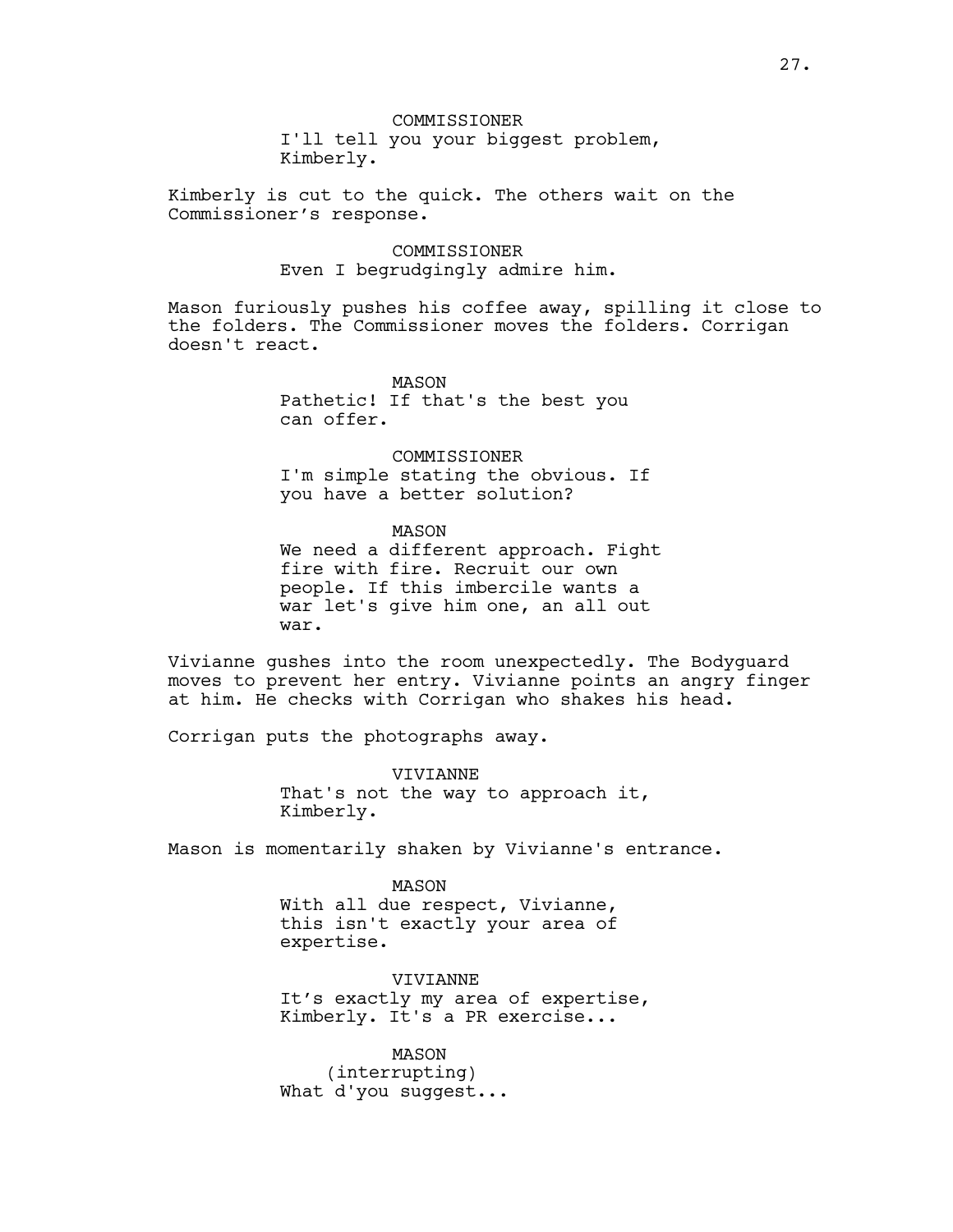VIVIANNE ...not a street war.

MASON ...hand out our own T-shirts?

VIVIANNE If we have to, yes.

MASON Get serious!

COMMISSIONER I'm prepared to listen to anyone.

Vivianne smiles appreciatively at the Commissioner, but speaks directly to Corrigan.

> VIVIANNE You don't have to catch him...not yet.

MASON Oh great, make him Australian of the Year while we're at it.

CORRIGAN What do you suggest, Vivianne?

VIVIANNE Step one, undermine his credibility.

COMMISSIONER (contemptuously) What should we do, Vivianne?

Vivianne smiles, removes a black Texta from her designer handbag, crosses out ROBIN HOOD on the Commissioner's folder and writes ICHNEUMON.

She pushes the folder in front of Corrigan.

Everyone is confused, none more than Mason who turns away, frustrated.

INT. MAKE-UP, TELEVISION STATION - SAME DAY

Corrigan is having make-up applied by a female MAKE-UP ARTIST.

A poster displays a facial photo above the name Michael Stone.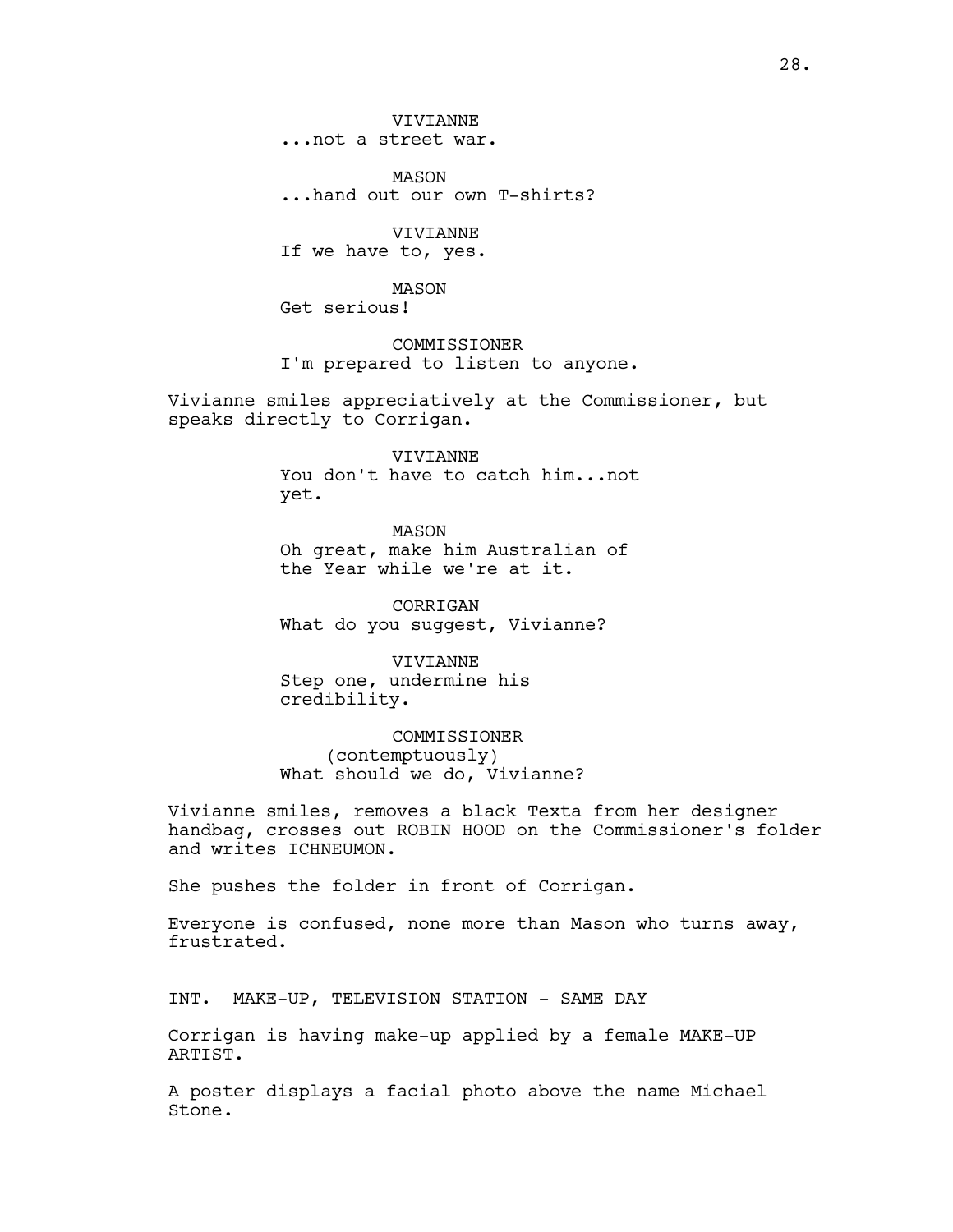Vivianne talks to MICHAEL STONE, 45, hard-nosed current affairs producer and on-air reporter. He refers to a newspaper byline of the racetrack robbery.

> STONE On the one hand you want me to turn the prince into a frog...

They watch Corrigan who can't hear them talking while he's being made up.

> STONE. ...but also turn the frog into a prince?

VIVIANNE I see it more a case of defining who are the good guys and who are the bad guys, Michael.

Stone laughs doubtingly.

STONE Sometimes I wish you were still working for us.

VIVIANNE I don't want this criminal coming across as an urban legend.

STONE When I do battle, Darling, there are no legends, except me.

CORRIGAN I'm ready for my close-up, Mr Stone.

INT. STUDIO, TELEVISION STATION - SAME DAY

Stone interviews Corrigan, now dressed in dark suit and yellow tie, in a pre-record for his Current Affairs program.

Vivianne watches from the side.

STONE This is Michael Stone for Live News. Tonight I want to hold a mirror to our own industry, the media, and examine a growing malaise, our penchant for turning criminals into cultural icons.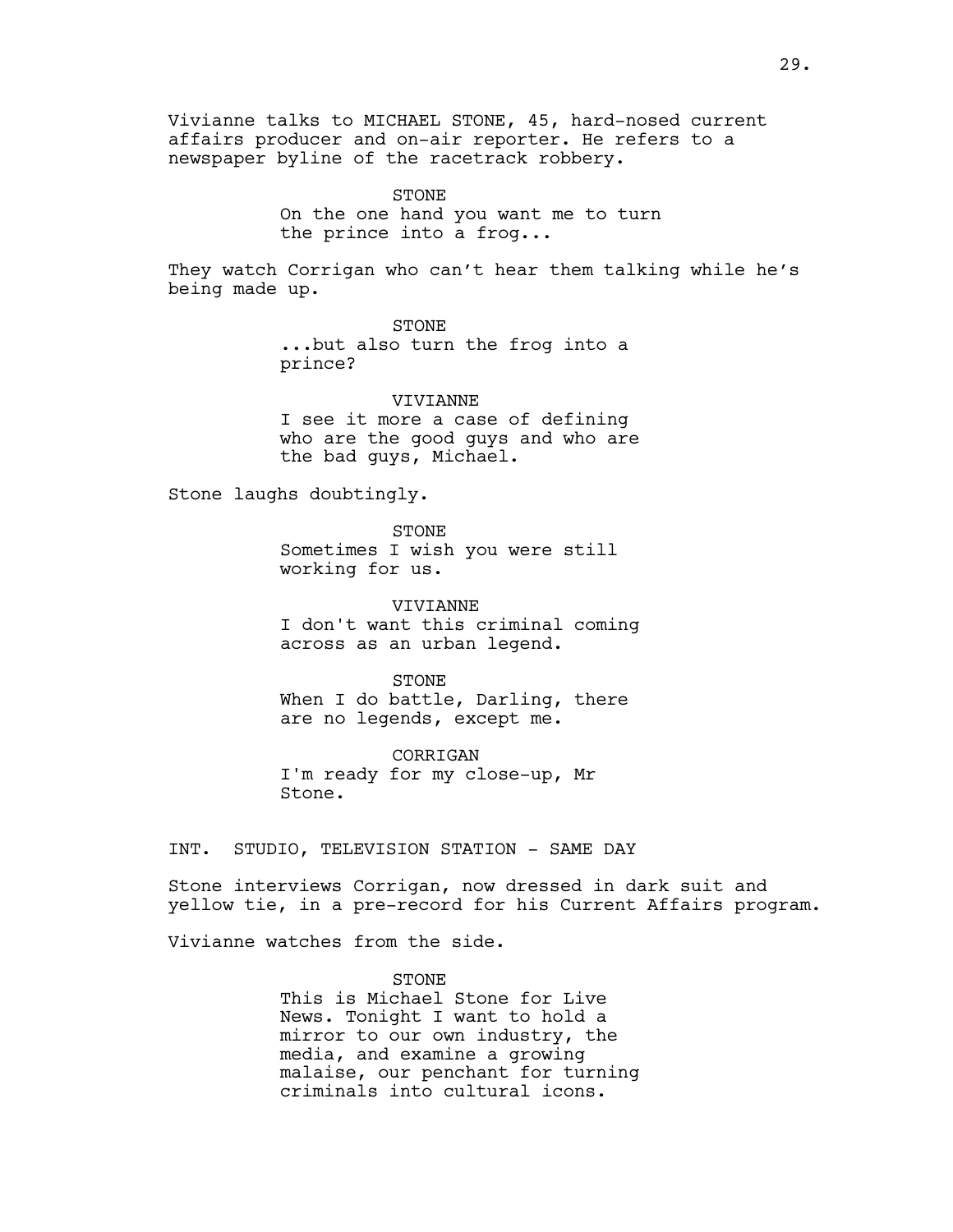Vivianne and Troy eat take-away finger food while watching the Current Affairs program.

Newspaper headlines linking Robin Hood to crimes are intermittently highlighted on the show.

## STONE

(on television) This menace to society has been depicted as a modern day Robin Hood. Supposedly he robs from the rich to give to the poor. How naive. How utterly tabloid. Aren't we conveniently overlooking the obvious? What about the victims?

**TROY** The Insurance Companies?

Vivianne playfully digs Troy in the ribs.

STONE (on television) We spoke to some of those victims.

Footage cuts to Stone interviewing Rankin in his backyard with his WIFE, 25, and BABY.

### STONE

(on television) Mr Rankin, you were in the TAB office when it was robbed. How has that affected your life?

RANKIN

(on television) Um...It was terrifying. I could've...We could've all been killed. I haven't been able to sleep. And ah, it's hard to know who to trust anymore.

STONE (on television) You've had to take time off work?

INT. HOI POLLOI HOTEL, BACKROOM - SAME NIGHT

Patrons, including Ed and Bondi, quietly watch the Current Affairs program.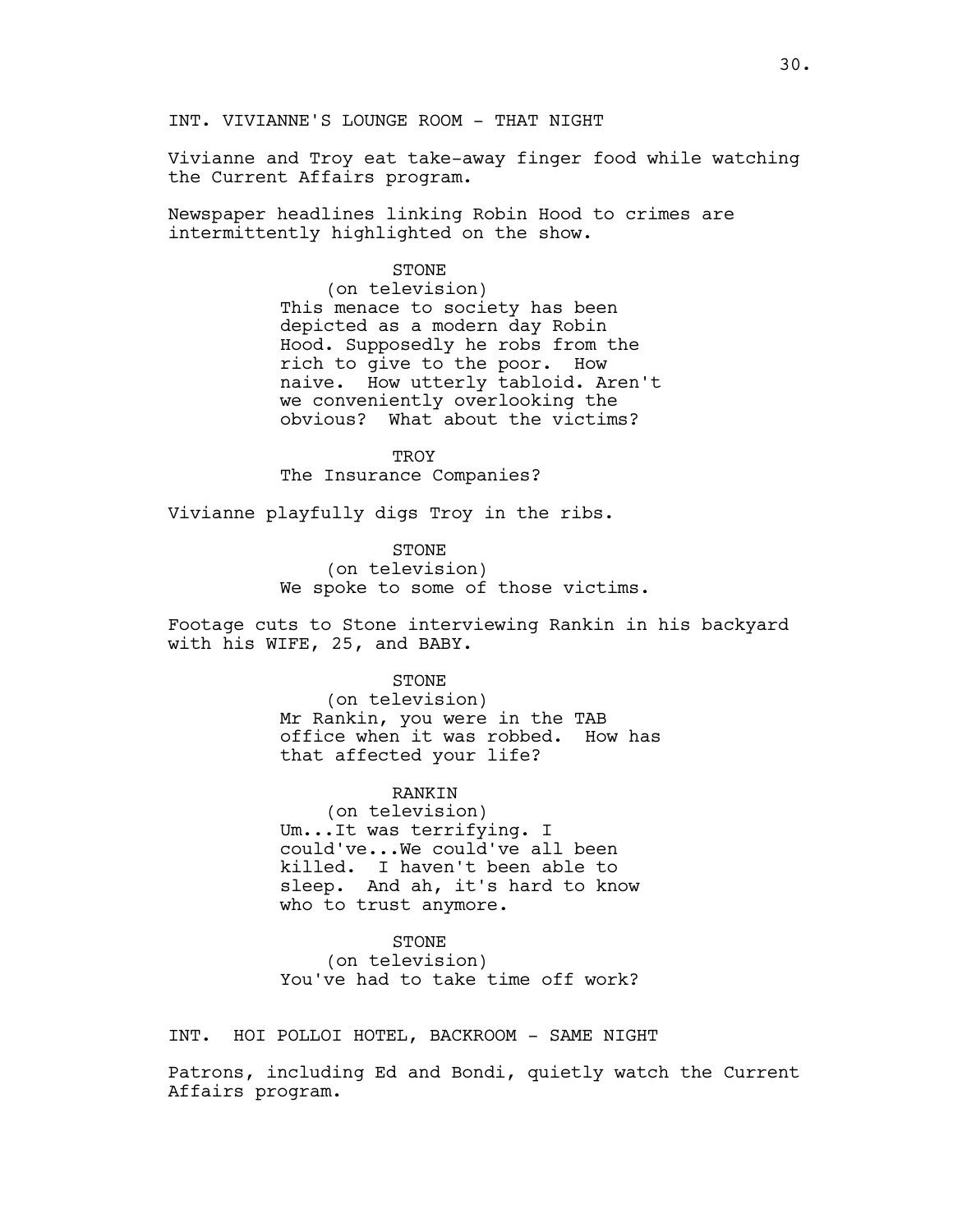Ed works on his Scratchies.

In the karaoke bar a female SINGER, 50, crucifies I am Woman.

RANKIN (on television) My Doctor said I might be suffering post traumatic stress.

ED You wouldn't have done a day's work in your life, you big heap of shit.

Only Bondi laughs.

STONE (on television) Just one of the many victims left behind by this criminal sociopath.

INT. CHEAP ROOM - SAME NIGHT

The Derelict, lying on a bed in a darkened room, watches the Current Affairs Show.

Next to him are the old newspapers.

STONE (on television) We asked people in the street what they thought.

The screen shows Vivianne outside her shop being interviewed. She holds a Robin Hood T-shirt.

> VIVIANNE (on television) I think it's disgusting, people making money out of the actions of a criminal.

INT. VIVIANNE'S LOUNGE ROOM - THAT NIGHT

The footage shows a close up of the name of Vivianne's shop. Troy digs Vivianne in the ribs.

> TROY You're just as bad.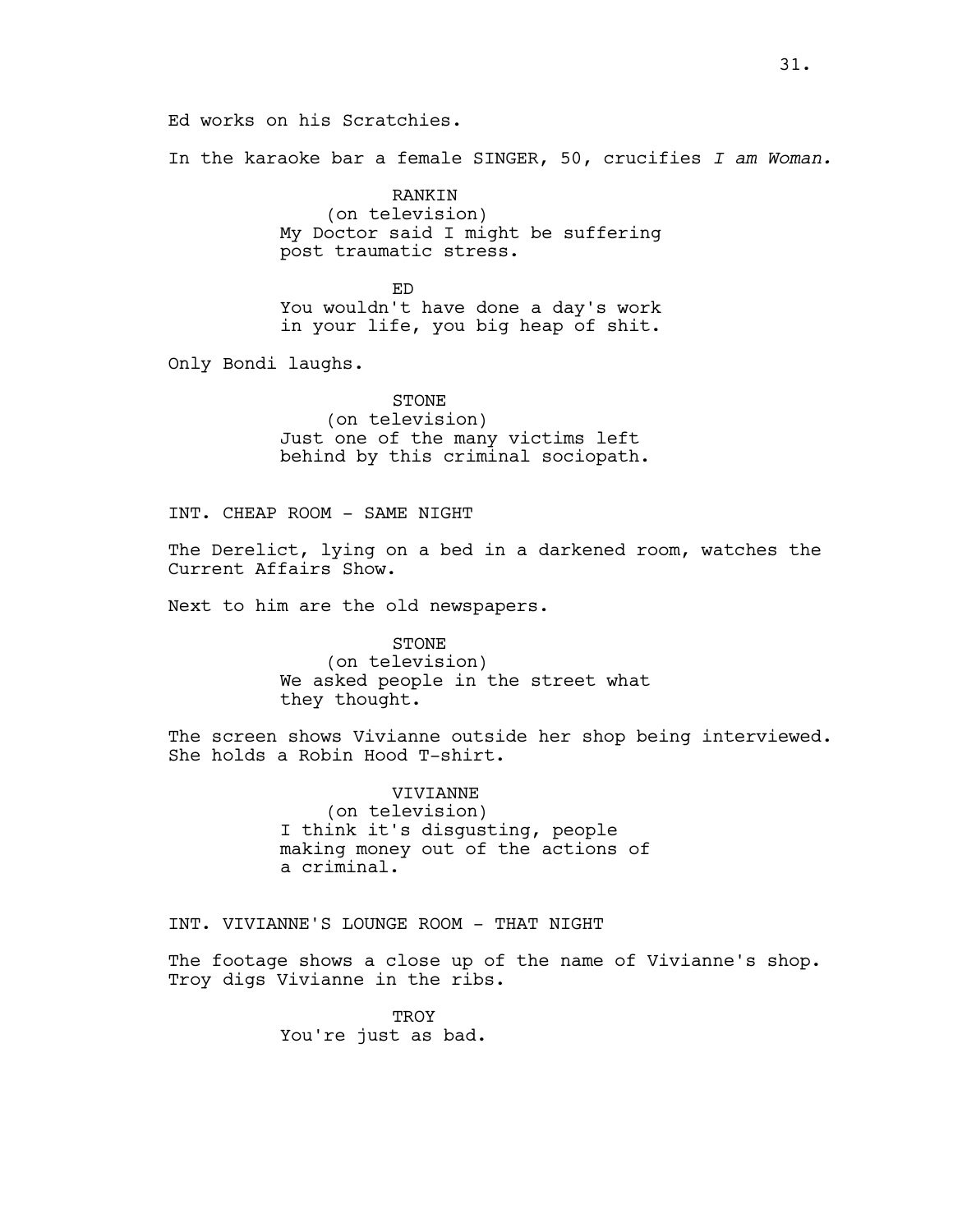Foxy's bedroom is something out of the back pages of Movie World.

Foxy and Cory play internet blackjack.

A window is conveniently open. They can hear the television playing downstairs.

Foxy bets one dollar and jumps with excitement when she wins. Cory is more interested in looking at her bare legs.

> STONE V.O. (on television) We asked Professor Munroe, well known psychiatrist, to explain the significance of the I.

INT. VIVIANNE'S LOUNGE ROOM - THAT NIGHT

The television screen shows a hospital sign and focuses on the letter I before cutting to PROFESSOR MUNROE, 50, oldschool with handlebar moustache and tweed jacket.

> PROFESSOR MUNROE (on television) This is a new phenomena, a byproduct of the ever-increasing megeneration. It reflects a craving to be noticed, like a graffiti artist's signature. It's saying, "I am important. Please notice me." Very very childish.

STONE (on television) Does it have a name, this phenomena?

Professor Munroe waves a copy of The Pharaohs.

PROFESSOR MUNROE (on television) I call it the Ichneumon Syndrome.

ICHNEUMON appears written on screen under an image of a mongoose.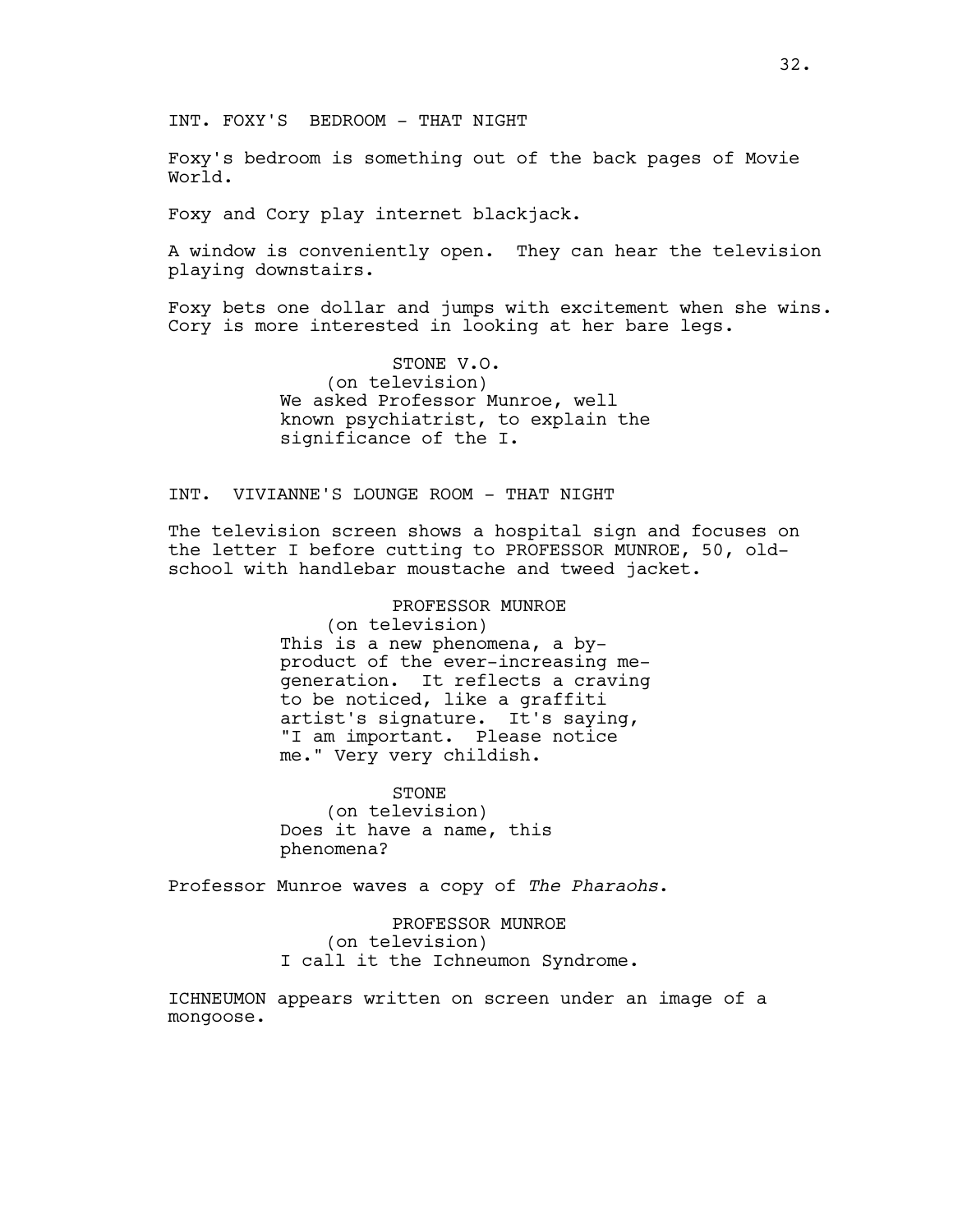PROFESSOR MUNROE (on television) An Ichneumon is a thief-like weasel, a parasite, if you like, a rat gnawing at everything. "Look at what I'm doing."

STONE (on television) Ichneumon. Isn't that Muslim?

The screen shows a yellow I on a red background with the word ICHNEUMON.

> PROFESSOR MUNROE Greek actually, but popularised by the Pharaohs. Sufferers continually re-live their childhood because their maturation curve is stuck like a needle in a dysfunctional groove. Think of an old gramophone player no one wants anymore.

STONE (on television) Thank you, Professor.

TROY Where did you get this nutter?

PROFESSOR MUNROE (on television) I've researched numerous weasels in their natural habitats. Maybe you should do a whole program on weasels. I have years of...

The screen cuts to Stone.

STONE (interrupting on television) Thank you, Professor Munroe.

INT. ROOM - THAT NIGHT

A close-up of the Derelict's eyes reflects what's on television.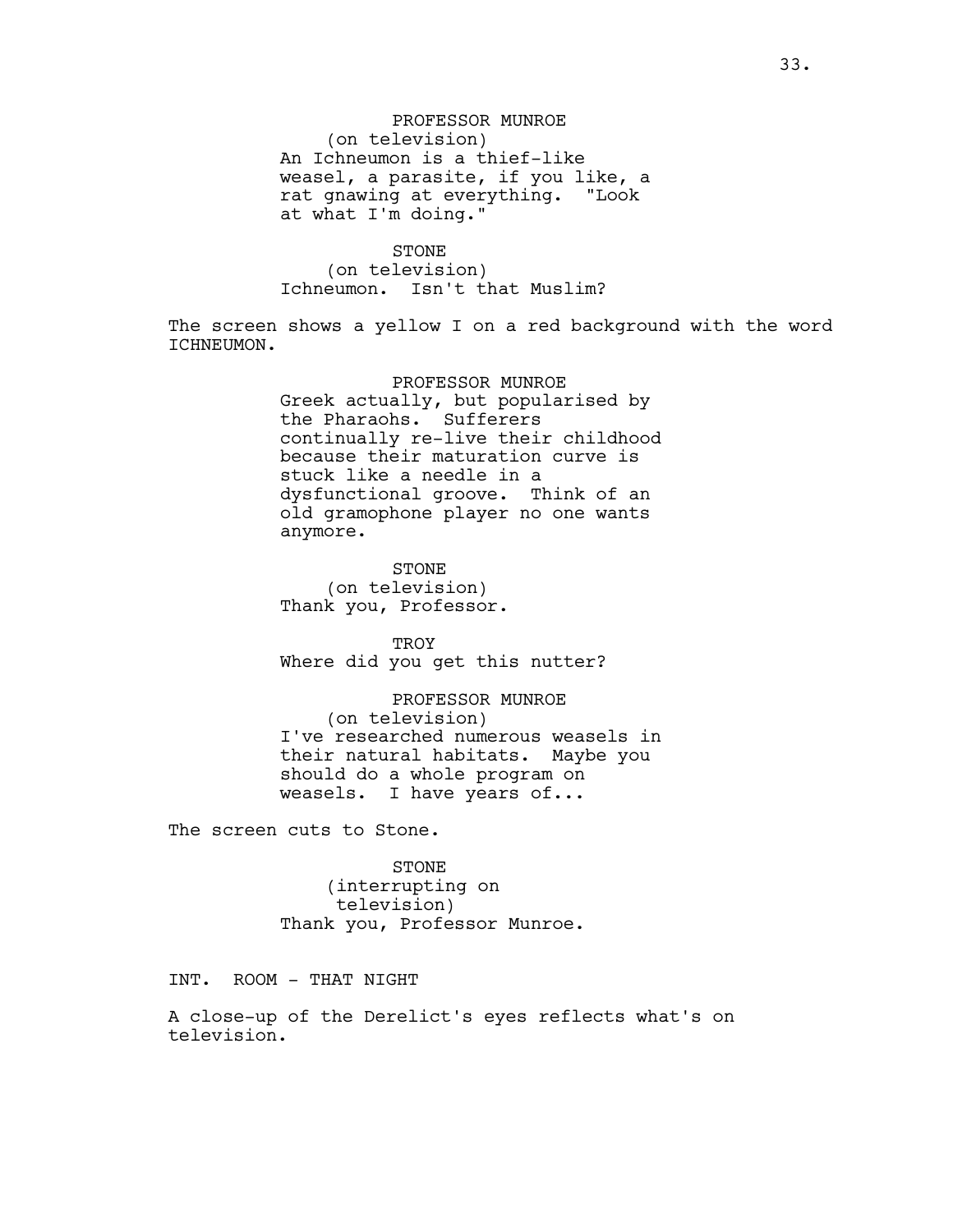STONE

(on television) This Ichneumon is a thief, a coward. This Ichneumon is a total menace to society. This Ichneumon is a virus out to destroy our world! Frank Corrigan,...

Screen shows Corrigan.

# STONE

(on television) ...for years you've devoted your energies to serving society with your generous philanthropic donations. How has this affected you?

## CORRIGAN

(on television) My family have been devastated, my employees, as you've seen, are in fear of their lives. Decent Aussie battlers.

STONE (on television) If you had the opportunity to speak to this rat-like parasite what would you say to him?

Corrigan looks straight down the camera.

CORRIGAN (on television) Think of the harm you're doing, mate. Give yourself up before you destroy our way of life.

INT. VIVIANNE'S LOUNGE ROOM - THAT NIGHT

Vivianne lights a joint, puffs and hands it to Troy.

She hears a noise from Foxy's room.

Vivianne backs up the stairs so she can continue watching television.

> STONE V.O. (on television) Now I believe you have a special offer to make?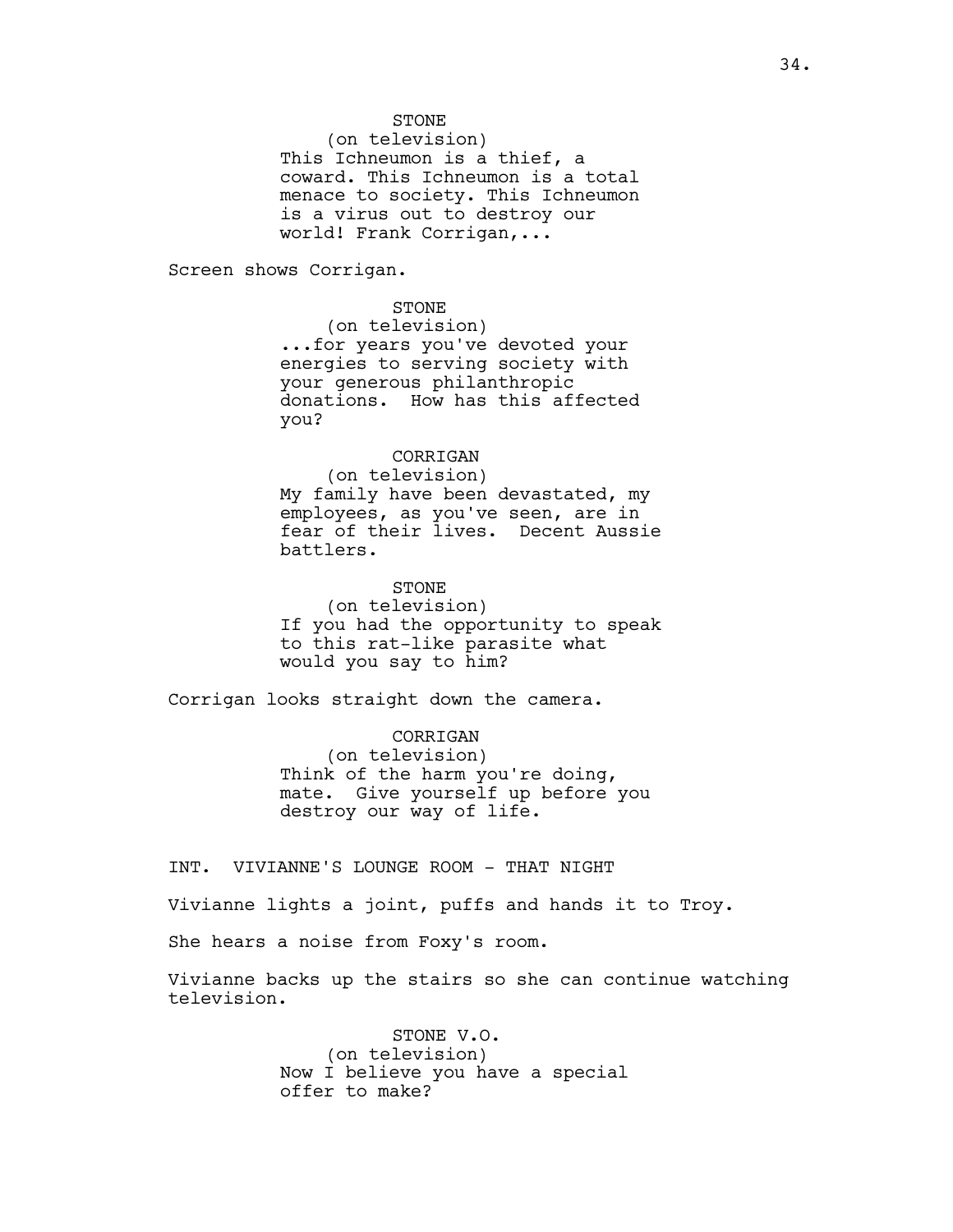CORRIGAN V.O. (on television) Yes, Michael. If this Ichneumon character goes willingly to the police I'm prepared to donate all monies recovered to charity. If not, I'll personally offer fifty thousand dollars for information leading to his arrest.

**TROY** Fifty thousand!

Corrigan looks down the camera.

CORRIGAN (on television) You're on notice, mate. I'm coming for you.

INT. ROOM - THAT NIGHT

The Derelict's eyes sear into the television screen.

STONE (on television) One final question. You own numerous hotels, supermarkets. You're a successful race horse owner, Chairman of the Metropolitan Racetrack. Why should this city give you the opportunity to make more money by entrusting you with its next casino licence?

INT. VIVIANNE'S HOUSE - THAT NIGHT

Vivianne silently opens Foxy's door. Foxy is by herself at her computer.

> CORRIGAN V.O. (on television) Fair question, Michael. The prospect of more money to me is a low priority.

INT. ROOM - THAT NIGHT

The Derelict's black pupils reflect a devil-like image of Corrigan from the hell-like television.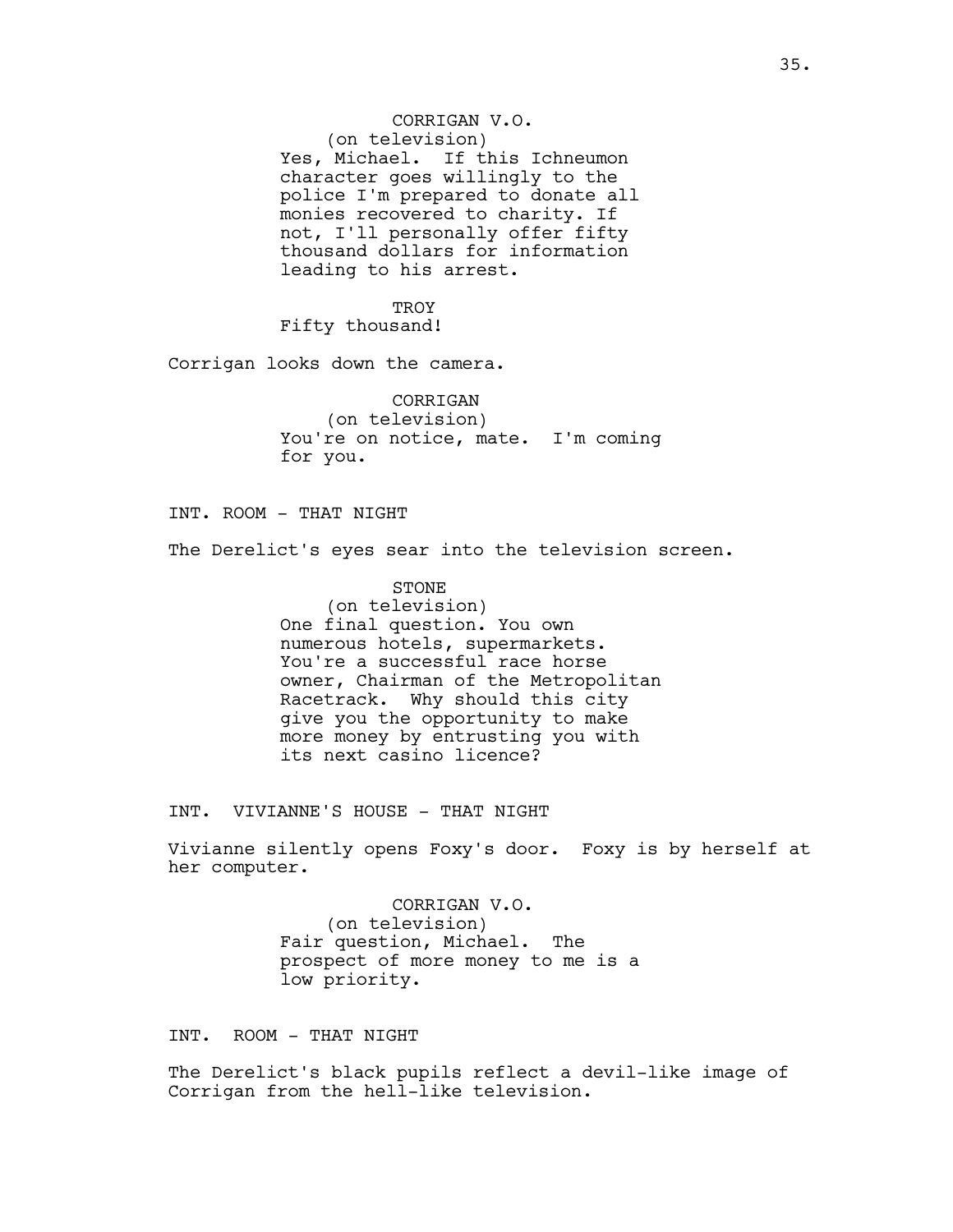honest, Australians.

The Derelict emits a cry of anguish.

INT. FOXY'S BEDROOM - THAT NIGHT

Foxy, aware of Vivianne's presence, immediately switches to a music site.

> VIVIANNE Was that a gambling site?

Foxy mucks around with a CD burner.

Vivianne innocently looks around before closing the window.

FOXY

Nooooo!

VIVIANNE I thought it might've been for your school project.

FOXY I'm burning a CD for school. Is that okay with you?

VIVIANNE Where'd you learn that?

FOXY Mum, it's called Info Tech. It's like a subject. I've only been doing it for like six months.

VIVIANNE Copying someone else's music? Isn't that illegal?

FOXY I dunno. I'll like ask the teacher.

VIVIANNE

Good.

FOXY

Mum?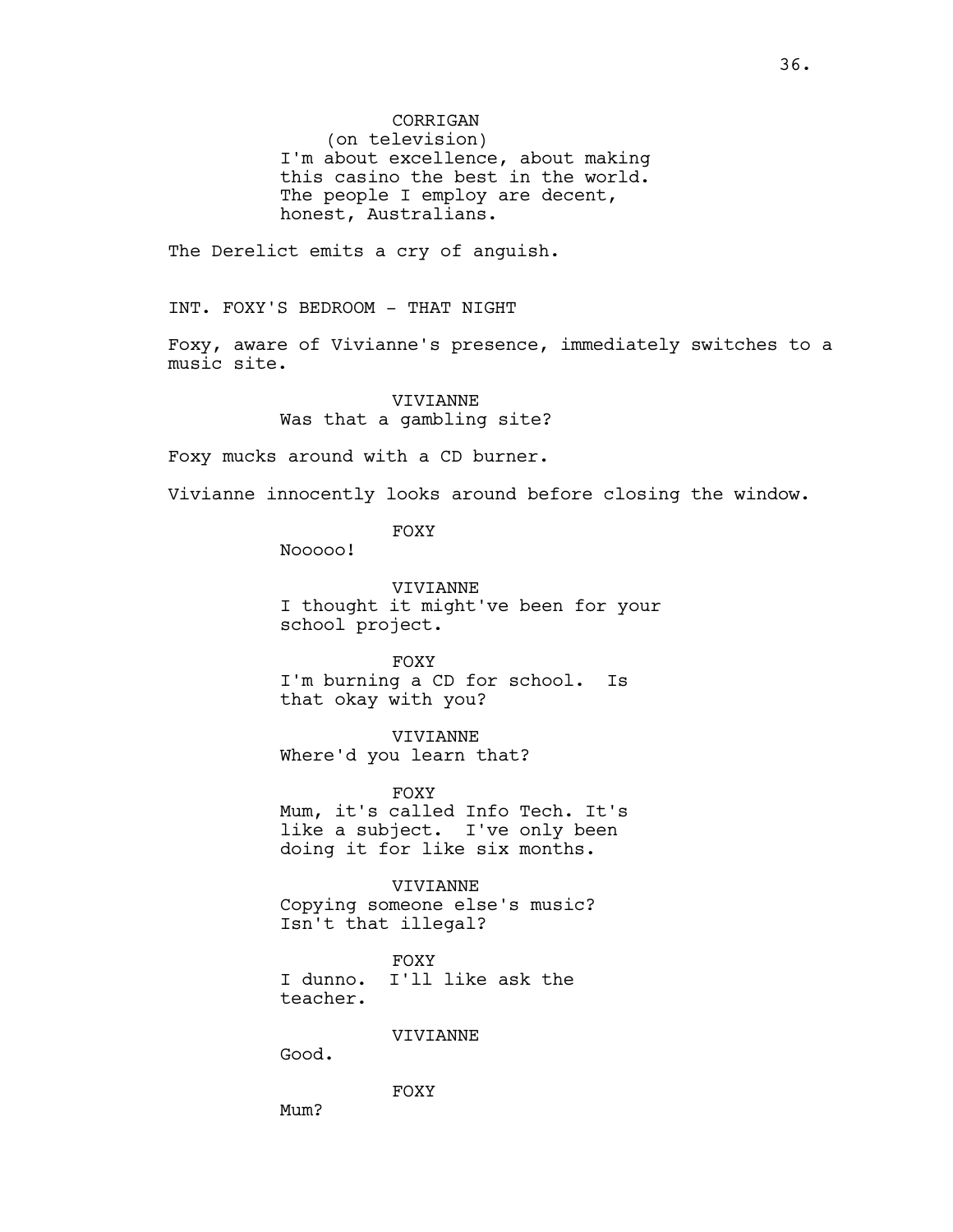VIVIANNE

Hmmmmm?

FOXY You really like Troy, don't you?

Vivianne nods.

Foxy

So do I.

Vivianne smiles warmly.

INT. SEEDY BAR - THAT NIGHT

HENCHMEN question DRINKERS in a seedy bar. The drinkers shake their heads.

EXT. STREET - LATER THAT NIGHT

The Derelict, clutching the newspapers, roams a darkened street.

INT. VIVIANNE'S SHOP - THAT NIGHT

The Derelict flattens his face against the glass and stares at the expensive black dress. His eyes are teary, his face grotesque-like.

INT. HOME, PASSAGEWAY - LATER THAT NIGHT

Four MEN in balaclavas smash through the front door of a home late at night.

INT. HOME, BEDROOM - THAT NIGHT

A sleeping COUPLE are brutally woken by the Men.

One holds a struggling WOMAN, 25.

Two hold the MAN, 25. The other smashes his legs with a cricket bat.

> BALACLAVA Who is he? Who is he?

MAN (screaming) Who? Who?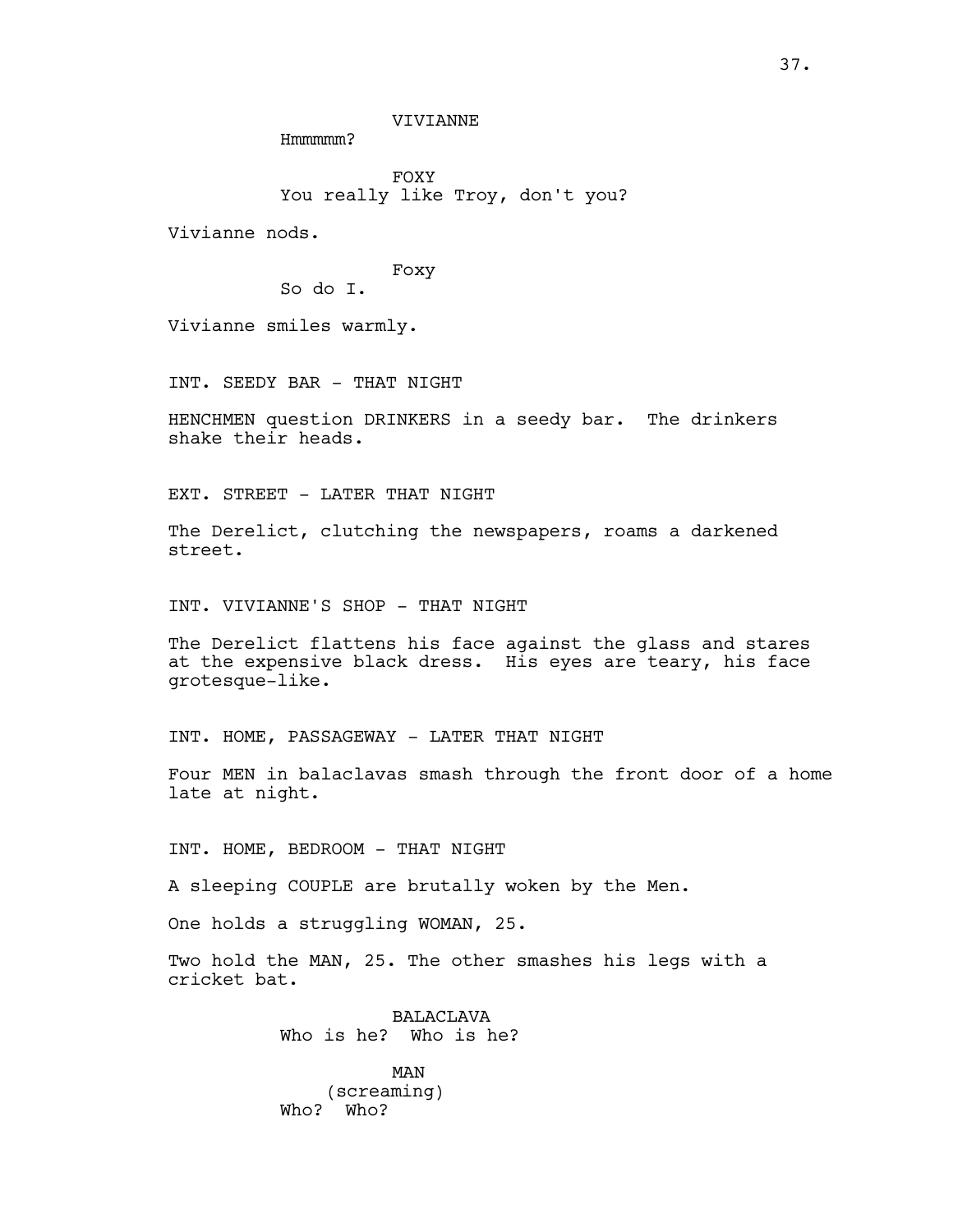MAN

Who?

BALACLAVA

Ichneumon!

MAN Never heard of him.

The cricket bat is brought down hard on the man's legs.

BALACLAVA If you don't know next time, you'll get a fair dinkum bash.

The intruders leave.

EXT. ED'S HOME - MORNING

It's an average suburban street.

The Derelict, drained and ashen, approaches Ed's home. He clutches the newspapers and carries the black bag from the robbery. He wears faded woollen gloves.

INT. ED'S HOME - SAME DAY

Ed, looking as if he's also had a hard night, cautiously opens the door for The Derelict.

The Derelict drops the newspapers at the front door.

Carrying the black bag he follows Ed to the kitchen. Ed sits at the table. A newspaper is on the table.

Still holding the bag the Derelict puts percolated coffee on. Ed pushes the newspaper towards the Derelict.

ED

Read it.

The Derelict looks at the front page while Ed gets a stubbie and a bottle of milk from the fridge then sits at the table, opens the stubbie and gulps long.

The headline of the newspaper reads: \$50,000 REWARD for ICHNEUMON.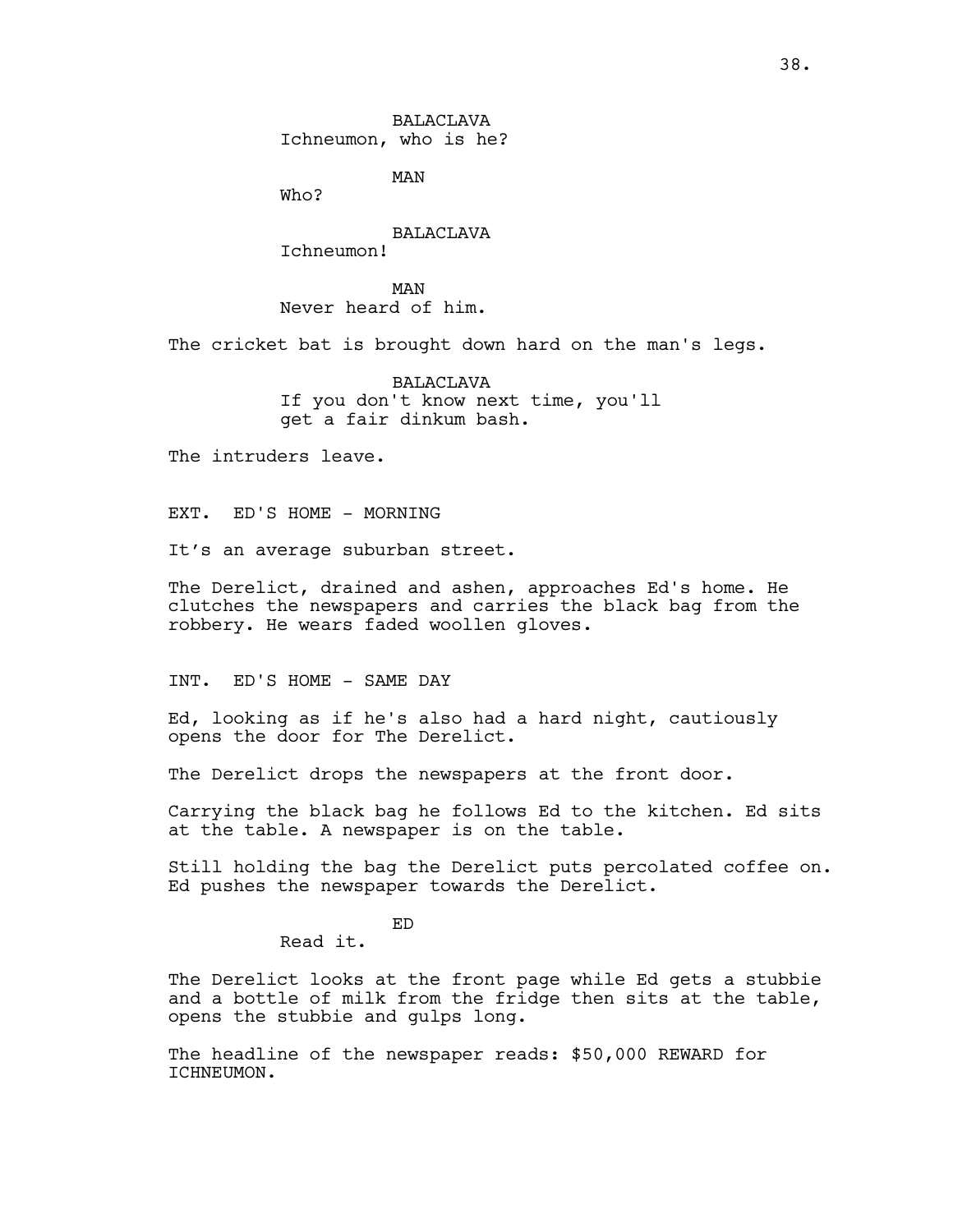DERELICT Gotta be a way to get that.

ED Mate, he'd want the carcase. (smiling knowingly) Anyway I say good luck to whoever he is.

The Derelict still holding the bag grabs a cup, spoon and the pot of percolated coffee.

Ed moves a carefully placed potplant and opens a concealed trapdoor to a cellar.

# INT. CELLAR - SAME DAY

The cellar is an Aladdin's cave for scams and illegal activities, with numerous phones, answering machines, faxes, computer, photocopier, portable oxyacetylene, etc.

An ensuite bathroom, set up like a theatre dressing room, is the room the Derelict used to disguise himself as Bert and Victor Kelly.

The Derelict drinks coffee, removes a bundle of money from the bag and tosses the money onto a table.

#### DERELICT

Spending money.

ED I'll only spend it.

The Derelict moves a cabinet to reveal a cavity containing a fortified combination safe.

The Derelict unlocks the combination safe. He places half the money from the bag in the safe and closes the safe.

Ed takes a portable blow torch and a portable drill from high on a shelf.

The Derelict removes a shiny horse shoe from the bag.

Ed lights the portable blow torch.

The Derelict throws the horse shoe to Ed who catches it one handed but nearly drops it because of the unexpected weight.

ED

Ripper.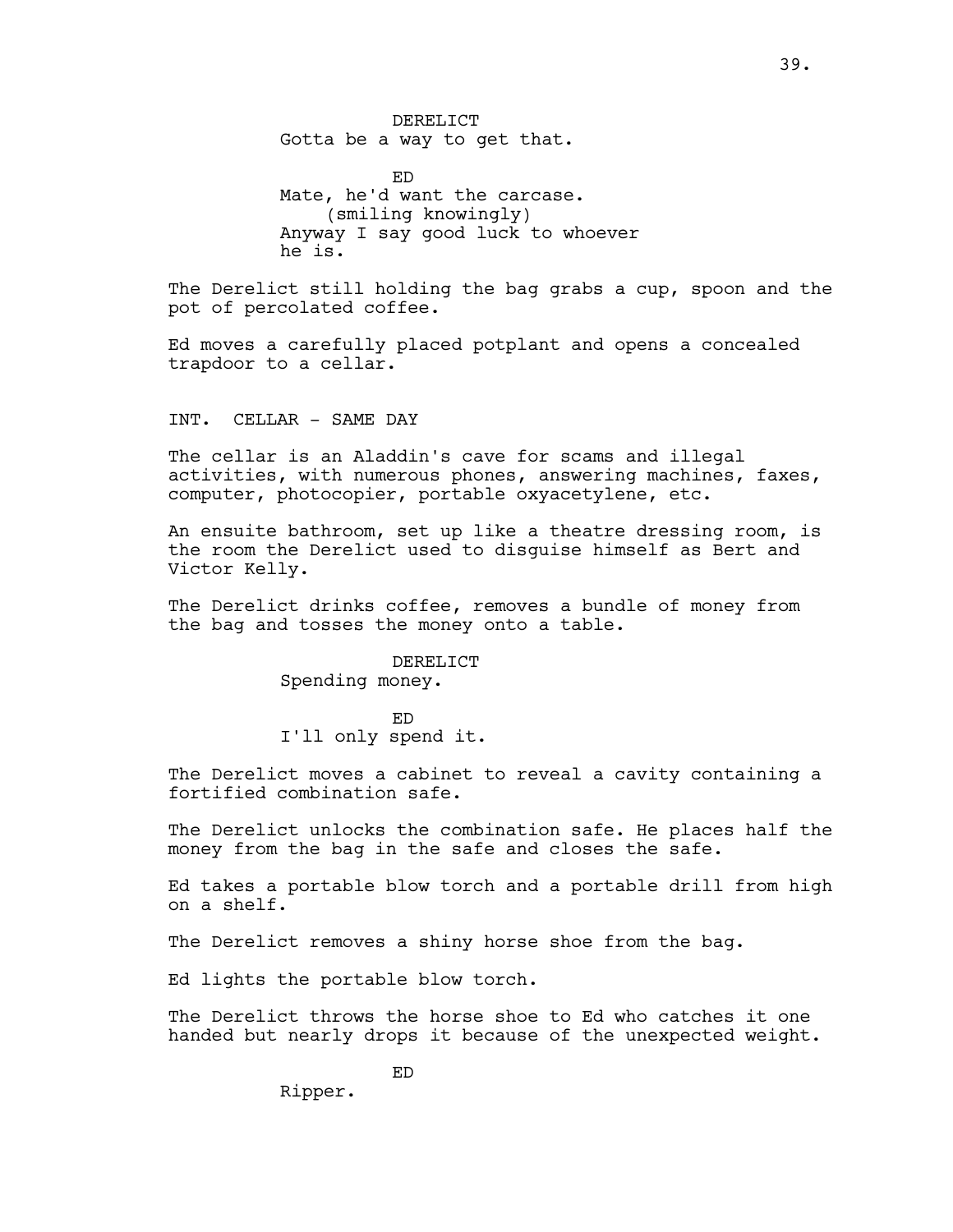Ed puts an old horse shoe over the shiny horse shoe and marks nail holes with a pencil on the shiny horse shoe.

A red light on one of the phones flashes. We hear the voice of a complaint to an answering machine.

> VOICE V.O. (over phone) Ah, this is Val Rogers, Mitsusbhi Dealer in Pacific Drive. I have an invoice here for advertising that's got nothing to do with our company...

ANSWERING MACHINE V.O. Please hold the line while I transfer you.

ED (laughing) Straight to India.

A red light on another phone flashes indicating the caller has been transferred.

> ED Something I've been meaning to ask.

Bert(D) looks at Ed.

ED What happens to the money (indicating the safe) if you snuff it?

BERT (D) It's yours.

Ed smiles

BERT (D) But you'll have to work out the combination.

Ed jokingly points the electric drill at Bert(D).

ED You'd better watch out then, eh?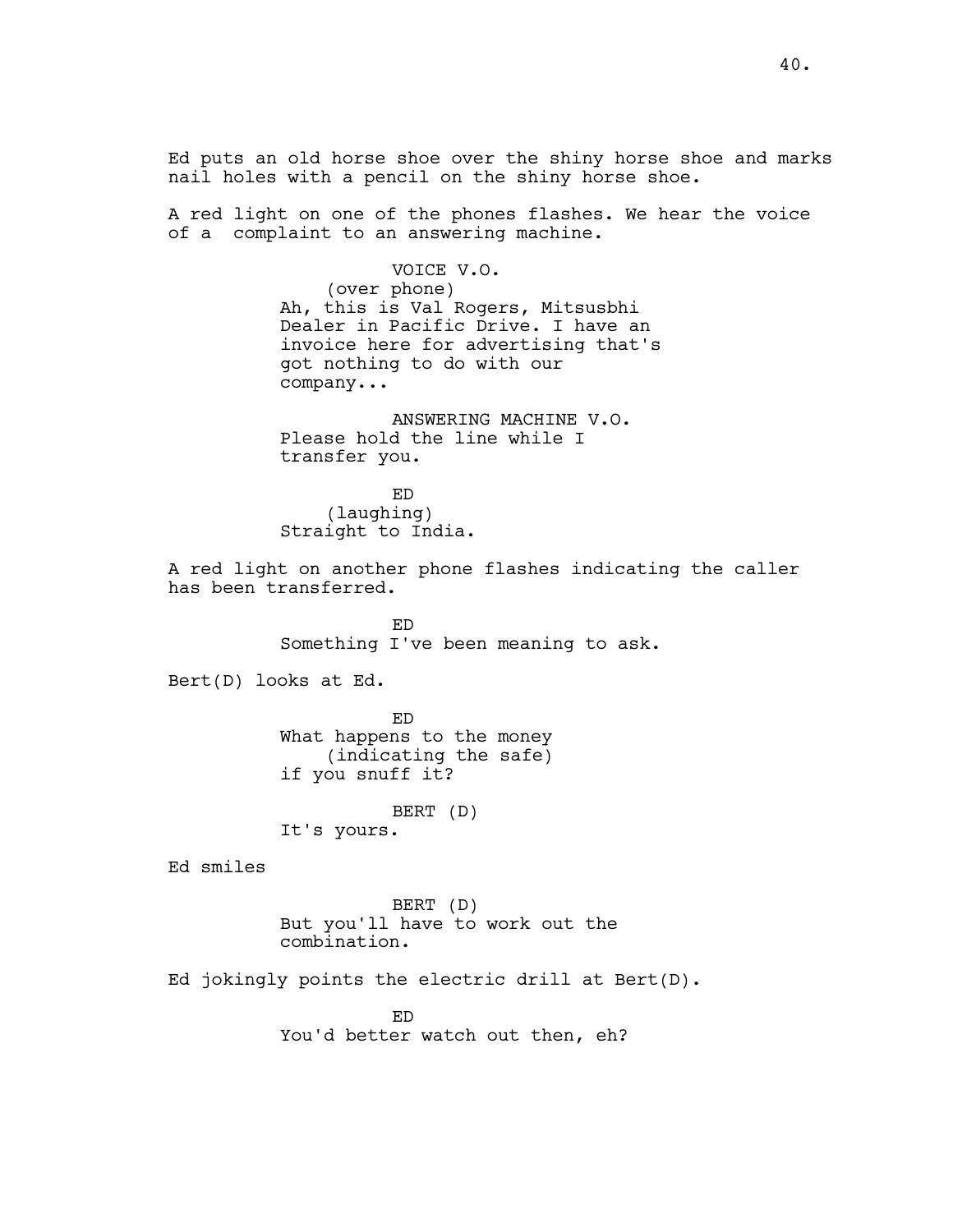The Derelict turns the ensuite lights on and sits in front of the mirror. Ed heats the shiny horse shoe with the blow torch. The Derelict changes into Bert. Ed drills nail holes in the heated horse shoe. ED I'd love to do one fair dinkum job, just one with him. The Derelict has become Bert with his permanent grin. BERT (D) He's a loner. ED What about the streaker? BERT (D) A blow-in. ED You sure? A bit convenient I say. Bert (D) shrugs. BERT (D) Want's attention. Too dangerous. Give him a heavy swerve. The Derelict has completed his transformation to Bert. Wearing brown leather gloves and car coat he leaves the ensuite, moves his neck from side to side, grins. BERT (D) I'm ready. Ed stops working on the horse shoe. ED Who'd you think you fuckin are? BERT (D) Pardon? ED Don't 'pardon' me, you ninny! I asked you a fucken question! Bert drops his grin.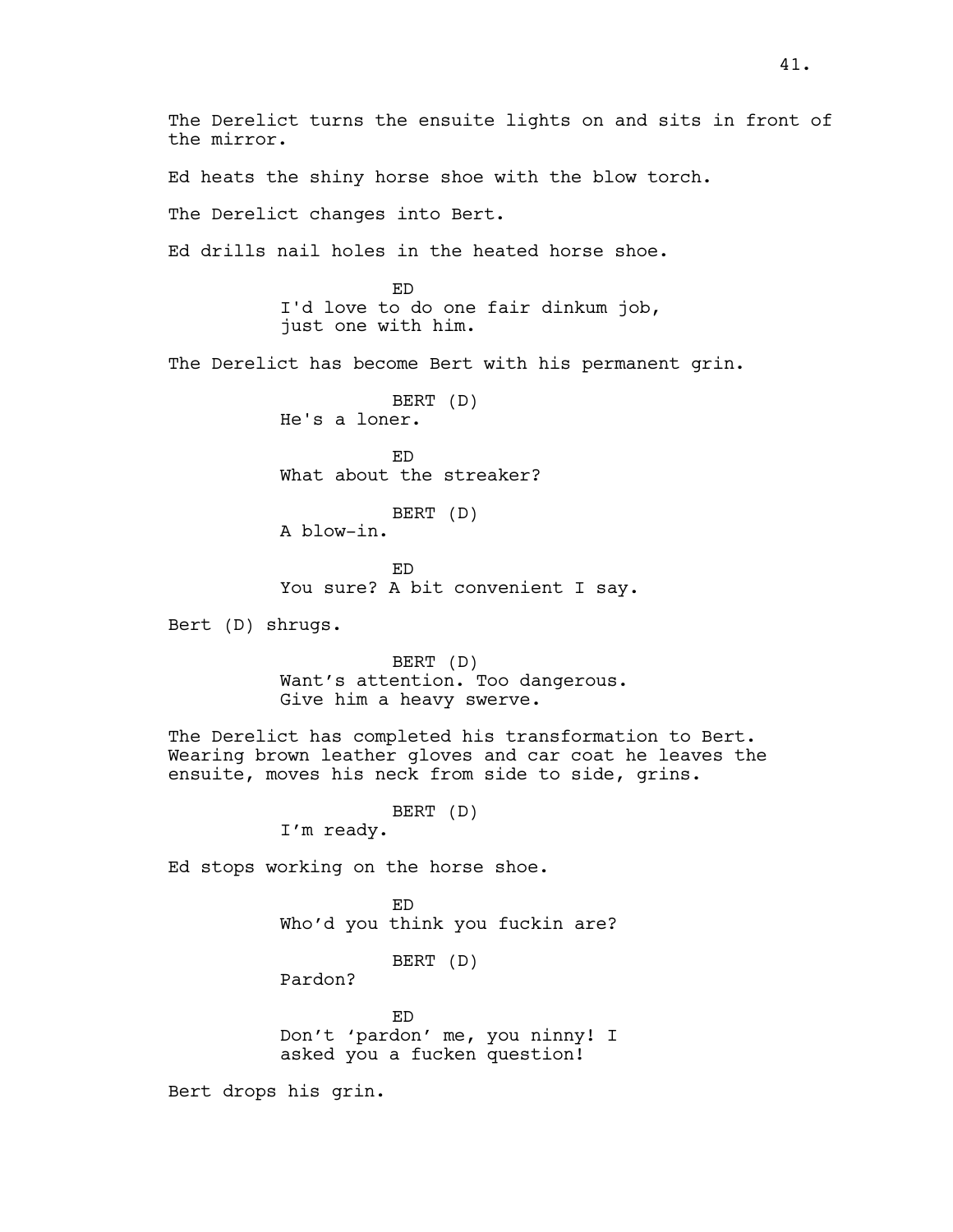BERT (D) Um...what's a ninny?

ED Keep the grin. Stay in character?

Bert exaggerates his grin.

ED I asked you a fucken question!

BERT (D) I'm following doctor's orders, Mr Corrigan. She said I should...

ED Get going, before I have you arrested.

BERT (D) Sorry, Mr Corrigan, I'm on my way.

ED Why're you wearing that stupid jacket?

BERT (D) It was a present from my mother, before she died.

ED You look like something from an opshop fire sale.

BERT (exploding) Don't say fire! Don't say fire!

ED Stay with it. He will, they all will if they find out.

Bert regains his character.

BERT (D) She bought it in an op-shop, Mr Corrigan.

Ed pushes Bert hard in the chest causing him to stagger back.

ED I told you to get out. I won't tell you again.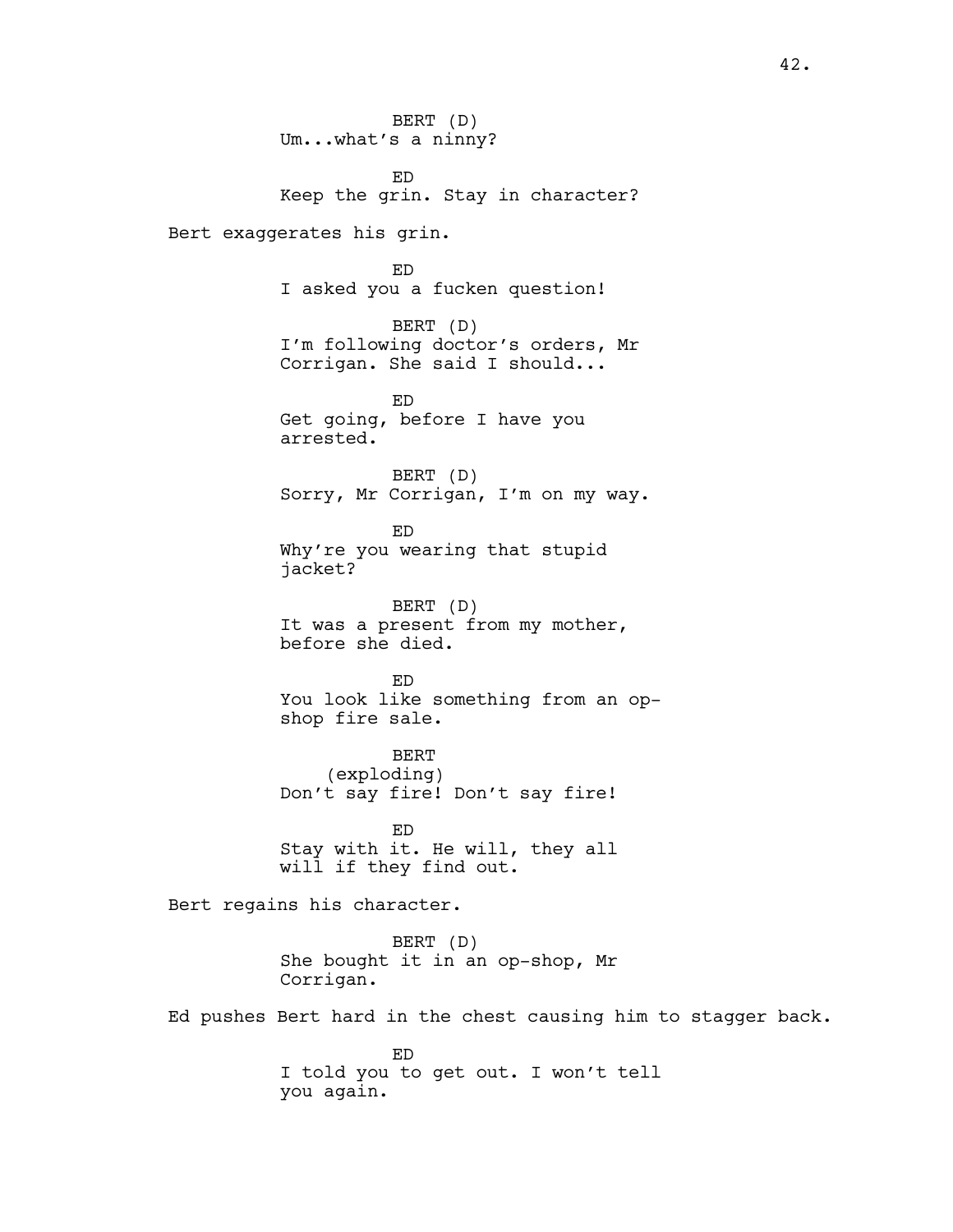BERT (D) Sorry, Mr Corrigan, very sorry.

ED No, no, you've gotta arc up! Otherwise it's not believable you'd come back again and again.

BERT (D) Of course, of course. Don't do that, Mr Corrigan. I don't like being touched.

ED I catch you here again, I'll do more than touch you, you fucken weasel!

BERT (D) I'm going. I'm going.

ED Then fucken hurry up, weirdo, before I set your hair on fire!

Bert (D) momentarily loses his grin.

BERT (D) That's good, mate. Exactly what I need.

Bert (D) exaggerates his grin.

EXT. RACETRACK TRAINING - NEXT MORNING, DAWN

Through binoculars Bert(D) watches training at the Metropolitan track.

Clifton oversees track training. OBSERVERS watch.

Star Performer, its name written on the saddle cloth, is doing a time trial with another horse.

Bert(D) times the trial using a stop-watch attached to his electronic diary.

Corrigan arrives accompanied by his Bodyguard.

Star Performer wins easily.

Clifton smiles triumphantly at Corrigan who is unimpressed.

Observers are impressed.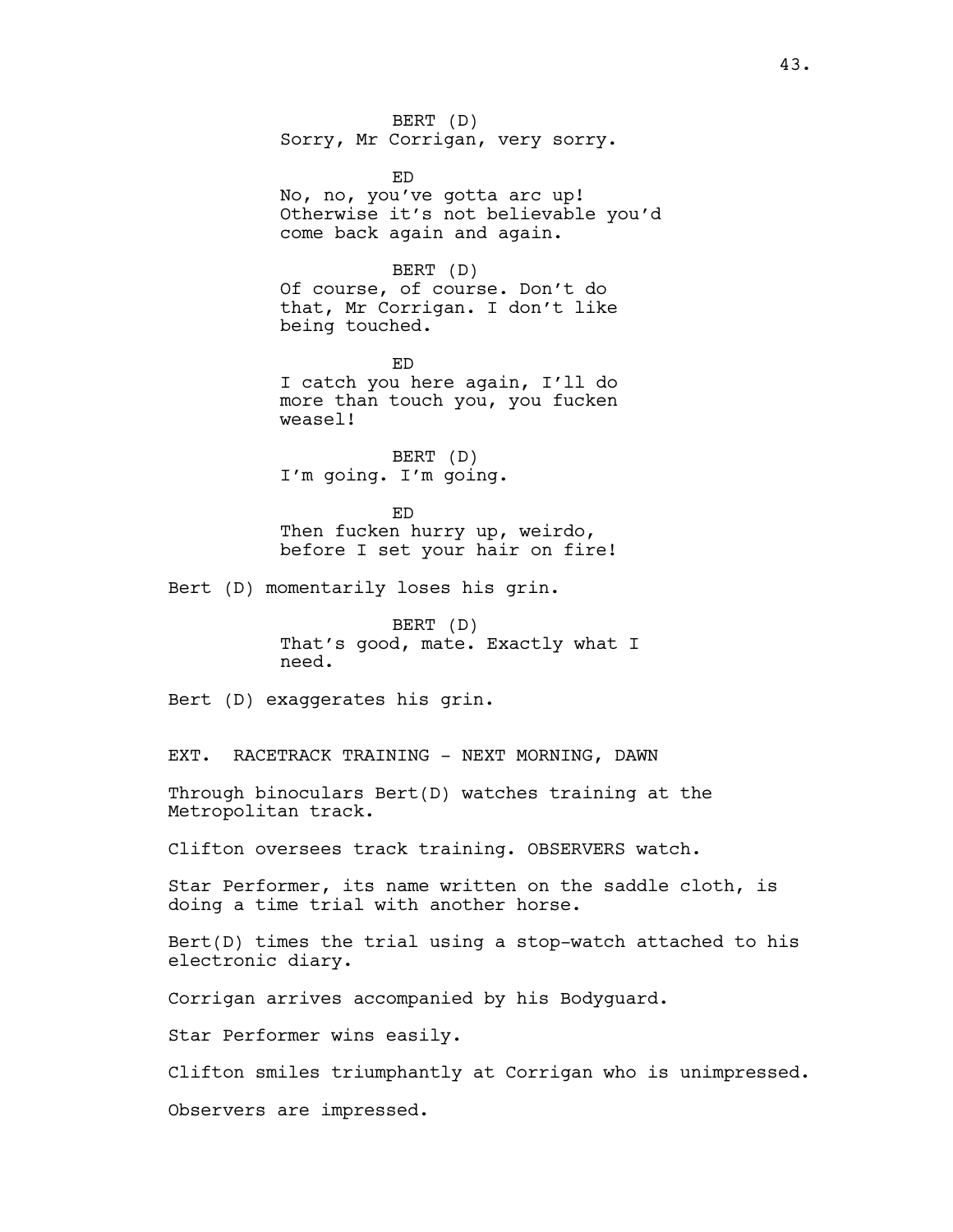Bert(D) adjusts his electronic diary, which is also a directional microphone and tape recorder. He monitors Corrigan talking to Clifton.

Bert(D) moves closer, listening through the microphone to Corrigan.

The bodyquard watches Bert(D).

**CORRIGAN** I've outlaid millions. I don't care how you do it. Star Performer will lose it's next race or you'll end up as pet food. Understand!

Clifton walks away disappointed.

Corrigan angrily looks at Bert(D) who waves and moves towards Corrigan. The Bodyguard also moves.

> BERT (D) Morning, Mr Corrigan.

Corrigan ignores him.

**BERT** Have you got a tip, Mr Corrigan?

The Bodyquard hurries to Bert(D).

CORRIGAN Homemade gravy on roast potatoes. Beautiful.

BERT (D) Pardon, Mr Corrigan?

BODYGUARD (pushing Bert(D) away) Piss off!

The electronic diary falls to the ground.

ELECTRONIC DIARY ...Understand! Understand!

The Bodyguard suspiciously picks up the electronic diary. Corrigan glances at Bert (D), unsure of what he heard.

Bert(D) snatches it back, pushes a button. It plays classical music.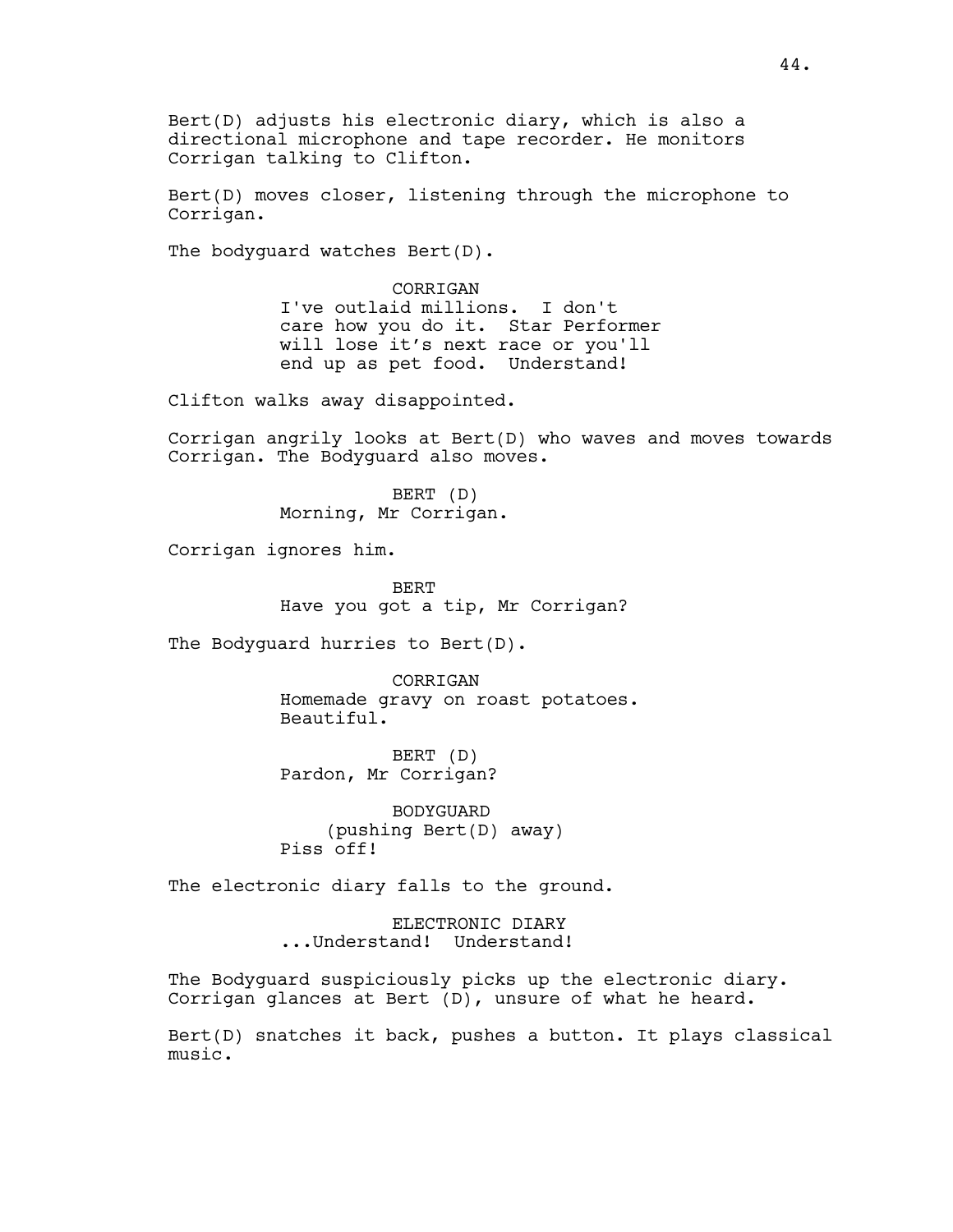BERT (D) That's the sounds of whales mating, Mr Corrigan. I can get you a copy.

The bewildered Bodyguard looks at Corrigan who indicates to leave him. The Bodyguard pushes Bert(D) away. Bert (D) scampers away.

INT. FOXY'S SCHOOL - SAME DAY

The Streaker from the racetrack, now dressed as The Phantom, whirls into the main corridor of Foxy's exclusive private school. Head phones drape round his neck.

INT. ASSEMBLY HALL - SAME DAY

Foxy's class is participating in a cultural exchange discussion with STUDENTS from Asia. The STUDENTS of both sexes wear name tags.

The Phantom enters the assembly hall. He steals everyone's focus. Using an MP3 device he plays excessively loud instrumental music.

The girls are excited, the female TEACHER, 40, mystified.

The Phantom gyrates. The students giggle, none more giggly than Foxy and Cory.

> PHANTOM This is a gift from your secret admirer, Foxy.

Foxy shrugs ignorance for the teacher's benefit. The Phantom turns, drops his daks, bears his bum. Some Girls scream. The Teacher is horrified. The Phantom disappears as quickly as he arrived.

**FOXY** 

Is that it?

EXT. OUTSIDE FOXY'S SCHOOL - THAT AFTERNOON

Vivianne escorts Foxy to her red soft-top Mercedes.

VIVIANNE But how did he know your name?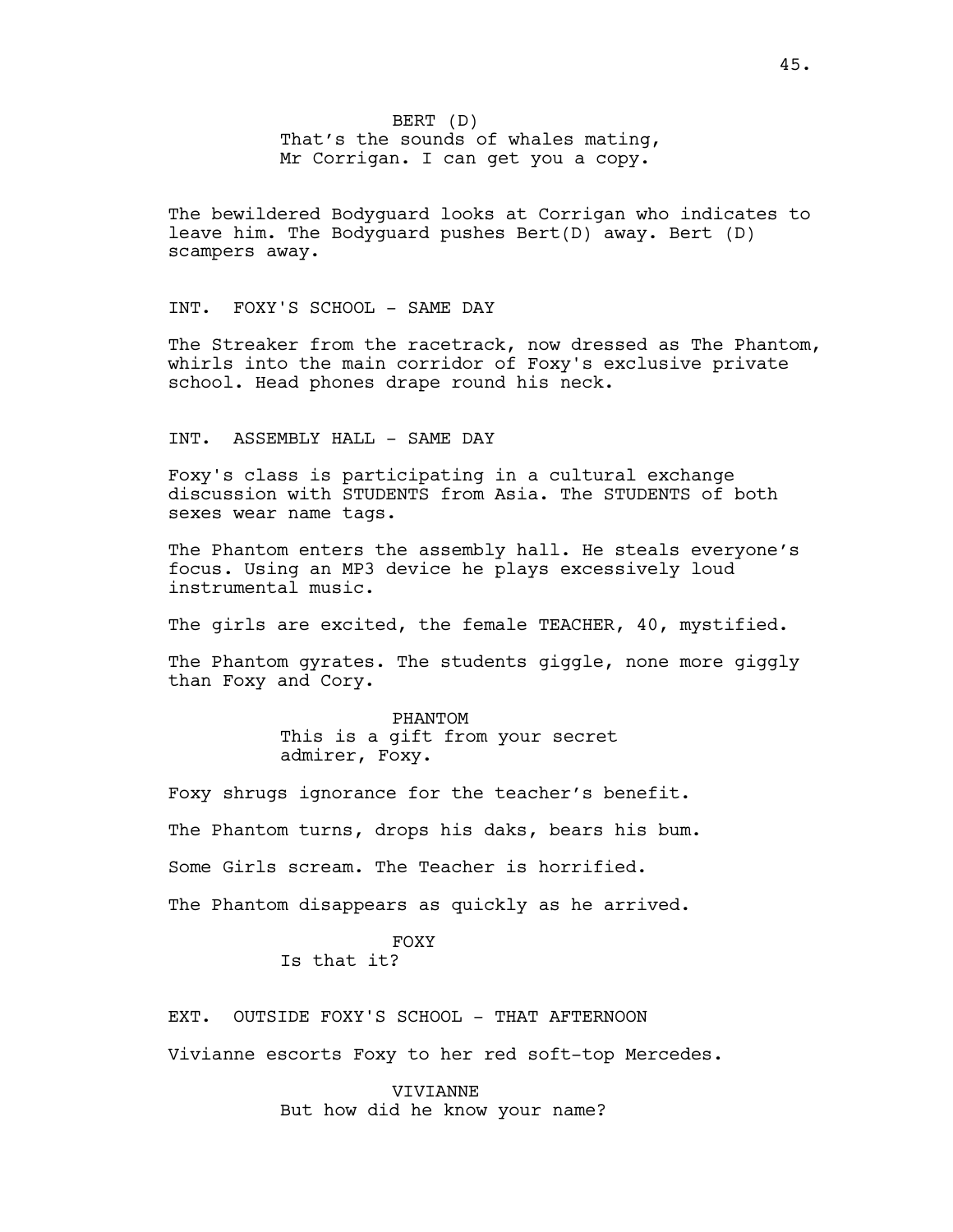Foxy indicates her name tag.

FOXY Like, he couldn't read?

VIVIANNE This is scary.

PASSING STUDENT That was real cool, Foxy.

Foxy grins.

INT. BERT'S(D) CAR - THAT NIGHT

 $Bert(D)$  drives an old Torona through the country at night. He listens to classical music.

The bag is on the seat next to him. The old newspapers are on the floor in the back of the car.

LATER: Through the front windscreen of his car Bert(D) see an eerie UFO-type light in the distance.

A massive balloon-shaped helium-light, illuminates a private racetrack in a country property.

EXT. THE PSYCHIATRIST'S HOMESTEAD - THAT NIGHT

Bert(D) drives into The Psychiatrist's property. It is surrounded by apple orchards.

The helium light is above the centre of the racetrack.

EXT. FAR SIDE OF PSYCHIATRIST'S RACETRACK - THAT NIGHT

The black stallion from the auction is ridden by a JOCKEY, 25, round the back straight. A thunderous noise gives the stallion and jockey the impression hundreds of galloping horses are only metres behind them.

EXT. NEAR SIDE OF PSYCHIATRIST'S RACETRACK - THAT NIGHT

The Psychiatrist operates a mobile sound system. He increases the sound and the sound of galloping horses intensifies.

 $Bert(D)$ , holding a paper parcel and the bag, stands along side The Psychiatrist. They watch the stallion.

The stallion crosses the finish line just in front of them.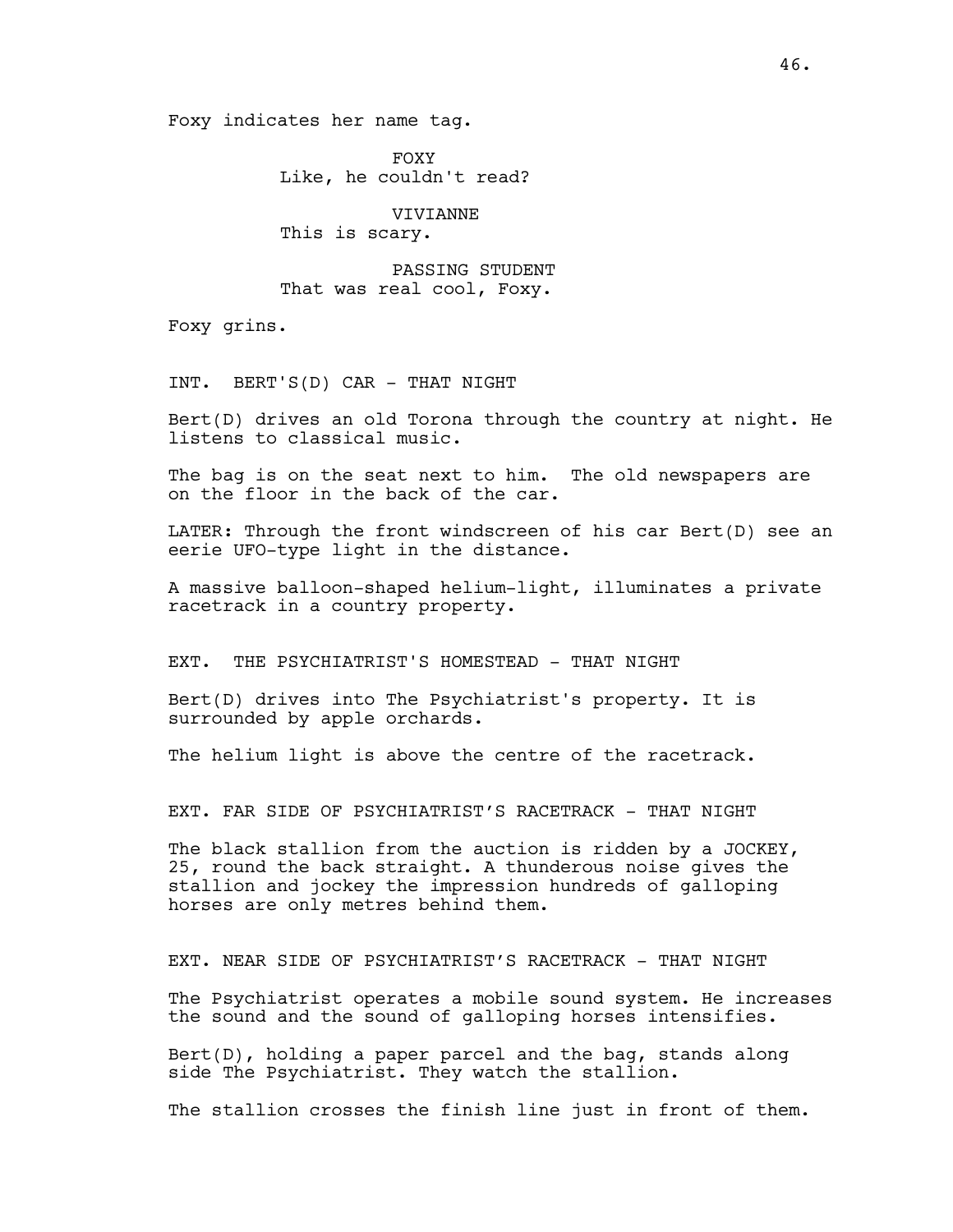The Psychiatrist turns the sound off.

THE PSYCHIATRIST Horses are superstitious. He hears the hoofs of the coot behind him and he thinks he's in danger of being swindled.

EXT. HORSE ENCLOSURE - THAT NIGHT

The Jockey rides the stallion into an enclosure, hops off and quickly shuts the gate.

The stallion goes berserk.

EXT. NEAR SIDE OF PSYCHIATRIST'S RACETRACK - THAT NIGHT

Bert(D) hands The Psychiatrist the parcel. He holds it without checking it.

INT. THE PSYCHIATRIST'S HOMESTEAD - THAT NIGHT

Bert(D) follows the Psychiatrist into his lounge. Bert (D) carries the bag. The lounge is bordered by shelves of old books.

The television is on without sound, showing the Late Night News.

> THE PSYCHIATRIST If the hoofs he hears are cloven he's in for complications in his love life.

BERT (D) Superstitions were devised to keep the world ignorant.

THE PSYCHIATRIST Superstitions have fallen woefully into decay in our enlightened times.

Bert(D) touches a wooden table.

BERT (D) Touch wood.

An Asian WOMAN, 30, in revealing nightie and half asleep, enters. Bert(D) looks away as he hands her the bag.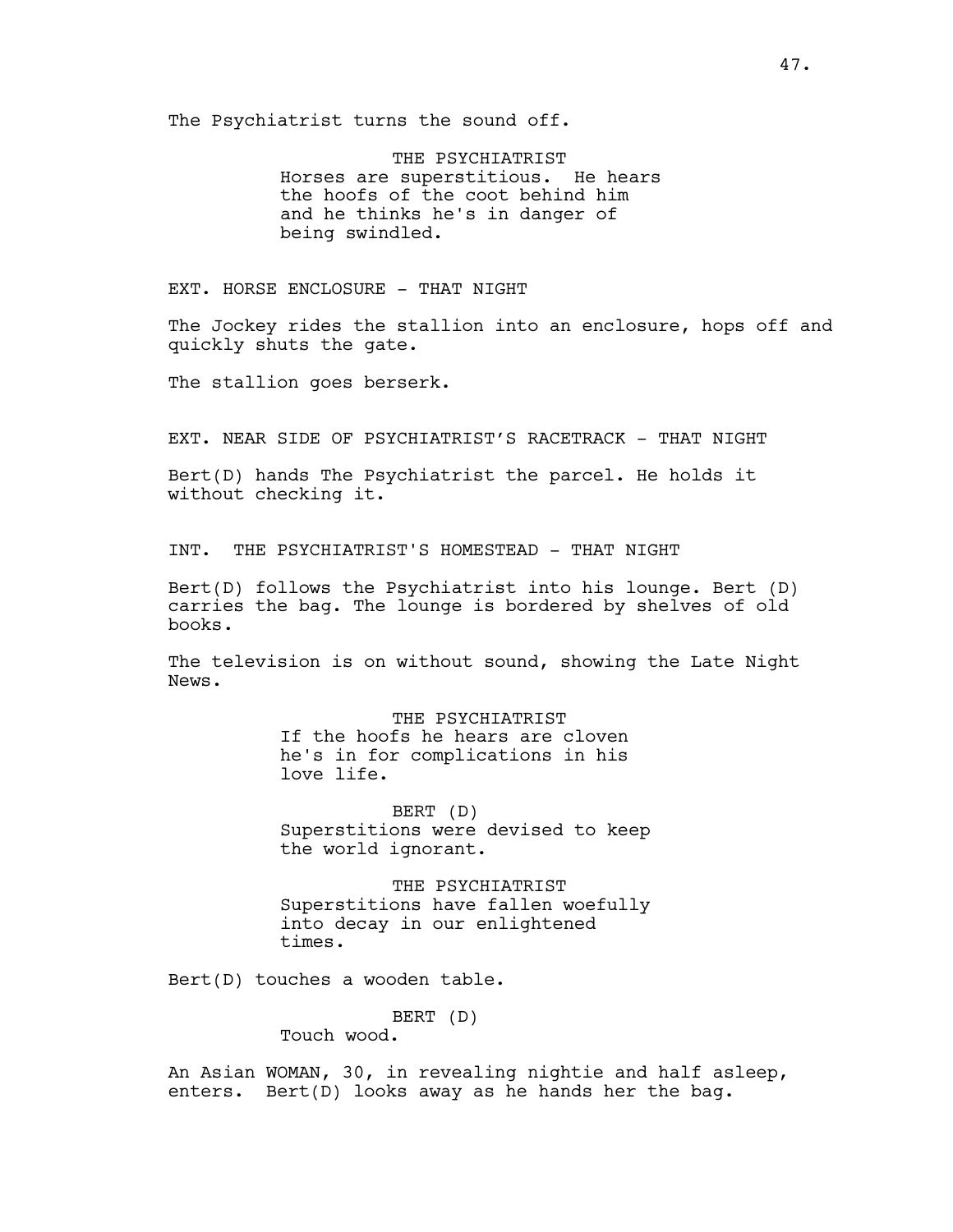The Psychiatrist doesn't answer. Bert (D) looks at his watch. It's stopped. He shakes it.

The television shows Stone interviewing a well-to-do MOTHER, 35, with her SON, 4, in front of Vivianne's Shop.

Bert(D) turns the television sound up.

ASIAN WOMAN (annoyed) Pardon?

## THE PSYCHIATRIST

Shush!

Irritated, the Asian Woman leaves with the bag.

STONE (on television) What do you think of this criminal, Ichneumon?

The Psychiatrist carefully unwraps the parcel to reveal the shiny horseshoe. He approvingly calculates its weight.

> MOTHER (on television) I think he's despicable.

STONE (on television) And his so-called donations to charity?

MOTHER (on television) Brownie points for when he's caught.

The camera focuses on the son.

SON (on television) I think he's a naughty man.

The Psychiatrist turns the sound down, looks long and hard at Bert(D) whose grin has disappeared.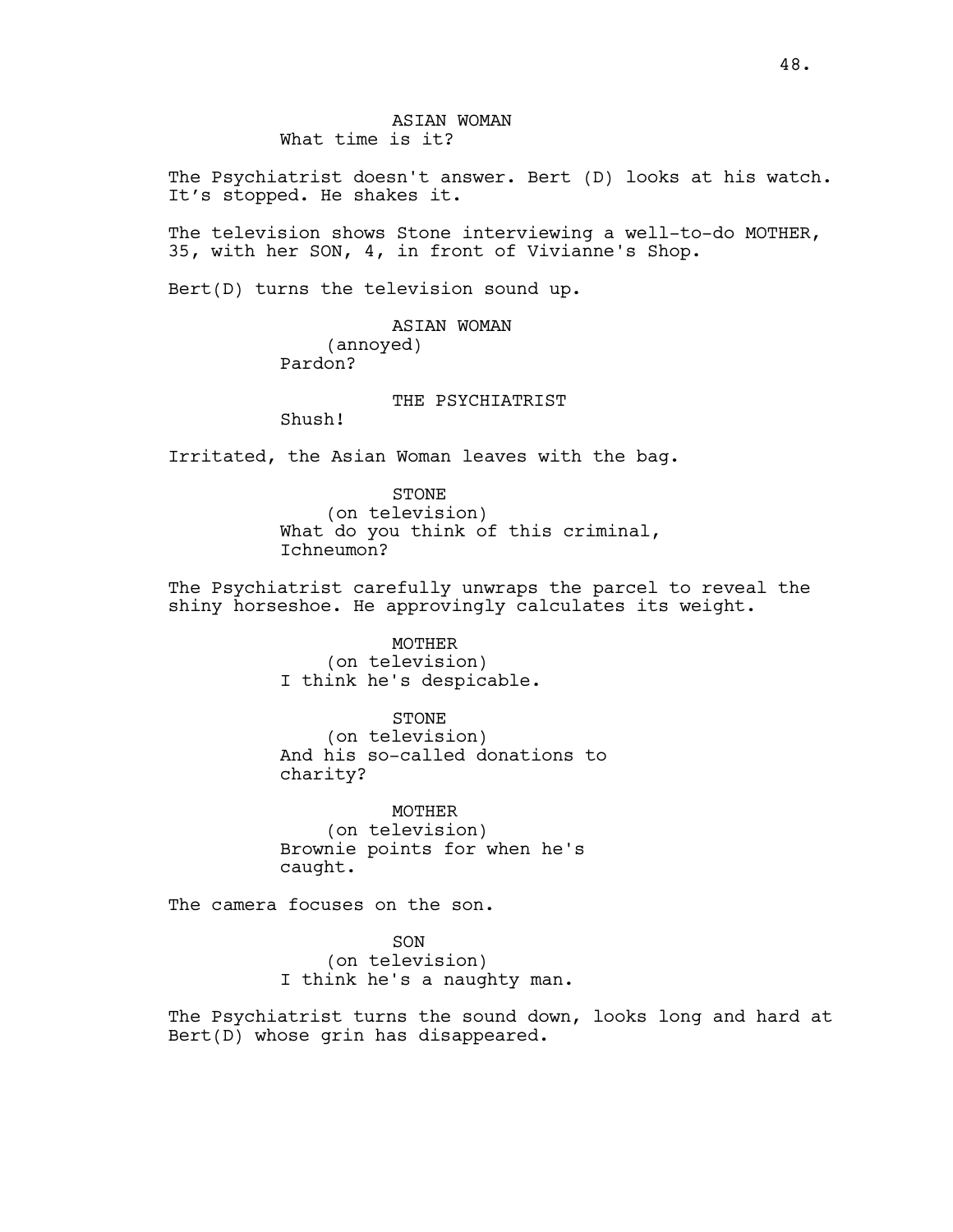# THE PSYCHIATRIST

Ancient Egyptians kept Ichneumons. Because they devoured serpents, mice, vermin. They stole into the mouths of crocodiles when they were gaping and ate out their bowels.

BERT

You believe that?

THE PSYCHIATRIST The Egyptians called them the Pharaohs's Rat. What d'you think of your Ichneumon now?

Bert(D) nods appreciatively as The Psychiatrist examines the holes in the shiny horseshoe.

> BERT (D) I think he's craving anonymity.

As the Psychiatrist talks we see only his mouth and teeth, similar to the mouth of the talking Psychiatrist.

> THE PSYCHIATRIST I had a patient once, war hero. He wanted anonymity. They wouldn't let him. Became addicted to the attention, lost sight of reality. Started doing silly things. Stood outside Parliament House, abusing politicians.

Bert(D) laughs.

BERT (D) I remember him well.

THE PSYCHIATRIST A colleague advised him to plant an orchard. Grow apples.

BERT (D) Eat an apple in front of the media and they'll fight over the core, you said.

We see only the mouth of the Psychiatrist.

THE PSYCHIATRIST While everyone was fighting for apple cores he slipped out the back door into anonymity.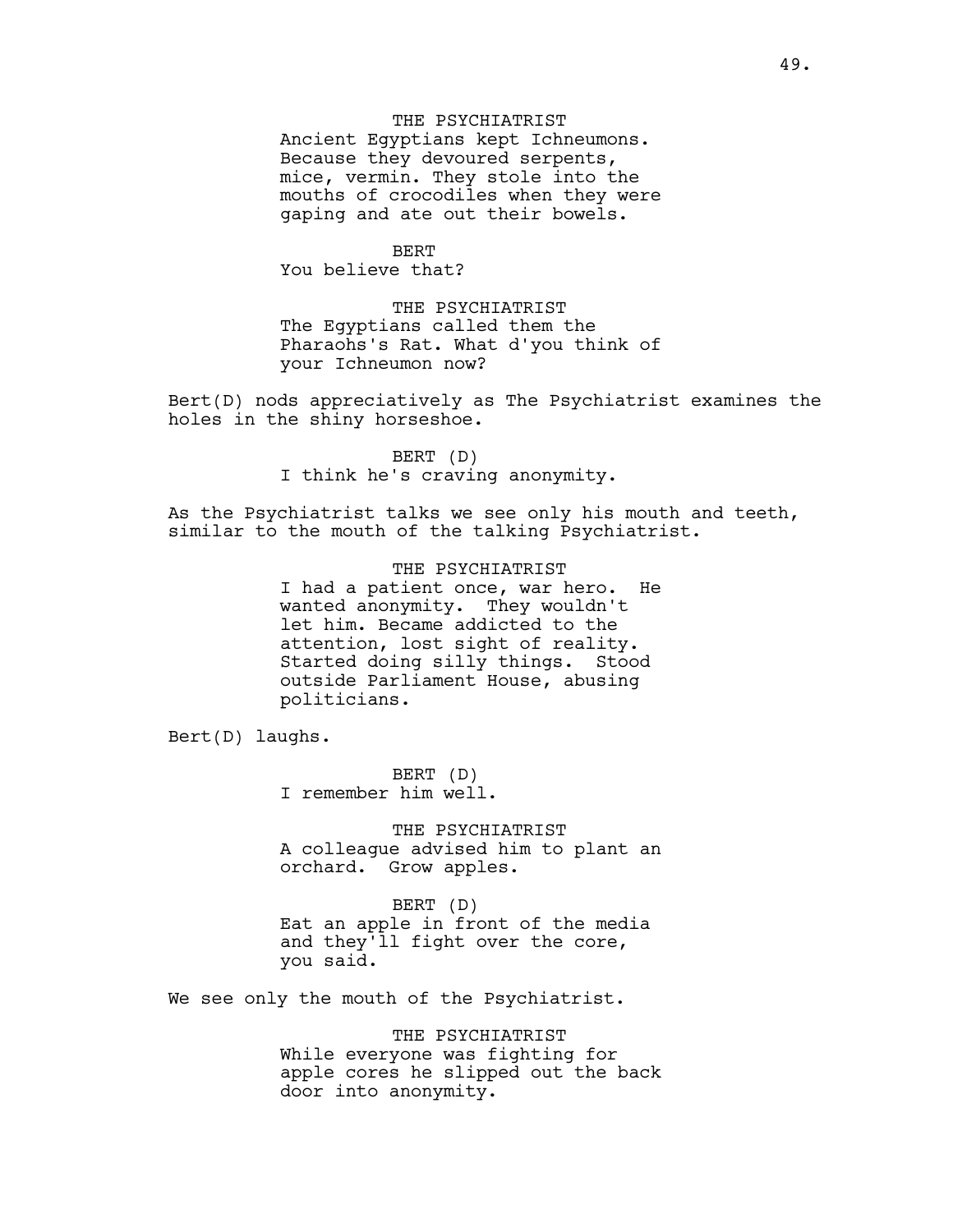Bert(D) back towards the door.

EXT. OUTSIDE VIVIANNE'S HOUSE - THAT NIGHT SOMEONE secretly watches Vivianne's house.

INT. DARKENED STUDY - SAME NIGHT

In a darkened study a video recording shows Vivianne at the races, Foxy and Vivianne in bathing costumes walking along a beach and Foxy and Vivianne entering a cafe.

The video freezes on the Streaker watching Vivianne and Foxy from a car.

We zoom in on the number plate on the Streaker's car.

EXT. SUPERMARKET - NEXT DAY

Michael Stone (Derelict) enters Corrigan's Supermarket.

His left hand is heavily bandaged. He wears an I badge.

INT. SUPERMARKET - SAME DAY

Stone(D) carries a shopping basket.

CUSTOMERS recognise him as the famous television interviewer.

Foxy and Cory are in the cosmetic section.

Foxy opens a jar of moisturiser and seductively rubs moisturiser into her arms and legs. Cory can hardly believe his eyes.

At the Deli Section, Stone(D) takes number forty-eight and waits with other CUSTOMERS.

A female EMPLOYEE, 30, points Stone(D) out to the male MANAGER, 40.

DELI ATTENDANT

Next.

CUSTOMER That must be me, forty-three.

Stone(D) puts his number forty-eight on top of the other numbers.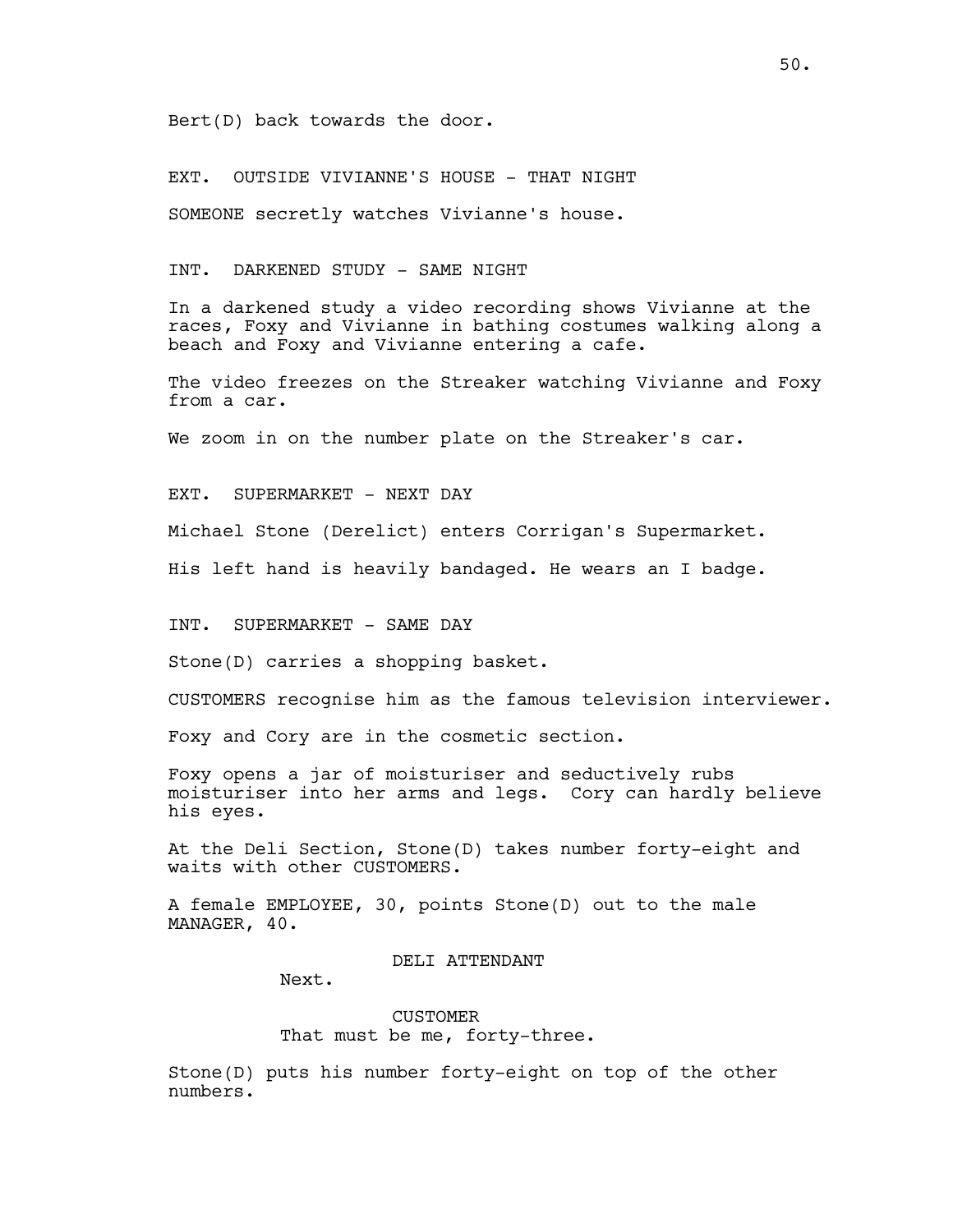A LADY, 50, with forty-three indicates her number. Stone(D) dismisses the lady.

> STONE (D) Sorry, forty-one. How much are the semi-dried tomatoes?

Customer forty-three checks Stone's number and is shocked.

DELI ATTENDANT Thirty-six dollars fifty a kilo.

STONE (D)

How much!

DELI ATTENDANT It's on the sign, if you can read.

STONE (D)

Give's two.

DELI ATTENDANT Two dollars worth?

STONE (D) Two kilos.

DELI ATTENDANT Two kilos!

STONE (D) Ever thought of writing for Days Of Our Lives?

Stone(D) smiles to Customers.

The female DELI ATTENDANT, 21, measures out two kilos.

The Manager with pen and paper enthusiastically approaches Stone(D).

#### MANAGER

Mr Stone, Ron Smith, manager. It's a pleasure. I watch your show every night. Your wife, I'm sorry, I mean my wife, thinks you're the best thing since sliced ham. No, I mean sliced bread. Could I have your autograph? If you don't mind, I mean.

STONE (D) I don't give autographs.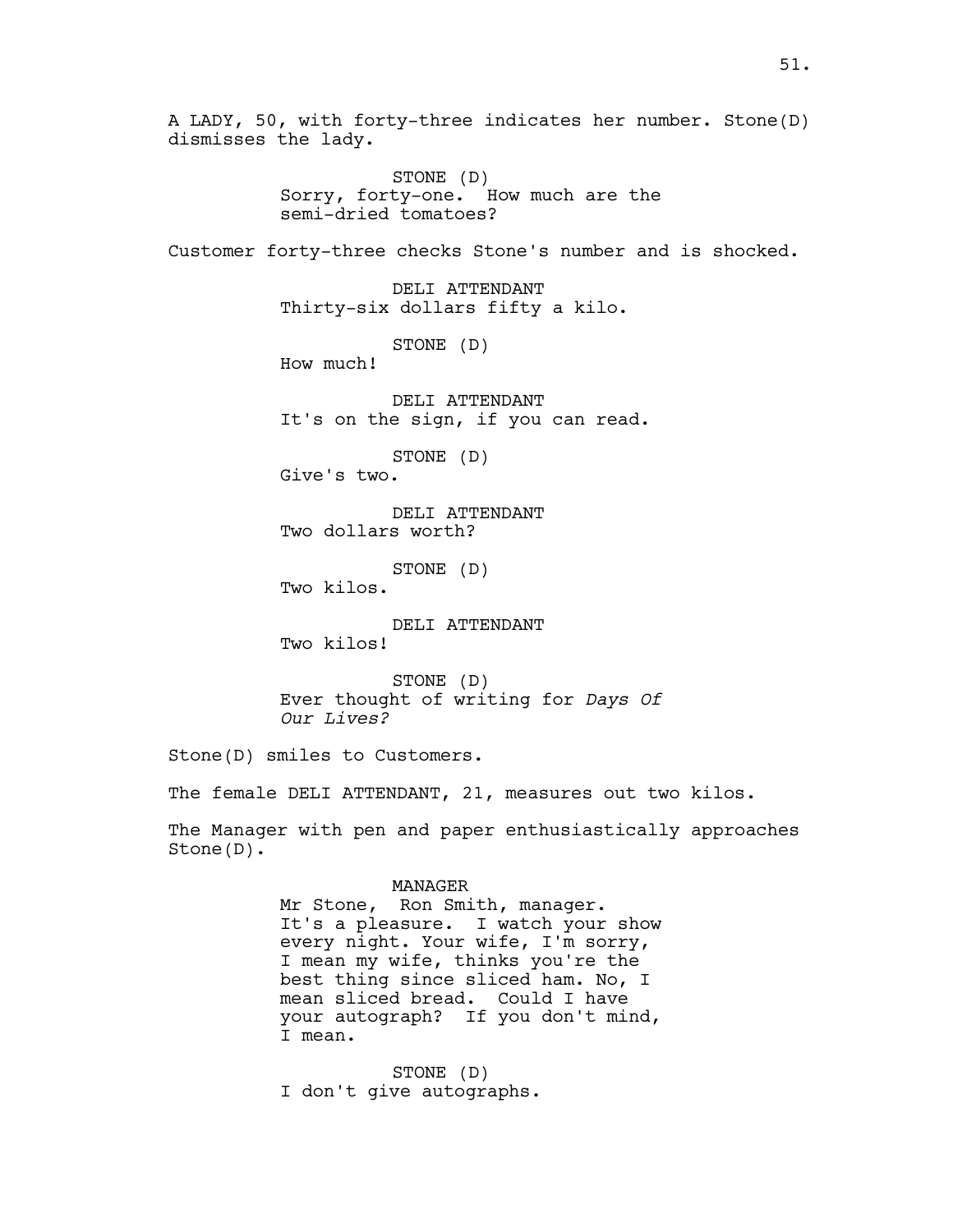MANAGER

Of course. No, I understand. I wouldn't myself. Hurry up, Sally.

The Attendant hands Stone(D) two kilos of semi-dried tomatoes.

> DELI ATTENDANT That's goin' to cost seventy-two dollars.

STONE (D) Well done.

DELI ATTENDANT (sarcastic) You have a nice day, Sunshine.

The manager gives the Deli Attendant a filthy glance. Stone(D) leaves.

> MANAGER That's a good choice that. You come back next week and it'll probably be on special. See ya. You know who that was?

DELI ATTENDANT Couldn't give a rat's toss!

Foxy sees Stone(D). She waves.

FOXY

Michael.

Stone(D) ignores Foxy and hurries to the check-out PERSON. Foxy bounces over.

> FOXY It's me. Foxy.

STONE (D) Ah, right. How are you now, ah, Foxy?

FOXY You don't recognise me?

Stone(D) glances at her partly exposed breasts.

STONE (D) You've certainly grown.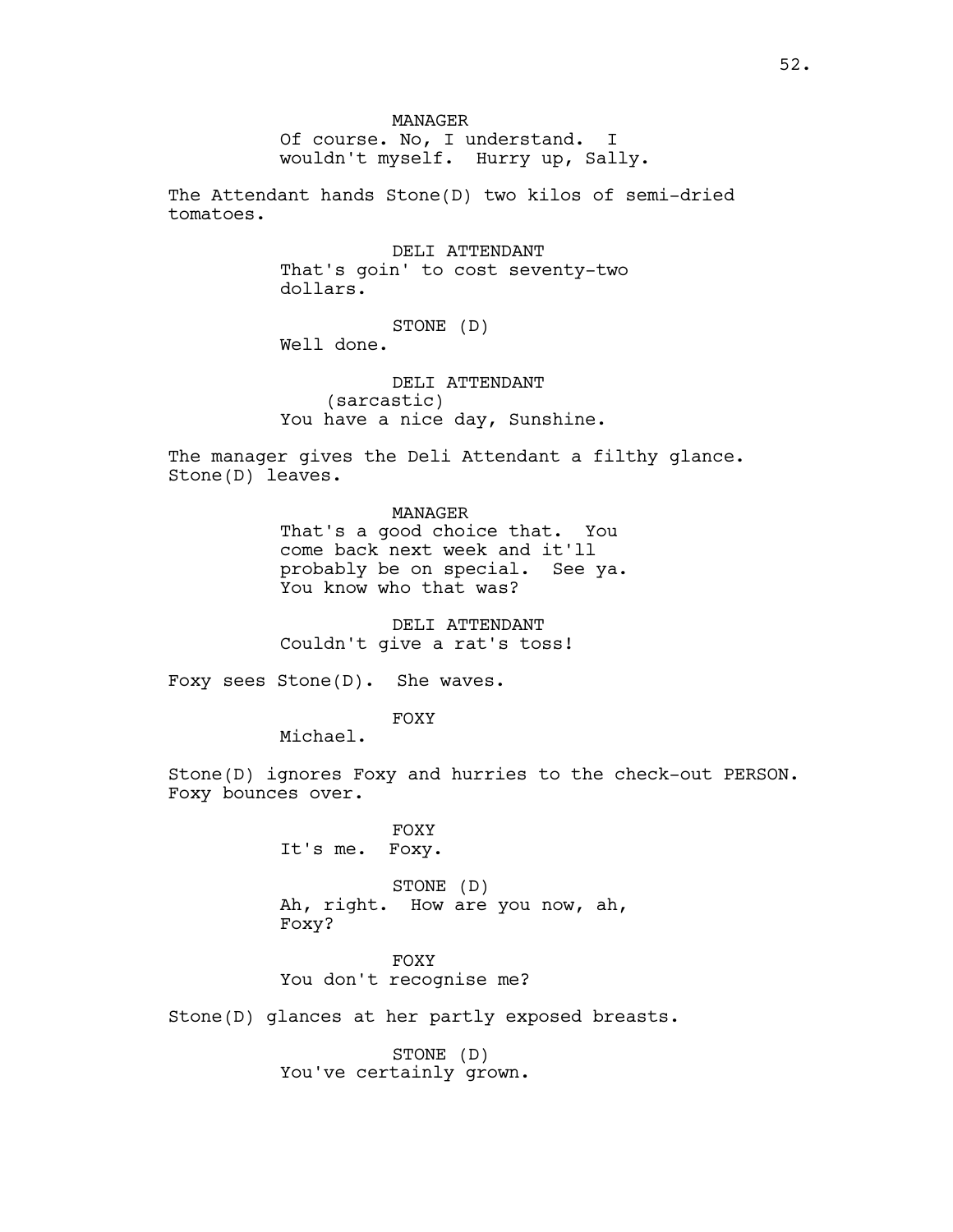FOXY (punching him in the arm) Stop it. That was a great story you did for mum. STONE (D) That one, right. Yeah I really liked that one. She's a top chick, your old lady. Stone(D) pays for his purchase. FOXY (seductively) Get us a packet of Marlborough. STONE (D) Um, right, um, packet of Marlborough. The check-out person puts a packet of Marlborough on the counter. Foxy grabs it. FOXY Though between you and me, we all think Ichneumon's ace. Foxy turns her lapel to reveal an Ichneumon badge. Stone(D) smiles to himself. STONE (D) And a lighter. Stone(D) slips Foxy the cigarettes and the lighter. **FOXY** See you round, Michael. Stone(D) watches Foxy's shapely legs as she joins Cory. The Check-out Person gives Stone(D) a filthy look. STONE (D) Friend of the family. INT. ROOM - DAY We see a white porcelain mask without a mouth. PSYCHIATRIST

Some patients wear self-imposed masks because they are scared of what's in their mind...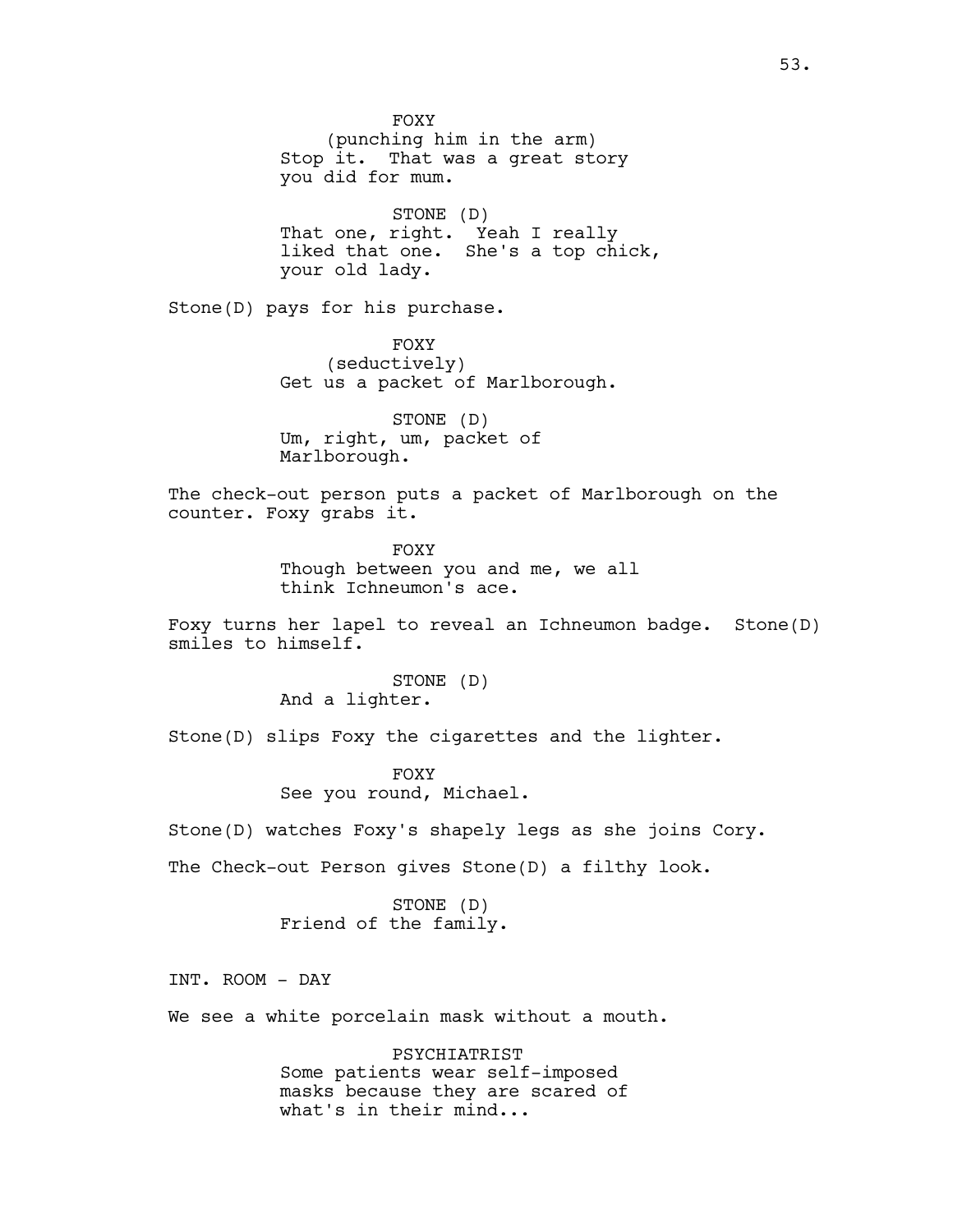EXT. BRIDGE - DAY

The Streaker's car is at the entrance to the pedestrian bridge.

Police have taped an area around it, blocking all traffic.

A naked body (the Streaker) hangs by the neck from a pedestrian bridge over a freeway.

The body hangs a metre under the I in an advertisement for DICKIN'S UNDERWEAR. AM IMPORTANT has been written vertically in red lipstick directly under the I.

> PSYCHIATRIST V.O. Others create incisions to bleed away their anguish.

REPORTERS wait outside the taped area to speak to police.

EXT. VIVIANNE'S SHOP - SAME DAY

The Derelict stands in a doorway across from Vivianne's shop. A gloved hand hold a bottle of wine in a paper bag. His Gabardine coat is spotted with what could be blood or wine.

> PSYCHIATRIST V.O. We are all hiding scars to some degree.

Vivianne locks the shop and leaves.

EXT. PARK - TWILIGHT (SAME DAY)

The Derelict lies at the base of an ANZAC Memorial, the empty wine bottle in his lap.

A BOY, 9, wanders close. His MOTHER, 30, pulls him away.

EXT. PARK - SAME NIGHT

Three THUGS move through a park.

EXT. VIVIANNE'S SHOP - SAME NIGHT

The Derelict stares through the window at the expensive dress. The empty wine bottle is in his pocket. He puts a gloved hand to his face to avoid glare. The glove slightly reveals what could be scaring on his wrist.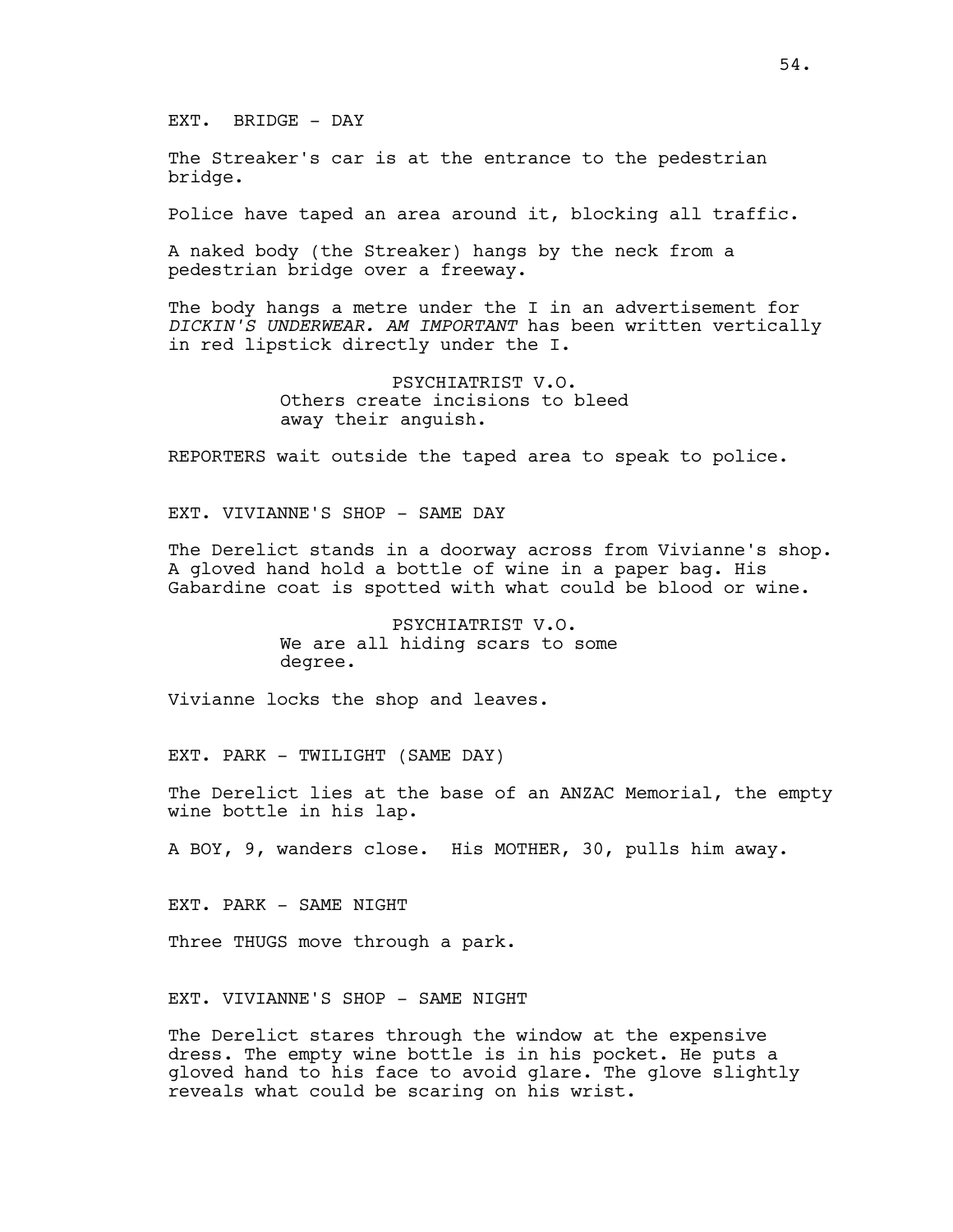The Derelict sees their reflection in the window.

A Thug notices an I badge on the Derelict's coat reflected in the window. He moves towards the Derelict and indicates for the others to follow.

Still facing the window the Derelict erupts into his own choreographed version of Thunderstruck (ACDC)

> DERELICT (singing manically) I was caught In the middle of a railroad track

The Derelict turns menacingly to face the Thugs.

DERELICT I looked 'round And I knew there was no turning back My mind raced And I thought, what could I do? And I knew There was no help, no help from you

The Thugs stop in the middle of the road, not quite knowing what to make of this frenzied maniac.

The Derelict approaches the Thugs, still singing.

The Thugs cautiously approach.

A car approaches. The Thugs halt. The car stops.

The Derelict explodes like an exposed electric wire dropped into a vat of burning oil.

> DERELICT Sound of the drums Beating in my heart The thunder of guns Tore me apart You've been Thunderstruck

He smashes the wine bottle on his forehead and charges. The Thugs scamper.

The Derelict runs to the car, gets in.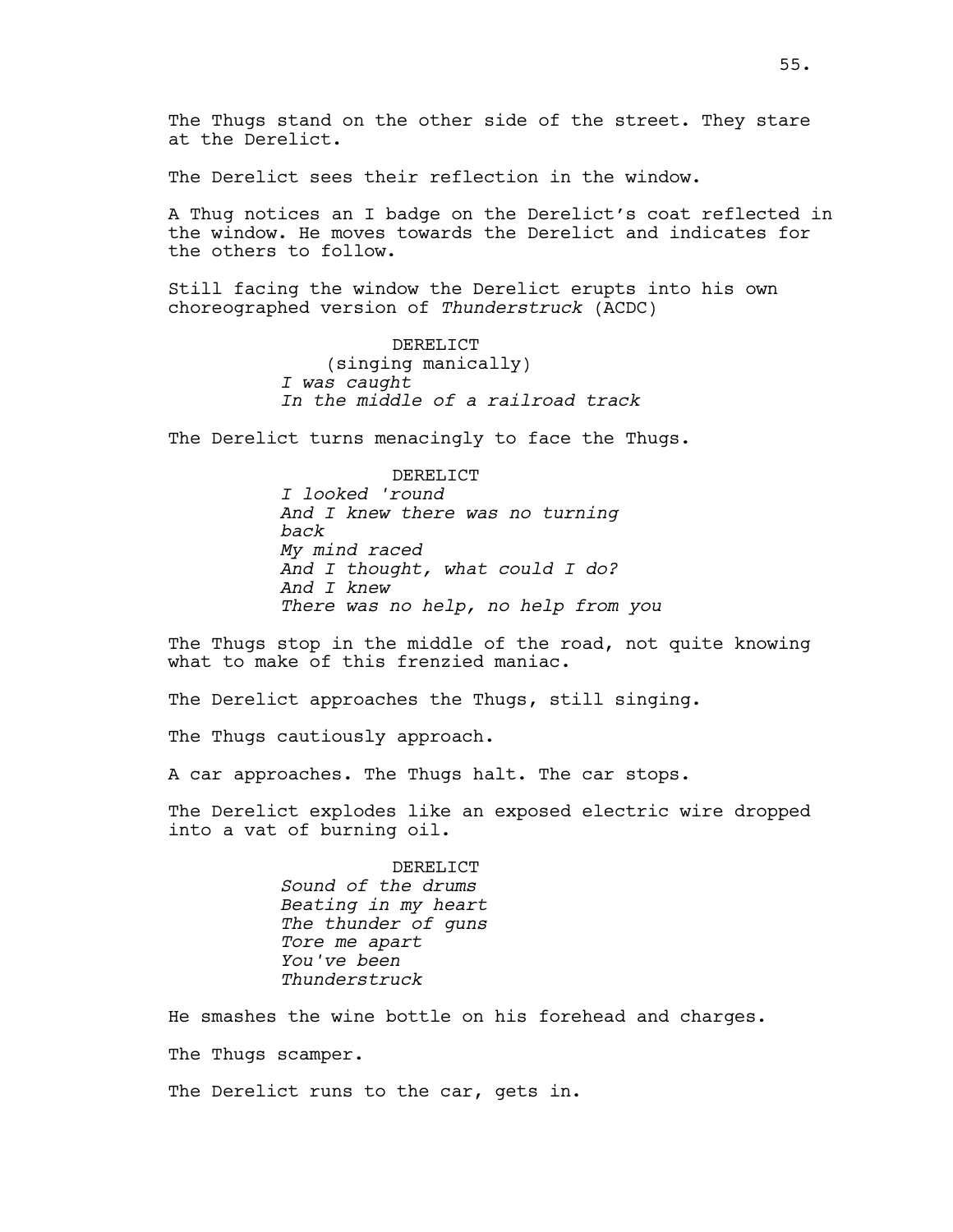The car speeds off.

INT. ROOM - DAY

The white porcelain mask glows.

PSYCHIATRIST People can develop scar tissue as a result of trauma. Hypertrophic scar tissue fades with time.

EXT. PARK - NIGHT

The car is stationary in the park. Ed sits in the driver's seat.

The Derelict is alone in the park, silhouetted in moonbeams.

PSYCHIATRIST V.O. But the burn scar, not so. I refer to burn scars as contractures. They are more likely to occur in flame burns, the depth of the burn only estimated precisely some time after the trauma.

Nearby are the remains of a campfire, slightly smouldering.

EXT. PARK - NIGHT

The Derelict erupts into wild dancing and singing.

DERELICT (singing) Thunderstruck, thunderstruck Yeah, yeah, yeah, thunderstruck, thunderstruck

We zoom through the park and arrive at the bridge.

EXT. BRIDGE - NIGHT

The Streaker is carefully lowered by FORENSICS onto a gurney. His feet have been severely burned, blackened and red raw.